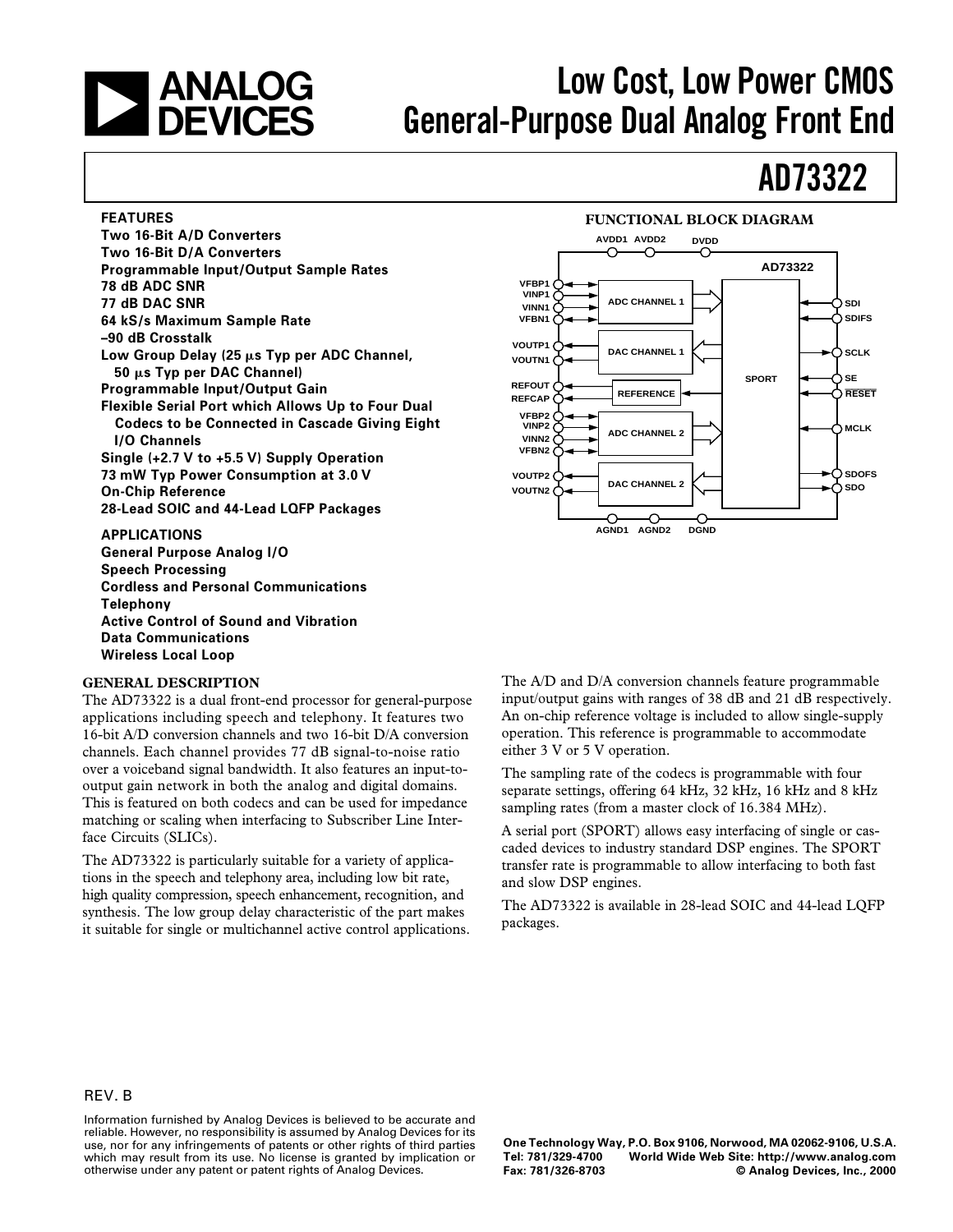### $AD73322-SPECIFICATIONS^{1 (AVDD = +3 V ± 10\%; DVD = +3 V ± 10\%; DGND = AGND = 0 V, f_{DMCLK} = 0.002787)$ 16.384 MHz,  $f_{SAMP} = 64$  kHz;  $T_A = T_{MIN}$  to  $T_{MAX}$ , unless otherwise noted)

|                                                                                  | AD73322A         |                   |                  |                               |                                                                                           |
|----------------------------------------------------------------------------------|------------------|-------------------|------------------|-------------------------------|-------------------------------------------------------------------------------------------|
| Parameter                                                                        | Min              | Typ               | Max              | Units                         | <b>Test Conditions/Comments</b>                                                           |
| <b>REFERENCE</b><br><b>REFCAP</b>                                                |                  |                   |                  |                               | $5VEN = 0$                                                                                |
| Absolute Voltage, VREFCAP<br><b>REFCAP TC</b><br><b>REFOUT</b>                   | 1.08             | 1.2<br>50         | 1.32             | $\mathbf V$<br>ppm/°C         | 0.1 µF Capacitor Required from<br>REFCAP to AGND2                                         |
| Typical Output Impedance<br>Absolute Voltage, VREFOUT<br>Minimum Load Resistance | 1.08<br>1        | 130<br>1.2        | 1.32             | Ω<br>$\mathbf V$<br>$k\Omega$ | Unloaded                                                                                  |
| Maximum Load Capacitance                                                         |                  |                   | 100              | pF                            |                                                                                           |
| <b>INPUT AMPLIFIER</b><br>Offset                                                 |                  | ±1.0              |                  | mV                            |                                                                                           |
| Maximum Output Swing<br><b>Feedback Resistance</b>                               |                  | 1.578<br>50       |                  | V<br>Ω                        | Max Output Swing = $(1.578/1.2) \times VREFCAP$<br>$f_C = 32$ kHz                         |
| Feedback Capacitance                                                             |                  | 100               |                  | pF                            |                                                                                           |
| <b>ANALOG GAIN TAP</b>                                                           |                  |                   |                  |                               |                                                                                           |
| Gain at Maximum Setting                                                          |                  | $+1$              |                  |                               |                                                                                           |
| Gain at Minimum Setting                                                          |                  | $-1$              |                  |                               |                                                                                           |
| Gain Resolution<br>Gain Accuracy                                                 |                  | 5<br>±1.0         |                  | <b>Bits</b><br>$\%$           | Gain Step Size = $0.0625$<br>Output Unloaded                                              |
| <b>Settling Time</b>                                                             |                  | 1.0               |                  | $\mu s$                       | Tap Gain Change of -FS to +FS                                                             |
| Delay                                                                            |                  | 0.5               |                  | $\mu s$                       |                                                                                           |
| ADC SPECIFICATIONS                                                               |                  |                   |                  |                               | $5VEN = 0$                                                                                |
| Maximum Input Range at VIN <sup>2, 3</sup>                                       |                  | 1.578             |                  | $V p-p$                       | Measured Differentially                                                                   |
|                                                                                  |                  | $-2.85$           |                  | dBm                           | Max Input = $(1.578/1.2) \times \text{VREFCAP}$                                           |
| Nominal Reference Level at VIN<br>(0 dBm0)                                       |                  | 1.0954<br>$-6.02$ |                  | $V p-p$<br>dBm                | Measured Differentially                                                                   |
| Absolute Gain                                                                    |                  |                   |                  |                               |                                                                                           |
| $PGA = 0$ dB<br>$PGA = 38 dB$                                                    | $-0.5$<br>$-1.5$ | 0.4<br>$-0.7$     | $+1.2$<br>$+0.1$ | dB<br>dB                      | 1.0 kHz, 0 dBm0<br>1.0 kHz, 0 dBm0                                                        |
| Gain Tracking Error                                                              |                  | $\pm 0.1$         |                  | dB                            | 1.0 kHz, +3 dBm0 to -50 dBm0                                                              |
| Signal to (Noise + Distortion)                                                   |                  |                   |                  |                               | Refer to Figure 5                                                                         |
| $PGA = 0 dB$                                                                     | 72               | 78                |                  | dB                            | 300 Hz to 3400 Hz; $f_{SAMP} = 64$ kHz                                                    |
|                                                                                  |                  | 78                |                  | dB                            | 300 Hz to 3400 Hz; $f_{SAMP} = 8$ kHz                                                     |
| $PGA = 38 dB$                                                                    | 55<br>52         | 57<br>56          |                  | $\mathrm{dB}$<br>dB           | 0 Hz to $f_{SAMP}/2$ ; $f_{SAMP} = 64$ kHz<br>300 Hz to 3400 Hz; $f_{SAMP} = 64$ kHz      |
| <b>Total Harmonic Distortion</b>                                                 |                  |                   |                  |                               |                                                                                           |
| $PGA = 0 dB$                                                                     |                  | $-84$             | $-73$            | dB                            | 300 Hz to 3400 Hz; $f_{SAMP} = 64$ kHz                                                    |
| $PGA = 38 dB$                                                                    |                  | $-70$             | $-60$            | dВ                            | 300 Hz to 3400 Hz; $t_{SAMP}$ = 64 kHz                                                    |
| Intermodulation Distortion                                                       |                  | $-65$             |                  | dB                            | $PGA = 0 dB$                                                                              |
| <b>Idle Channel Noise</b><br>Crosstalk<br>ADC-to-DAC                             |                  | $-71$<br>$-100$   |                  | dBm0<br>dB                    | $PGA = 0 dB$<br>ADC Input Signal Level: 1.0 kHz, 0 dBm0                                   |
|                                                                                  |                  |                   |                  |                               | DAC Input at Idle                                                                         |
| ADC-to-ADC                                                                       |                  | $-100$            |                  | dB                            | ADC1 Input Signal Level: 1.0 kHz, 0 dBm0<br>ADC2 Input at Idle. Input Amplifiers Bypassed |
|                                                                                  |                  | $-70$             |                  | dB                            | Input Amplifiers Included in Input Channel                                                |
| DC Offset                                                                        | $-30$            | $+10$             | $+45$            | $\rm mV$                      | $PGA = 0 dB$                                                                              |
| Power Supply Rejection                                                           |                  | $-65$             |                  | dB                            | Input Signal Level at AVDD and DVDD<br>Pins: 1.0 kHz, 100 mV p-p Sine Wave                |
| Group Delay <sup>4, 5</sup>                                                      |                  | 25                |                  | μs                            |                                                                                           |
| Input Resistance at PGA <sup>2, 4, 6</sup>                                       |                  | 20                |                  | $k\Omega$                     | Input Amplifiers Bypassed                                                                 |
| DIGITAL GAIN TAP                                                                 |                  |                   |                  |                               |                                                                                           |
| Gain at Maximum Setting                                                          |                  | $+1$              |                  |                               |                                                                                           |
| Gain at Minimum Setting<br>Gain Resolution                                       |                  | $-1$<br>16        |                  | <b>Bits</b>                   | Tested to 5 MSBs of Settings                                                              |
| Delay                                                                            |                  | 25                |                  | $\mu s$                       | Includes DAC Delay                                                                        |
| <b>Settling Time</b>                                                             |                  | 100               |                  | $\mu s$                       | Tap Gain Change from -FS to +FS; Includes<br>DAC Settling Time                            |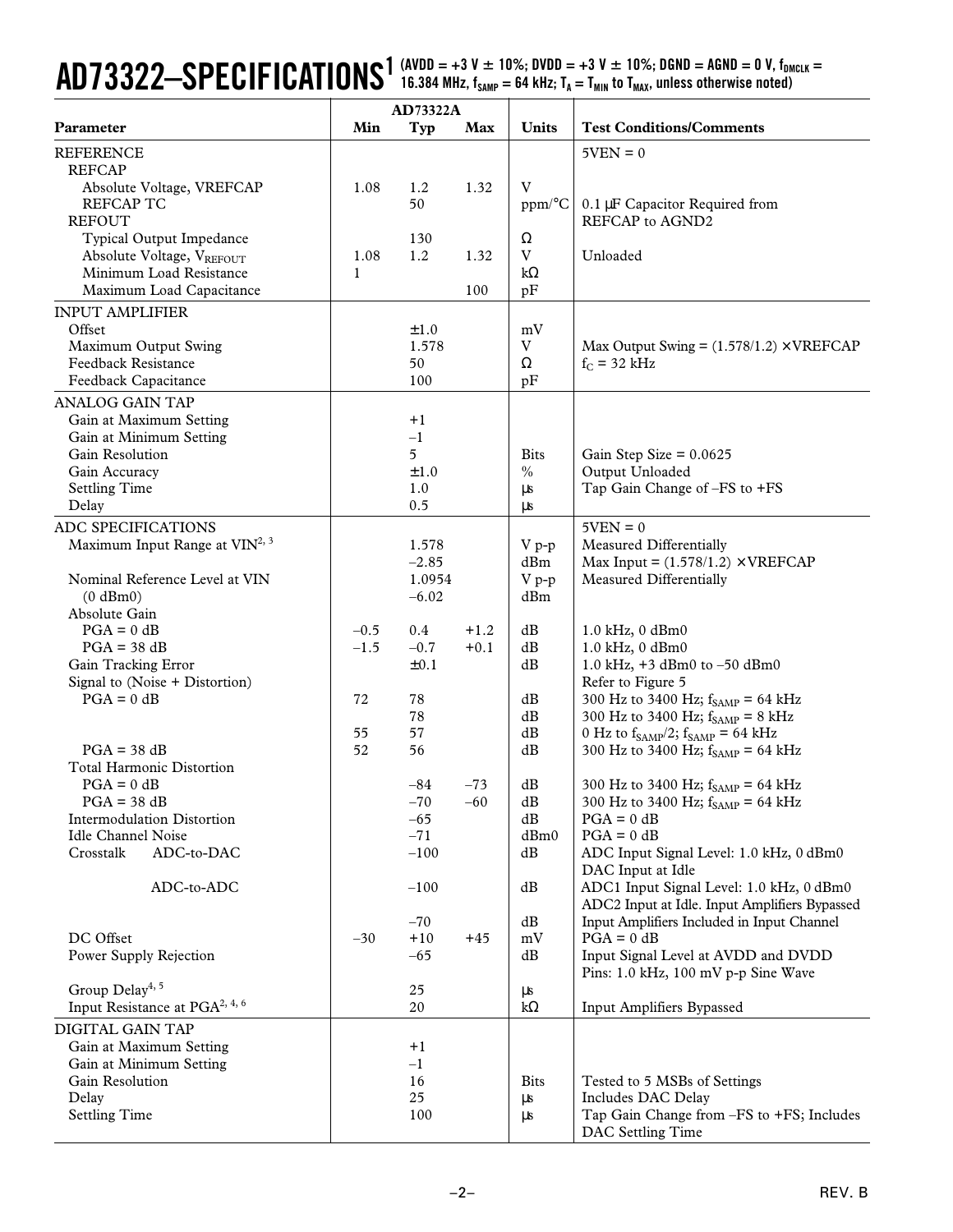|                                              | AD73322A |              |         |                                |                                                    |
|----------------------------------------------|----------|--------------|---------|--------------------------------|----------------------------------------------------|
| Parameter                                    | Min      | Typ          | Max     | <b>Units</b>                   | <b>Test Conditions/Comments</b>                    |
| DAC SPECIFICATIONS                           |          |              |         |                                | $5VEN = 0$                                         |
| Maximum Voltage Output Swing <sup>2</sup>    |          |              |         |                                |                                                    |
| Single-Ended                                 |          | 1.578        |         | $V p-p$                        | $PGA = 6 dB$                                       |
|                                              |          | $-2.85$      |         | dBm                            | Max Output = $(1.578/1.2) \times VREFCAP$          |
| Differential                                 |          | 3.156        |         | $V p-p$                        | $PGA = 6 dB$                                       |
|                                              |          | 3.17         |         | dBm                            | Max Output = $2 \times (1.578/1.2) \times VREFCAP$ |
| Nominal Voltage Output Swing (0 dBm0)        |          |              |         |                                |                                                    |
| Single-Ended                                 |          | 1.0954       |         | $V p-p$                        | $PGA = 6 dB$                                       |
|                                              |          | $-6.02$      |         | dBm                            |                                                    |
| Differential                                 |          | 2.1909       |         | $V p-p$                        | $PGA = 6 dB$                                       |
|                                              |          | 0            |         | dBm                            |                                                    |
| Output Bias Voltage                          |          | 1.2          |         | V                              | REFOUT Unloaded                                    |
| Absolute Gain                                | $-0.8$   | $+0.4$       | $+1.2$  | dB                             | 1.0 kHz, 0 dBm0; Unloaded                          |
| Gain Tracking Error                          |          | ±0.1         |         | dB                             | 1.0 kHz, $+3$ dBm0 to $-50$ dBm0                   |
| Signal to (Noise + Distortion) at 0 dBm0     |          |              |         |                                | Refer to Figure 6; AVDD = $3.0 V \pm 5\%$          |
| $PGA = 6 dB$                                 | 62.5     | 77           |         | dB                             | 300 Hz to 3400 Hz; $f_{SAMP} = 64$ kHz             |
| Total Harmonic Distortion at 0 dBm0          |          |              |         |                                | $AVDD = 3.00 V \pm 5\%$                            |
| $PGA = 6 dB$                                 |          | $-80$        | $-62.5$ | dB                             | 300 Hz to 3400 Hz; $f_{SAMP} = 64$ kHz             |
| <b>Intermodulation Distortion</b>            |          | $-85$        |         | dB                             | $PGA = 0 dB$                                       |
| <b>Idle Channel Noise</b>                    |          | $-85$        |         | dBm0                           | $PGA = 0 dB$                                       |
| Crosstalk<br>DAC-to-ADC                      |          | $-90$        |         | $\mathrm{dB}$                  | ADC Input Signal Level: AGND; DAC                  |
|                                              |          |              |         |                                | Output Signal Level: 1.0 kHz, 0 dBm0               |
|                                              |          |              |         |                                | <b>Input Amplifiers Bypassed</b>                   |
|                                              |          | $-77$        |         | dB                             | Input Amplifiers Included in Input Channel         |
| DAC-to-DAC                                   |          | $-100$       |         | dB                             | DAC1 Output Signal Level: AGND; DAC2               |
|                                              |          |              |         |                                | Output Signal Level: 1.0 kHz, 0 dBm0               |
| Power Supply Rejection                       |          | $-65$        |         | dB                             | Input Signal Level at AVDD and DVDD                |
|                                              |          |              |         |                                | Pins: 1.0 kHz, 100 mV p-p Sine Wave                |
| Group Delay <sup>4, 5</sup>                  |          | 25           |         | $\mu s$                        | Interpolator Bypassed                              |
|                                              |          | 50           |         | μs                             |                                                    |
| Output DC Offset <sup>2, 7</sup>             | $-25$    | $+12$        | $+40$   | mV                             |                                                    |
| Minimum Load Resistance, $R_L^{2, 8}$        |          |              |         |                                |                                                    |
| Single-Ended <sup>4</sup>                    | 150      |              |         | Ω                              |                                                    |
| Differential                                 | 150      |              |         | $\Omega$                       |                                                    |
| Maximum Load Capacitance, CL <sup>2, 8</sup> |          |              |         |                                |                                                    |
| Single-Ended                                 |          |              | 500     | pF                             |                                                    |
| Differential                                 |          |              | 100     | pF                             |                                                    |
| FREQUENCY RESPONSE                           |          |              |         |                                |                                                    |
| (ADC and DAC) <sup>9</sup> Typical Output    |          |              |         |                                |                                                    |
| Frequency (Normalized to FS)                 |          |              |         |                                |                                                    |
| $\mathbf{0}$                                 |          | $\mathbf{0}$ |         | $\mathrm{dB}$                  |                                                    |
| 0.03125                                      |          | $-0.1$       |         | $\mathrm{dB}$                  |                                                    |
| 0.0625                                       |          | $-0.25$      |         | $\mathrm{dB}$                  |                                                    |
| 0.125                                        |          | $-0.6$       |         | $\mathrm{dB}$                  |                                                    |
| 0.1875                                       |          | $-1.4$       |         | $\mathrm{dB}$                  |                                                    |
| 0.25                                         |          | $-2.8$       |         | $\mathrm{dB}$                  |                                                    |
| 0.3125                                       |          | $-4.5$       |         | $\mathrm{dB}$                  |                                                    |
| 0.375                                        |          | $-7.0$       |         | $\mathrm{dB}$                  |                                                    |
| 0.4375                                       |          | $-9.5$       |         | $\mathrm{dB}$<br>$\mathrm{dB}$ |                                                    |
| > 0.5                                        |          | $<-12.5$     |         |                                |                                                    |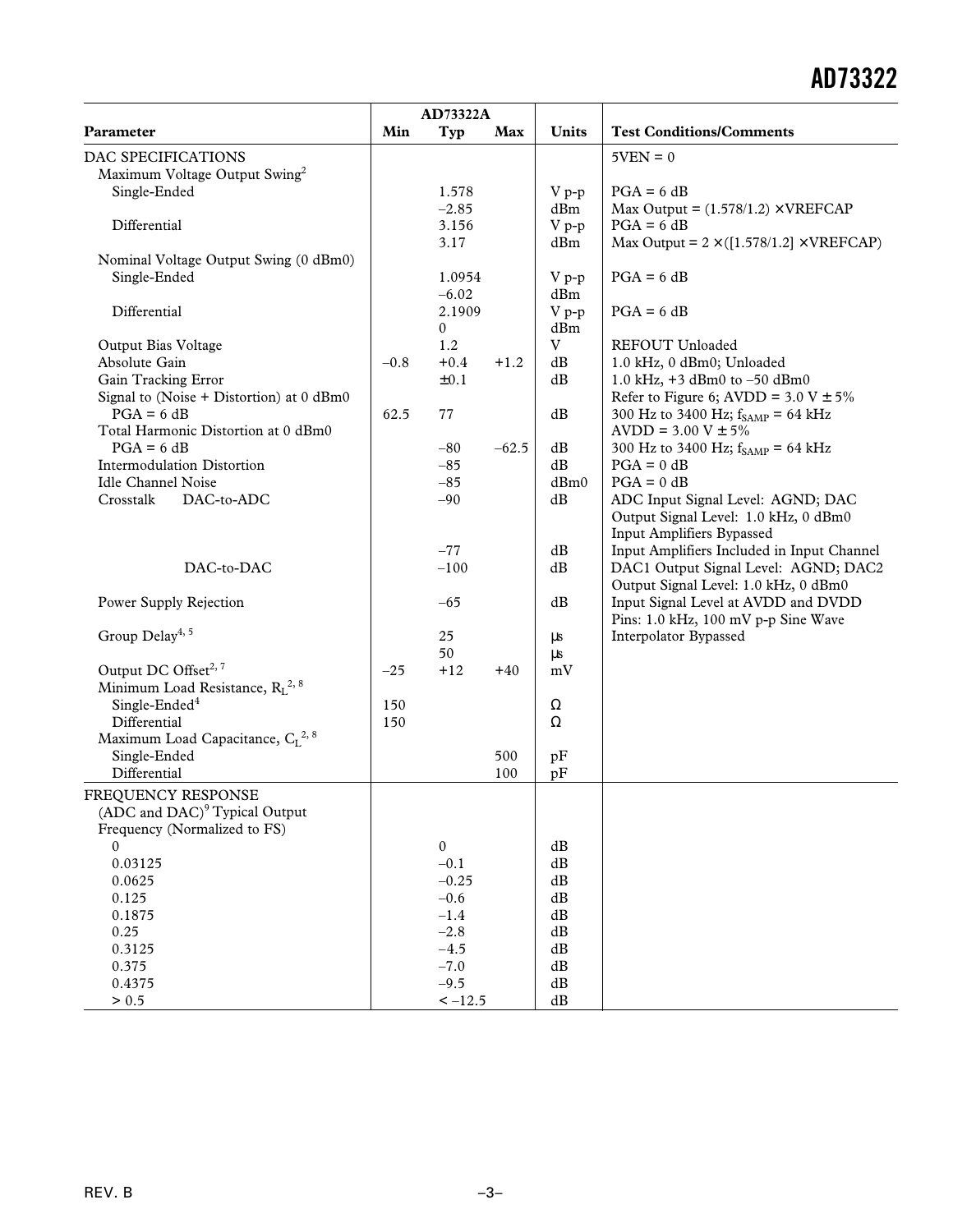| <b>Parameter</b>                      | Min           | <b>AD73322A</b><br>Typ | Max         | <b>Units</b> | <b>Test Conditions/Comments</b> |
|---------------------------------------|---------------|------------------------|-------------|--------------|---------------------------------|
| <b>LOGIC INPUTS</b>                   |               |                        |             |              |                                 |
| V <sub>INH</sub> , Input High Voltage | $D VDD - 0.8$ |                        | <b>DVDD</b> | V            |                                 |
| $V_{\text{INI}}$ , Input Low Voltage  | $\Omega$      |                        | 0.8         | v            |                                 |
| $I_{IH}$ , Input Current              | $-10$         |                        | $+10$       | μA           |                                 |
| $C_{IN}$ , Input Capacitance          |               |                        | 10          | pF           |                                 |
| <b>LOGIC OUTPUT</b>                   |               |                        |             |              |                                 |
| $V_{OH}$ , Output High Voltage        | $D VDD - 0.4$ |                        | <b>DVDD</b> | V            | $ IOUT  \leq 100 \mu A$         |
| $V_{\text{OL}}$ , Output Low Voltage  | $\Omega$      |                        | 0.4         | V            | $ IOUT  \leq 100 \mu A$         |
| Three-State Leakage Current           | $-10$         |                        | $+10$       | μA           |                                 |
| <b>POWER SUPPLIES</b>                 |               |                        |             |              |                                 |
| AVDD1, AVDD2                          | 2.7           |                        | 3.3         | V            |                                 |
| <b>DVDD</b>                           | 2.7           |                        | 3.3         | V            |                                 |
| $I_{DD}$ <sup>10</sup>                |               |                        |             |              | See Table I                     |

NOTES

<sup>1</sup> Operating temperature range is as follows:  $-40^{\circ}$ C to  $+85^{\circ}$ C. Therefore, T<sub>MIN</sub> =  $-40^{\circ}$ C and T<sub>MAX</sub> =  $+85^{\circ}$ C.

2Test conditions: Input PGA set for 0 dB gain, Output PGA set for 6 dB gain, no load on analog outputs (unless otherwise noted).

 $^3\mbox{At}$  input to sigma-delta modulator of ADC.

<sup>4</sup> Guaranteed by design.

<sup>5</sup> Overall group delay will be affected by the sample rate and the external digital filtering.

<sup>6</sup>The ADC's input impedance is inversely proportional to DMCLK and is approximated by:  $(3.3 \times 10^{11})$ /DMCLK.

7Between VOUTP1 and VOUTN1 or between VOUTP2 and VOUTN2.

<sup>8</sup> At VOUT output.

9 Frequency responses of ADC and DAC measured with input at audio reference level (the input level that produces an output level of -10 dBm0), with 38 dB pream-

plifier bypassed and input gain of 0 dB.<br><sup>10</sup>Test Conditions: no load on digital inputs, analog inputs ac coupled to ground, no load on analog outputs.

Specifications subject to change without notice.

| $\mathbf{u}$ . Our office of $\mathbf{u}$ |                   |                    |                               |                               |           |                   |                                                   |
|-------------------------------------------|-------------------|--------------------|-------------------------------|-------------------------------|-----------|-------------------|---------------------------------------------------|
| <b>Conditions</b>                         | Analog<br>Current | Digital<br>Current | <b>Total Current</b><br>(Typ) | <b>Total Current</b><br>(Max) | <b>SE</b> | <b>MCLK</b><br>ON | <b>Comments</b>                                   |
| ADCs On Only                              |                   | 4.5                | 11.5                          | 13                            | 1         | <b>YES</b>        | <b>REFOUT Disabled</b>                            |
| DACs On Only                              | 15.5              | 4.5                | 20                            | 23                            |           | <b>YES</b>        | <b>REFOUT Disabled</b>                            |
| ADCs and DACs On                          | 19.5              | 5                  | 24.5                          | 28                            | 1         | <b>YES</b>        | <b>REFOUT Disabled</b>                            |
| ADCs and DACs                             |                   |                    |                               |                               |           |                   |                                                   |
| and Input Amps On                         | 25                | 5                  | 30                            | 34                            | 1         | <b>YES</b>        | <b>REFOUT Disabled</b>                            |
| ADCs and DACs                             |                   |                    |                               |                               |           |                   |                                                   |
| and AGT On                                | 24                | 5                  | 29                            | 32.5                          | 1         | <b>YES</b>        | <b>REFOUT Disabled</b>                            |
| All Sections On                           | 32                | 5                  | 37                            | 42                            |           | <b>YES</b>        |                                                   |
| REFCAP On Only                            | 0.8               | $\Omega$           | 0.8                           | 1.25                          | $\Omega$  | N <sub>O</sub>    | <b>REFOUT Disabled</b>                            |
| REFCAP and                                |                   |                    |                               |                               |           |                   |                                                   |
| REFOUT On Only                            | 3.5               | $\theta$           | 3.5                           | 4.5                           | $\Omega$  | NO.               |                                                   |
| All Sections Off                          | $\Omega$          | 1.5                | 1.5                           | 1.9                           | $\Omega$  | <b>YES</b>        | <b>MCLK</b> Active Levels Equal to                |
|                                           |                   |                    |                               |                               |           |                   | 0 V and DVDD                                      |
| All Sections Off                          | 0.00              | $10 \mu A$         | $10 \mu A$                    | $40 \mu A$                    | $\Omega$  | NO.               | Digital Inputs Static and Equal<br>to 0 V or DVDD |

**Table I. Current Summary (AVDD = DVDD = +3.3 V)**

The above values are in mA and are typical values unless otherwise noted.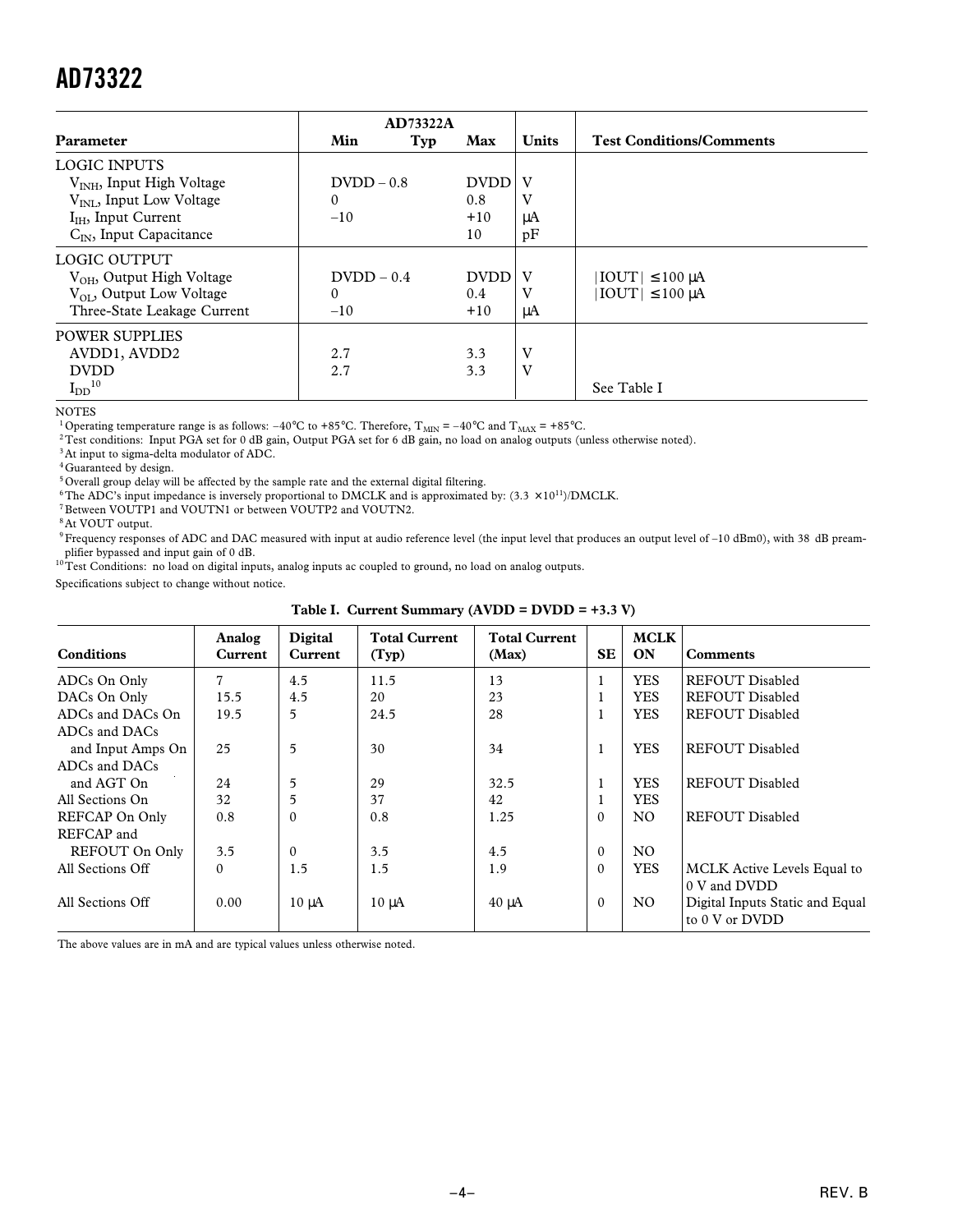#### $\textbf{SPECHFICATIONS}^{\textbf{1}}$  (AVDD = +5 V  $\pm$  10%; DVDD = +5 V  $\pm$  10%; DGND = AGND = 0 V, f<sub>DMCLK</sub> = 16.384 MHz, f<sub>SAMP</sub> = 64 kHz;<br> $\textbf{SPECHFICATIONS}^{\textbf{1}}$  (AVDD = +5 V  $\pm$  10%; DVDD = +5 V  $\pm$  10%; DGND = AGND = 0 V, f<sub>DMCLK</sub> **TA = TMIN to TMAX, unless otherwise noted)**

|                                                      | AD73322A |                 |     |                           |                                                              |
|------------------------------------------------------|----------|-----------------|-----|---------------------------|--------------------------------------------------------------|
| Parameter                                            | Min      | Typ             | Max | <b>Units</b>              | <b>Test Conditions/Comments</b>                              |
| <b>REFERENCE</b>                                     |          |                 |     |                           |                                                              |
| <b>REFCAP</b>                                        |          |                 |     |                           |                                                              |
| Absolute Voltage, VREFCAP                            |          | 1.2             |     | $\ensuremath{\mathbf{V}}$ | $5VEN = 0$                                                   |
|                                                      |          | 2.4             |     | V                         | $5VEN = 1$                                                   |
| <b>REFCAP TC</b>                                     |          | 50              |     | ppm/°C                    | 0.1 µF Capacitor Required from                               |
| <b>REFOUT</b>                                        |          |                 |     |                           | REFCAP to AGND2                                              |
| Typical Output Impedance                             |          | 130             |     | Ω                         |                                                              |
| Absolute Voltage, VREFOUT                            |          | 1.2             |     | V                         | $5VEN = 0$ , Unloaded                                        |
|                                                      |          | 2.4             |     | V                         | $5VEN = 1$ , Unloaded                                        |
| Minimum Load Resistance                              | 2        |                 |     | $k\Omega$                 | $5VEN = 1$                                                   |
| Maximum Load Capacitance                             |          |                 | 100 | pF                        |                                                              |
| <b>INPUT AMPLIFIER</b>                               |          |                 |     |                           |                                                              |
| Offset                                               |          | ±1.0            |     | mV                        |                                                              |
| Maximum Output Swing                                 |          | 3.156           |     | V                         | Max Output Swing = $(3.156/2.4) \times$ VREFCAP              |
| <b>Feedback Resistance</b>                           |          | 50              |     | $k\Omega$                 | $f_C = 32$ kHz                                               |
| Feedback Capacitance                                 |          | 100             |     | pF                        |                                                              |
| <b>ANALOG GAIN TAP</b>                               |          |                 |     |                           |                                                              |
| Gain at Maximum Setting                              |          | $+1$            |     |                           |                                                              |
| Gain at Minimum Setting                              |          | $-1$            |     |                           |                                                              |
| Gain Resolution                                      |          | 5               |     | <b>Bits</b>               | Gain Step Size = $0.0625$                                    |
| Gain Accuracy                                        |          | $\pm 1$         |     | $\%$                      | Output Unloaded                                              |
| <b>Settling Time</b>                                 |          | 1.0             |     | μs                        | Tap Gain Change of -FS to +FS                                |
| Delay                                                |          | 0.5             |     | μs                        |                                                              |
| ADC SPECIFICATIONS                                   |          |                 |     |                           | $5VEN = 1$                                                   |
| Maximum Input Range at VIN <sup>2, 3</sup>           |          | 3.156           |     | $V p-p$                   | Measured Differentially                                      |
|                                                      |          | 3.17            |     | dBm                       | Max Input Swing = $(3.156/2.4) \times$ VREFCAP               |
| Nominal Reference Level at VIN                       |          | 2.1908          |     | $V p-p$                   | Measured Differentially                                      |
| $(0 \text{ dBm0})$                                   |          | 0               |     | dBm                       |                                                              |
| Absolute Gain                                        |          |                 |     |                           |                                                              |
| $PGA = 0 dB$                                         |          | 0.4             |     | dB                        | 1.0 kHz, 0 dBm0                                              |
| $PGA = 38 dB$                                        |          | $-0.7$          |     | dB                        | 1.0 kHz, 0 dBm0                                              |
| Gain Tracking Error                                  |          | $\pm 0.1$       |     | dB                        | 1.0 kHz, $+3$ dBm0 to $-50$ dBm0                             |
| Signal to (Noise + Distortion)                       |          |                 |     |                           | Refer to Figure 7                                            |
| $PGA = 0 dB$                                         |          | 78              |     | dB                        | 300 Hz to 3400 Hz; $f_{\rm SAMP}$ = 64 kHz                   |
|                                                      |          | 78              |     | $\mathrm{dB}$             | 300 Hz to 3400 Hz; $f_{SAMP} = 8$ kHz                        |
|                                                      |          | 57              |     | dB                        | 0 Hz to $f_{SAMP}/2$ ; $f_{SAMP} = 64$ kHz                   |
| $PGA = 38 dB$                                        |          | 56              |     | $\mathrm{dB}$             | 300 Hz to 3400 Hz; $f_{\text{SAMP}} = 64 \text{ kHz}$        |
| <b>Total Harmonic Distortion</b>                     |          |                 |     |                           |                                                              |
| $PGA = 0 dB$                                         |          | $-84$           |     | dB                        | 300 Hz to 3400 Hz; $f_{\text{SAMP}} = 64 \text{ kHz}$        |
| $PGA = 38 dB$                                        |          | $-70$           |     | dB                        | 300 Hz to 3400 Hz; $f_{SAMP} = 64$ kHz                       |
| Intermodulation Distortion                           |          | $-65$           |     | $\mathrm{dB}$             | $PGA = 0 dB$                                                 |
| <b>Idle Channel Noise</b><br>Crosstalk<br>ADC-to-DAC |          | $-71$<br>$-100$ |     | dBm0<br>dB                | $PGA = 0 dB$                                                 |
|                                                      |          |                 |     |                           | ADC Input Signal Level: 1.0 kHz, 0 dBm0<br>DAC Input at Idle |
| ADC-to-ADC                                           |          | $-100$          |     | dB                        | ADC1 Input Signal Level: 1.0 kHz, 0 dBm0                     |
|                                                      |          |                 |     |                           | ADC2 Input at Idle. Input Amplifiers Bypassed                |
|                                                      |          | $-70$           |     | dB                        | Input Amplifiers Included in Channel                         |
| DC Offset                                            |          | $+10$           |     | $\rm mV$                  | $PGA = 0 dB$                                                 |
| Power Supply Rejection                               |          | $-65$           |     | dB                        | Input Signal Level at AVDD and DVDD                          |
|                                                      |          |                 |     |                           | Pins: 1.0 kHz, 100 mV p-p Sine Wave                          |
| Group Delay <sup>4, 5</sup>                          |          | 25              |     | $\mu s$                   | 64 kHz Output Sample Rate                                    |
| Input Resistance at PGA <sup>2, 4, 6</sup>           |          | 20              |     | $k\Omega$                 | Input Amplifiers Bypassed                                    |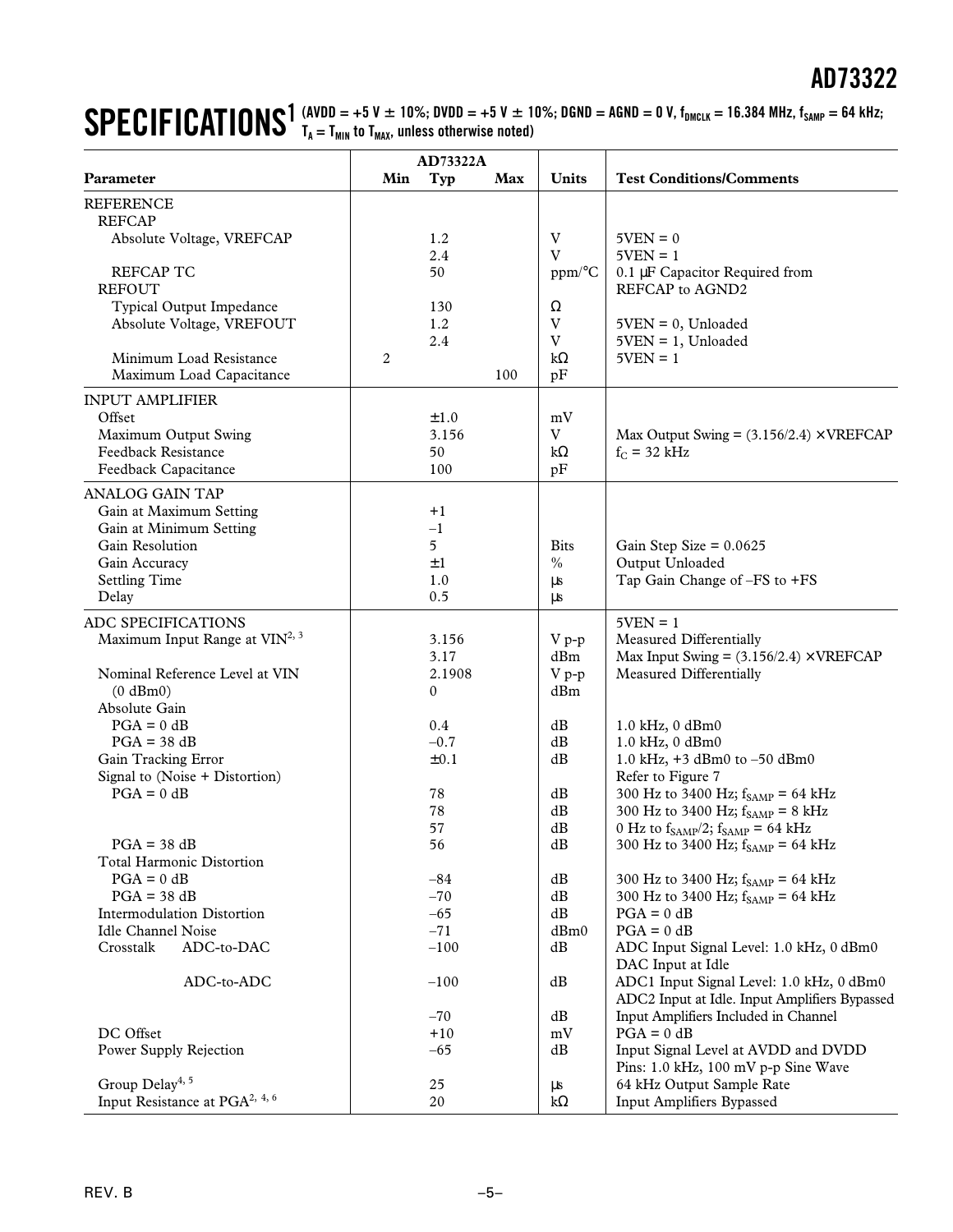|                                              |     | AD73322A     |            |                         |                                                                |
|----------------------------------------------|-----|--------------|------------|-------------------------|----------------------------------------------------------------|
| Parameter                                    | Min | Typ          | Max        | Units                   | <b>Test Conditions/Comments</b>                                |
| DIGITAL GAIN TAP                             |     |              |            |                         |                                                                |
| Gain at Maximum Setting                      |     | $+1$         |            | $\ensuremath{\text{V}}$ |                                                                |
| Gain at Minimum Setting                      |     | $-1$         |            | $\overline{V}$          |                                                                |
| Gain Resolution                              |     | 16           |            | <b>Bits</b>             | Tested to 5 MSBs of Settings                                   |
| Delay                                        |     | 25           |            | μs                      | Includes DAC Delay                                             |
| <b>Settling Time</b>                         |     | 100          |            | μs                      | Tap Gain Change from -FS to +FS; Includes<br>DAC Settling Time |
| DAC SPECIFICATIONS                           |     |              |            |                         | $5VEN = 1$                                                     |
| Maximum Voltage Output Swing <sup>2</sup>    |     |              |            |                         |                                                                |
| Single-Ended                                 |     | 3.156        |            | $V p-p$                 | $PGA = 6 dB$                                                   |
|                                              |     | 3.17         |            | dBm                     | Max Output = $(3.156/2.4) \times \text{VREFCAP}$               |
| Differential                                 |     | 6.312        |            | $V p-p$                 | $PGA = 6 dB$                                                   |
|                                              |     | 9.19         |            | dBm                     | Max Output = $2 \times (3.156/2.4) \times VREFCAP$             |
| Nominal Voltage Output Swing (0 dBm0)        |     |              |            |                         |                                                                |
| Single-Ended                                 |     | 2.1908       |            | $V p-p$                 | $PGA = 6 dB$                                                   |
|                                              |     | 0            |            | dBm                     |                                                                |
| Differential                                 |     | 4.3918       |            | $V p-p$                 | $PGA = 6 dB$                                                   |
|                                              |     | 6.02         |            | dBm                     |                                                                |
| Output Bias Voltage                          |     | 2.4          |            | $\mathbf V$             | REFOUT Unloaded                                                |
| Absolute Gain                                |     | $+0.4$       |            | dB                      | 1.0 kHz, 0 dBm0; Unloaded                                      |
| Gain Tracking Error                          |     | $\pm 0.1$    |            | dB                      | 1.0 kHz, +3 dBm0 to -50 dBm0                                   |
| Signal to (Noise + Distortion) at 0 dBm0     |     |              |            |                         | Refer to Figure 8                                              |
| $PGA = 6 dB$                                 |     | 77           |            | dB                      | 300 Hz to 3400 Hz; $f_{SAMP} = 64$ kHz                         |
| Total Harmonic Distortion at 0 dBm0          |     |              |            |                         |                                                                |
| $PGA = 6 dB$                                 |     | $-80$        |            | dB                      | 300 Hz to 3400 Hz; $f_{SAMP} = 64$ kHz                         |
| Intermodulation Distortion                   |     | $-85$        |            | dB                      | $PGA = 0 dB$                                                   |
| <b>Idle Channel Noise</b>                    |     | $-85$        |            | dBm0                    | $PGA = 0 dB$                                                   |
| Crosstalk DAC-to-ADC                         |     | $-90$        |            | dB                      | ADC Input Signal Level: AGND; DAC                              |
|                                              |     |              |            |                         | Output Signal Level: 1.0 kHz, 0 dBm0;                          |
|                                              |     |              |            |                         | Input Amplifiers Bypassed                                      |
|                                              |     | $-77$        |            | dB                      | Input Amplifiers Included In Input Channel                     |
| DAC-to-DAC                                   |     | $-100$       |            | dB                      | DAC1 Output Signal Level: AGND; DAC2                           |
|                                              |     |              |            |                         | Output Signal Level: 1.0 kHz, 0 dBm0                           |
| Power Supply Rejection                       |     | $-65$        |            | dB                      | Input Signal Level at AVDD and DVDD                            |
|                                              |     |              |            |                         | Pins: 1.0 kHz, 100 mV p-p Sine Wave                            |
| Group Delay <sup>4, 5</sup>                  |     | 25           |            | $\mu s$                 | Interpolator Bypassed                                          |
|                                              |     | 50           |            | μs                      |                                                                |
| Output DC Offset <sup>2, 7</sup>             |     | $+12$        |            | $\rm mV$                |                                                                |
| Minimum Load Resistance, $R_L^{2, 8}$        |     |              |            |                         |                                                                |
| Single-Ended                                 | 150 |              |            | Ω                       |                                                                |
| Differential                                 | 150 |              |            | Ω                       |                                                                |
| Maximum Load Capacitance, CL <sup>2, 8</sup> |     |              |            |                         |                                                                |
| Single-Ended<br>Differential                 |     |              | 500<br>100 | pF                      |                                                                |
|                                              |     |              |            | pF                      |                                                                |
| FREQUENCY RESPONSE                           |     |              |            |                         |                                                                |
| (ADC and DAC) <sup>9</sup> Typical Output    |     |              |            |                         |                                                                |
| Frequency (Normalized to FS)                 |     |              |            |                         |                                                                |
| $\mathbf{0}$                                 |     | $\mathbf{0}$ |            | dB                      |                                                                |
| 0.03125                                      |     | $-0.1$       |            | dB                      |                                                                |
| 0.0625                                       |     | $-0.25$      |            | dB                      |                                                                |
| 0.125                                        |     | $-0.6$       |            | dB                      |                                                                |
| 0.1875                                       |     | $-1.4$       |            | dB                      |                                                                |
| 0.25                                         |     | $-2.8$       |            | dB                      |                                                                |
| 0.3125                                       |     | $-4.5$       |            | dB                      |                                                                |
| 0.375                                        |     | $-7.0$       |            | dB                      |                                                                |
| 0.4375                                       |     | $-9.5$       |            | dB                      |                                                                |
| > 0.5                                        |     | $<-12.5$     |            | $\mathrm{dB}$           |                                                                |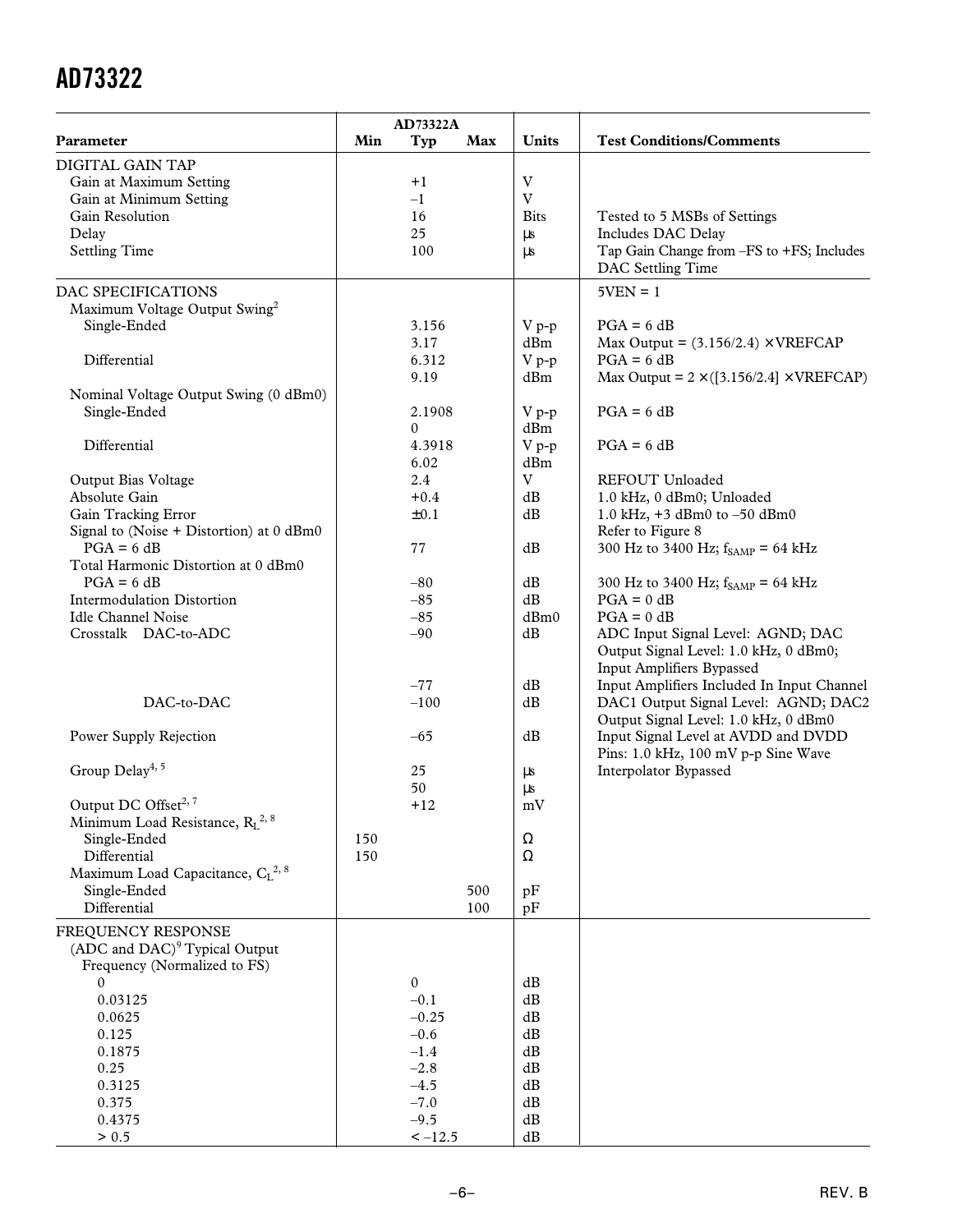|                                       |               | <b>AD73322A</b> |             |              |                                   |
|---------------------------------------|---------------|-----------------|-------------|--------------|-----------------------------------|
| Parameter                             | Min           | Typ             | Max         | <b>Units</b> | <b>Test Conditions/Comments</b>   |
| <b>LOGIC INPUTS</b>                   |               |                 |             |              |                                   |
| $VNH$ , Input High Voltage            | $D VDD - 0.8$ |                 | <b>DVDD</b> | V            |                                   |
| V <sub>INL</sub> , Input Low Voltage  | $\Omega$      |                 | 0.8         | V            |                                   |
| $I_{IH}$ , Input Current              |               | $\pm 0.5$       |             | μA           |                                   |
| $C_{IN}$ , Input Capacitance          |               | 10              |             | pF           |                                   |
| LOGIC OUTPUT                          |               |                 |             |              |                                   |
| V <sub>OH</sub> , Output High Voltage | $D VDD - 0.4$ |                 | <b>DVDD</b> | V            | $ I_{OUT}  \leq 100 \mu A$        |
| $V_{OL}$ , Output Low Voltage         | 0             |                 | 0.4         | V            | $ I_{\text{OUT}}  \leq 100 \mu A$ |
| Three-State Leakage Current           |               | $\pm 0.3$       |             | μA           |                                   |
| <b>POWER SUPPLIES</b>                 |               |                 |             |              |                                   |
| AVDD1, AVDD2                          | 4.5           |                 | 5.5         | V            |                                   |
| <b>DVDD</b>                           | 4.5           |                 | 5.5         | V            |                                   |
| $I_{DD}$ <sup>10</sup>                |               |                 |             |              | See Table II                      |

NOTES

<sup>1</sup>Operating temperature range is as follows: –40°C to +85°C. Therefore,  $T_{\text{MIN}} = -40^{\circ}C$  and  $T_{\text{MAX}} = +85^{\circ}C$ .

<sup>2</sup> Test conditions: Input PGA set for 0 dB gain, Output PGA set for 6 dB gain, no load on analog outputs (unless otherwise stated).

<sup>3</sup>At input to sigma-delta modulator of ADC.

<sup>4</sup>Guaranteed by design.

<sup>5</sup>Overall group delay will be affected by the sample rate and the external digital filtering.

<sup>6</sup>The ADC's input impedance is inversely proportional to DMCLK and is approximated by:  $(3.3 \times 10^{11})$ /DMCLK.

7 Between VOUTP and VOUTN.

8 At VOUT output.

 $9$ Frequency responses of ADC and DAC measured with input at audio reference level (the input level that produces an output level of  $-10$  dBm0), with 38 dB

preamplifier bypassed and input gain of 0 dB.<br><sup>10</sup>Test conditions: no load on digital inputs, analog inputs ac coupled to ground, no load on analog outputs.

Specifications subject to change without notice.

| <b>Conditions</b> | Analog<br>Current | <b>Digital</b><br>Current | <b>Total Current</b><br>(Typ) | <b>SE</b> | <b>MCLK</b><br>ON | <b>Comments</b>                                |
|-------------------|-------------------|---------------------------|-------------------------------|-----------|-------------------|------------------------------------------------|
| ADCs On Only      | 7.5               | 9                         | 16.5                          |           | <b>YES</b>        | <b>REFOUT Disabled</b>                         |
| DACs On Only      | 16                | 9                         | 25                            |           | <b>YES</b>        | <b>REFOUT Disabled</b>                         |
| ADC and DAC On    | 20.5              | 10                        | 30.5                          |           | <b>YES</b>        | <b>REFOUT Disabled</b>                         |
| ADCs and DACs     |                   |                           |                               |           |                   |                                                |
| and Input Amps On | 27                | 10                        | 37                            |           | <b>YES</b>        | <b>REFOUT Disabled</b>                         |
| ADCs and DACs     |                   |                           |                               |           |                   |                                                |
| and AGT On        | 25                | 10                        | 35                            |           | <b>YES</b>        | <b>REFOUT Disabled</b>                         |
| All Sections On   | 35                | 10                        | 45                            |           | <b>YES</b>        |                                                |
| REFCAP On Only    | 0.8               | $\mathbf{0}$              | 0.8                           | $\Omega$  | N <sub>O</sub>    | REFOUT Disabled                                |
| REFCAP and        |                   |                           |                               |           |                   |                                                |
| REFOUT On Only    | 3.5               | $\Omega$                  | 3.5                           | $\Omega$  | N <sub>O</sub>    |                                                |
| All Sections Off  | $\Omega$          | 3                         | 3                             | $\Omega$  | <b>YES</b>        | MCLK Active Levels Equal to 0 V and DVDD       |
| All Sections Off  | $\Omega$          | $10 \mu A$                | $10 \mu A$                    | $\theta$  | N <sub>O</sub>    | Digital Inputs Static and Equal to 0 V or DVDD |

**Table II. Current Summary (AVDD = DVDD = +5.5 V)**

The above values are in mA and are typical values unless otherwise noted.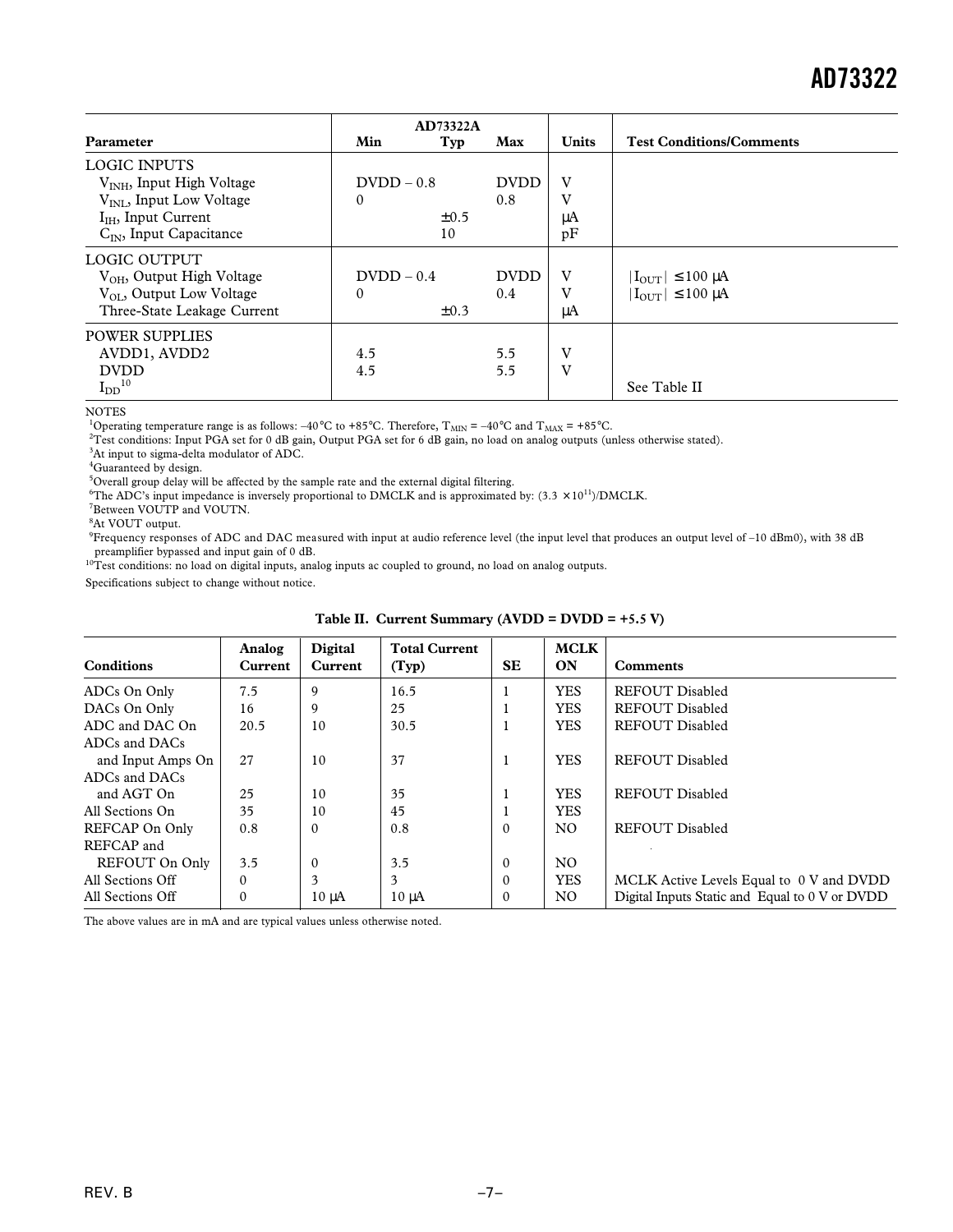|                |                                                                                                                                                                  | <b>3 V Power Supply</b>                                                          | 5 V Power Supply                                                                     |                                                                                    |
|----------------|------------------------------------------------------------------------------------------------------------------------------------------------------------------|----------------------------------------------------------------------------------|--------------------------------------------------------------------------------------|------------------------------------------------------------------------------------|
|                |                                                                                                                                                                  | $5VEN = 0$                                                                       | $5VEN = 0$                                                                           | $5VEN = 1$                                                                         |
| <b>VREFCAP</b> |                                                                                                                                                                  | $1.2 V \pm 10\%$                                                                 | 1.2V                                                                                 | 2.4 V                                                                              |
| <b>VREFOUT</b> |                                                                                                                                                                  | $1.2 V \pm 10\%$                                                                 | 1.2V                                                                                 | 2.4 V                                                                              |
| ADC.           | Maximum Input Range<br>at $V_{IN}$<br>Nominal Reference Level                                                                                                    | $1.578 V p-p$<br>$1.0954$ V p-p                                                  | $1.578 V p-p$<br>1.0954 V p-p                                                        | 3.156 V p-p<br>2.1908 V p-p                                                        |
| DAC.           | Maximum Voltage<br>Output Swing<br>Single-Ended<br>Differential<br>Nominal Voltage<br><b>Output Swing</b><br>Single-Ended<br>Differential<br>Output Bias Voltage | $1.578 V p-p$<br>$3.156 V p-p$<br>1.0954 V p-p<br>2.1909 V p-p<br><b>VREFOUT</b> | $1.578$ V p-p<br>$3.156 V p-p$<br>$1.0954$ V p-p<br>$2.1909$ V p-p<br><b>VREFOUT</b> | 3.156 V $p-p$<br>$6.312$ V p-p<br>$2.1908$ V p-p<br>4.3818 V p-p<br><b>VREFOUT</b> |

#### **Table III. Signal Ranges**

#### $\bf{TIMING}$   $\bf{CHARACTERISTICS}$  (AVDD = +3 V  $\pm$  10%; DVDD = +3 V  $\pm$  10%; AGND = DGND = 0 V; T<sub>A</sub> = T<sub>MIN</sub> to T<sub>MAX</sub>, unless **otherwise noted)**

| Parameter                     | Limit at<br>$T_A = -40^{\circ}$ C to +85 <sup>o</sup> C | <b>Units</b> | Description                     |
|-------------------------------|---------------------------------------------------------|--------------|---------------------------------|
| Clock Signals                 |                                                         |              | See Figure 1                    |
| $t_1$                         | 61                                                      | ns min       | <b>MCLK</b> Period              |
| $t_2$                         | 24.4                                                    | ns min       | MCLK Width High                 |
| $t_3$                         | 24.4                                                    | ns min       | <b>MCLK Width Low</b>           |
| Serial Port                   |                                                         |              | See Figures 3 and 4             |
| $t_4$                         | $t_1$                                                   | ns min       | <b>SCLK Period</b>              |
| t <sub>5</sub>                | $0.4 \times t_1$                                        | ns min       | <b>SCLK Width High</b>          |
| $\operatorname{\mathsf{t}}_6$ | $0.4 \times t_1$                                        | ns min       | <b>SCLK Width Low</b>           |
| $t_7$                         | 20                                                      | ns min       | SDI/SDIFS Setup Before SCLK Low |
| $t_8$                         | $\Omega$                                                | ns min       | SDI/SDIFS Hold After SCLK Low   |
| $t_{0}$                       | 10                                                      | ns max       | SDOFS Delay from SCLK High      |
| $t_{10}$                      | 10                                                      | ns min       | SDOFS Hold After SCLK High      |
| $t_{11}$                      | 10                                                      | ns min       | SDO Hold After SCLK High        |
| $t_{12}$                      | 10                                                      | ns max       | SDO Delay from SCLK High        |
| $t_{13}$                      | 30                                                      | ns max       | <b>SCLK Delay from MCLK</b>     |

Specifications subject to change without notice.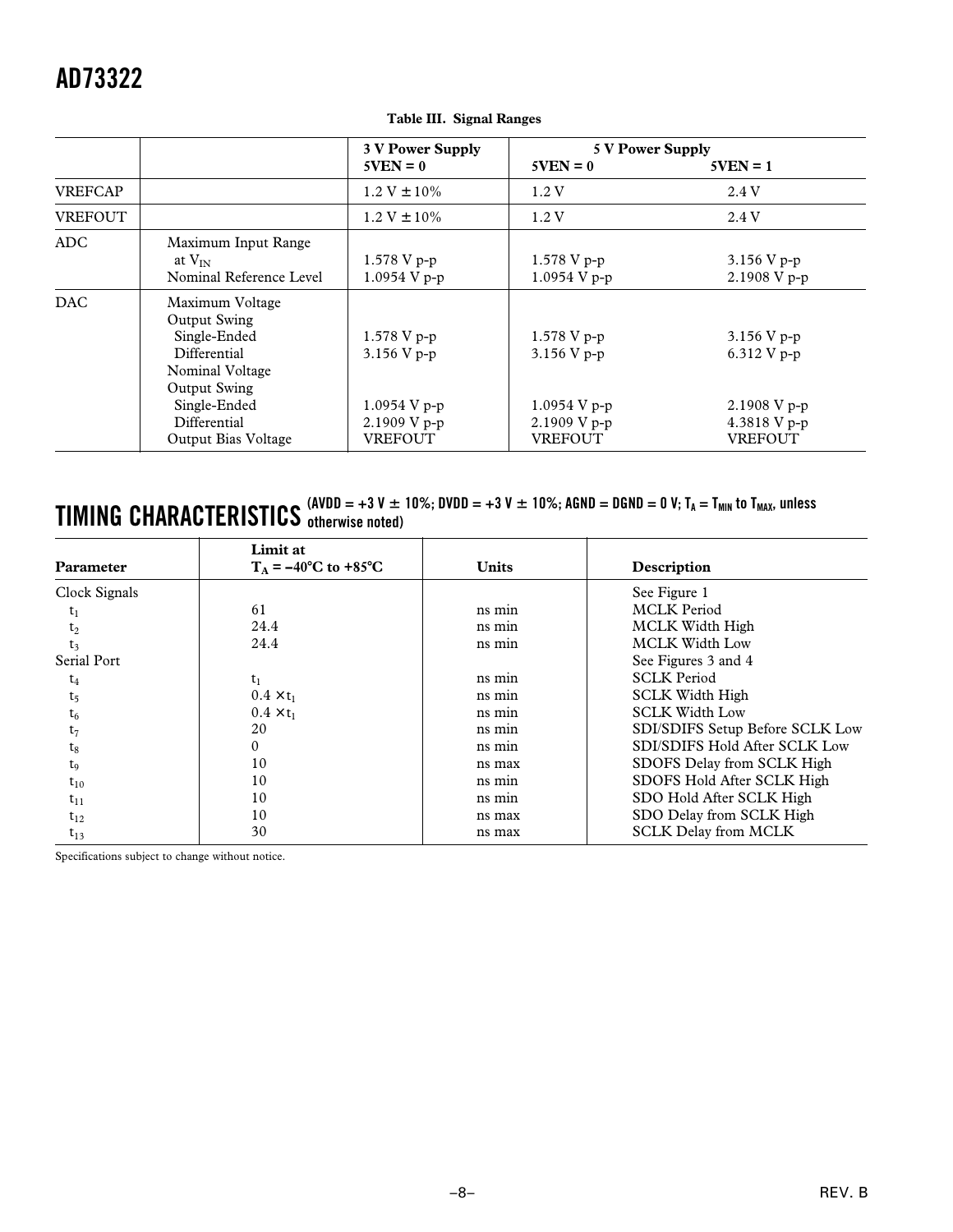#### $\bf{TIMING}$   $\bf{CHARACTERISTICS}$  (avdd = +5 V  $\pm$  10%; DVDD = +5 V  $\pm$  10%; AGND = DGND = 0 V; T<sub>A</sub> = T<sub>MIN</sub> to T<sub>MAX</sub>, unless **otherwise noted)**

| Parameter        | Limit at<br>$T_A = -40^{\circ}C$ to $+85^{\circ}C$ | <b>Units</b> | Description                     |
|------------------|----------------------------------------------------|--------------|---------------------------------|
| Clock Signals    |                                                    |              | See Figure 1                    |
| $\mathfrak{r}_1$ | 61                                                 | ns min       | <b>MCLK</b> Period              |
| $t_2$            | 24.4                                               | ns min       | MCLK Width High                 |
| t <sub>3</sub>   | 24.4                                               | ns min       | <b>MCLK Width Low</b>           |
| Serial Port      |                                                    |              | See Figures 3 and 4             |
| $\mathsf{t}_4$   | $t_1$                                              | ns min       | <b>SCLK Period</b>              |
| $t_5$            | $0.4 \times t_1$                                   | ns min       | <b>SCLK Width High</b>          |
| $t_6$            | $0.4 \times t_1$                                   | ns min       | <b>SCLK Width Low</b>           |
| $t_7$            | 20                                                 | ns typ       | SDI/SDIFS Setup Before SCLK Low |
| $t_8$            | 0                                                  | ns typ       | SDI/SDIFS Hold After SCLK Low   |
| $t_{9}$          | 10                                                 | ns typ       | SDOFS Delay from SCLK High      |
| $t_{10}$         | 10                                                 | ns typ       | SDOFS Hold After SCLK High      |
| $t_{11}$         | 10                                                 | ns typ       | SDO Hold After SCLK High        |
| $t_{12}$         | 10                                                 | ns typ       | SDO Delay from SCLK High        |
| $t_{13}$         | 30                                                 | ns typ       | <b>SCLK Delay from MCLK</b>     |

Specifications subject to change without notice.



Figure 1. MCLK Timing











Figure 4. Serial Port (SPORT)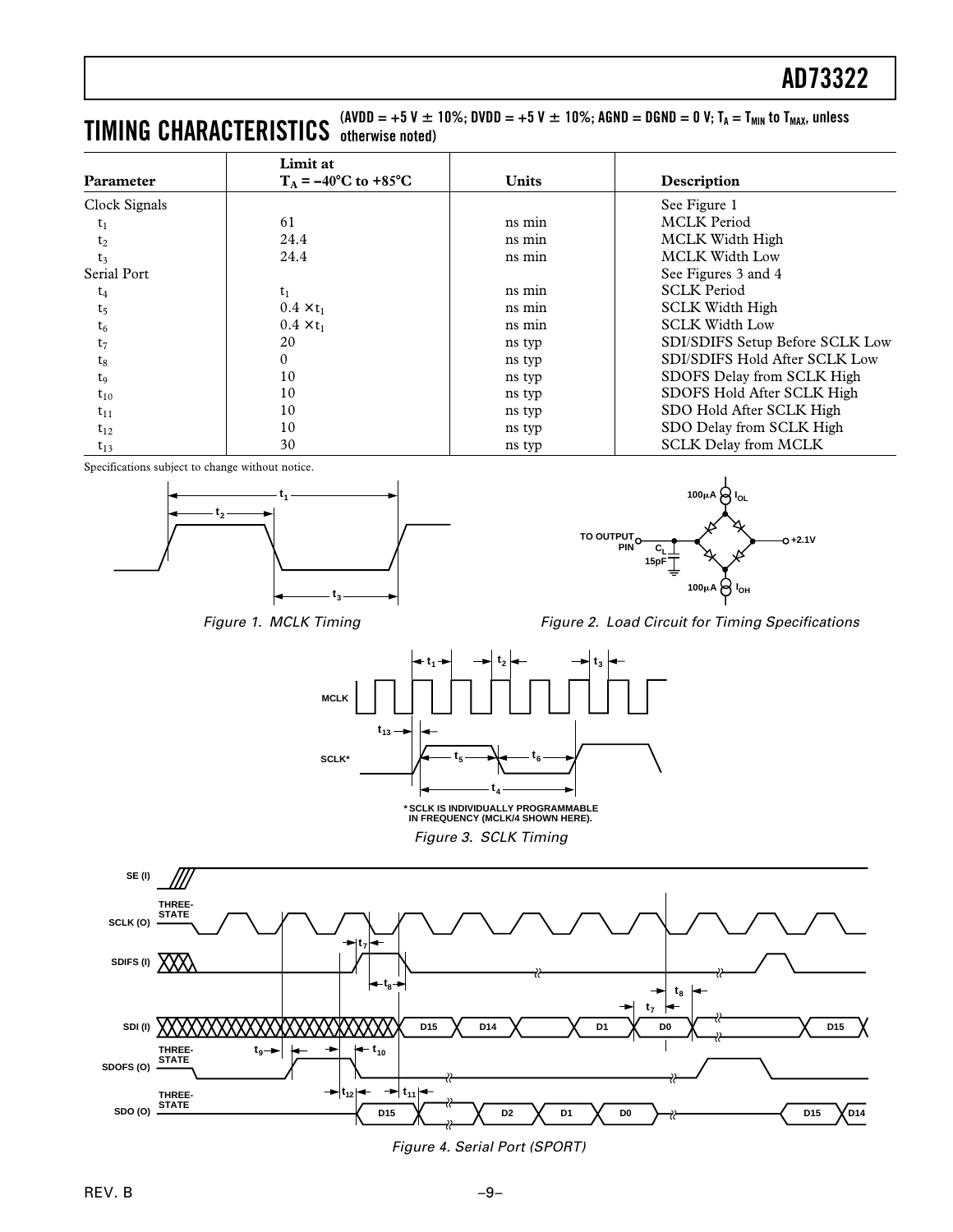#### **ABSOLUTE MAXIMUM RATINGS\***

| $(T_A = +25$ °C unless otherwise noted)                                    |
|----------------------------------------------------------------------------|
|                                                                            |
|                                                                            |
| Digital I/O Voltage to DGND $\ldots$ . $-0.3$ V to DVDD + 0.3 V            |
| Analog I/O Voltage to AGND $\ldots$ -0.3 V to AVDD + 0.3 V                 |
| <b>Operating Temperature Range</b>                                         |
| Industrial (A Version) $\ldots \ldots \ldots \ldots -40^{\circ}C$ to +85°C |
| Storage Temperature Range $\ldots \ldots \ldots \ldots -65$ °C to +150°C   |
| Maximum Junction Temperature  +150°C                                       |
|                                                                            |
| Lead Temperature, Soldering                                                |
|                                                                            |
|                                                                            |
|                                                                            |
| Lead Temperature, Soldering                                                |
|                                                                            |
|                                                                            |

\*Stresses above those listed under Absolute Maximum Ratings may cause permanent damage to the device. This is a stress rating only; functional operation of the device at these or any other conditions above those listed in the operational sections of this specification is not implied. Exposure to absolute maximum rating conditions for extended periods may affect device reliability.

#### **ORDERING GUIDE**

| Model          | Temperature<br>Range                                       | Package<br><b>Descriptions</b> | Package<br>Options |
|----------------|------------------------------------------------------------|--------------------------------|--------------------|
| AD73322AR      | $-40^{\circ}$ C to $+85^{\circ}$ C                         | Wide Body SOIC                 | $R-28$             |
| AD73322AST     | $-40^{\circ}$ C to $+85^{\circ}$ C                         | Plastic Thin Quad              | $ST-44A$           |
|                |                                                            | Flatpack (LOFP)                |                    |
| EVAL-AD73322EB | Evaluation Board <sup>1</sup>                              |                                |                    |
|                | $+EZ-KIT$ Lite Upgrade <sup>2</sup>                        |                                |                    |
| EVAL-AD73322EZ | Evaluation Board <sup>1</sup><br>+EZ-KIT Lite <sup>3</sup> |                                |                    |

#### NOTES

<sup>1</sup>The AD73322 evaluation board features a selectable number of codecs in cascade (from 1 to 4). It can be interfaced to an ADSP-2181 EZ-KIT Lite or to a Texas Instruments EVM kit.

 $^{2}$ The upgrade consists of a connector that is used to connect the EZ-KIT to the AD73322 evaluation board. This option is intended for owners of the EZ-KIT Lite.

<sup>3</sup>The EZ-KIT Lite has been modified to allow it to interface with the AD73322 evaluation board. This option is intended for users who do not already have an EZ-KIT Lite.

#### **PIN CONFIGURATIONS**

#### **28-Lead Wide Body SOIC (R-28)**

| 2<br>3<br>5                          |                                             | 28<br>27<br>26<br>25<br>24 | VFBN2<br>VINN <sub>2</sub><br>VFBP2<br>VINP <sub>2</sub><br><b>VOUTN1</b> |
|--------------------------------------|---------------------------------------------|----------------------------|---------------------------------------------------------------------------|
| 6                                    | AD73322                                     | 23                         | <b>VOUTP1</b>                                                             |
| $\overline{7}$                       | <b>TOP VIEW</b>                             | 22                         | VOUTN2                                                                    |
| 8                                    | (Not to Scale)                              | 21                         | VOUTP2                                                                    |
| 9                                    |                                             | 20                         | AVDD1                                                                     |
| 10                                   |                                             | 19                         | AGND1                                                                     |
| 11                                   |                                             | 18                         | <b>SE</b>                                                                 |
| 12                                   |                                             | 17                         | SDI                                                                       |
| 13                                   |                                             | 16                         | <b>SDIFS</b>                                                              |
| 14                                   |                                             | 15                         | <b>DOFS</b>                                                               |
| VINN1<br><b>VFBN1</b><br><b>DVDD</b> | <b>VINP1</b><br><b>VFBP1</b><br><b>MCLK</b> |                            |                                                                           |

#### **44-Lead Plastic Thin Quad Flatpack (LQFP) (ST-44A)**

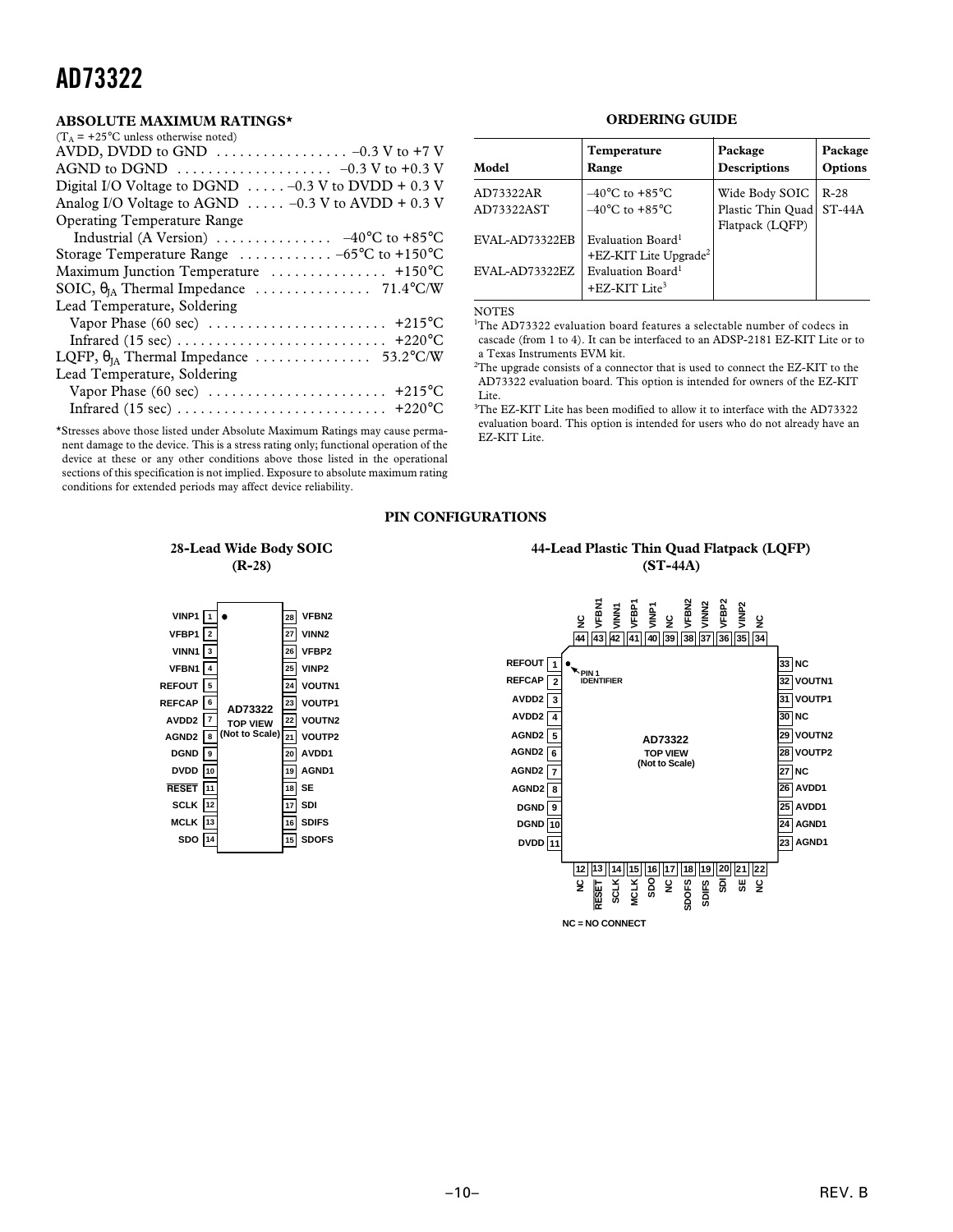#### **PIN FUNCTION DESCRIPTIONS**

| Mnemonic                     | <b>Function</b>                                                                                                                                                                                                                                                                                                                                                                                                                                                                  |
|------------------------------|----------------------------------------------------------------------------------------------------------------------------------------------------------------------------------------------------------------------------------------------------------------------------------------------------------------------------------------------------------------------------------------------------------------------------------------------------------------------------------|
| VINP1                        | Analog Input to the inverting input amplifier on Channel 1's positive input.                                                                                                                                                                                                                                                                                                                                                                                                     |
| VFBP1                        | Feedback Connection from the output of the inverting amplifier on Channel 1's positive input. When the input<br>amplifiers are bypassed, this pin allows direct access to the positive input of Channel 1's sigma-delta modulator.                                                                                                                                                                                                                                               |
| VINN1                        | Analog Input to the inverting input amplifier on Channel 1's negative input.                                                                                                                                                                                                                                                                                                                                                                                                     |
| VFBN1                        | Feedback connection from the output of the inverting amplifier on Channel 1's negative input. When the input                                                                                                                                                                                                                                                                                                                                                                     |
| <b>REFOUT</b>                | amplifiers are bypassed, this pin allows direct access to the negative input of Channel 1's sigma-delta modulator.<br>Buffered Reference Output, which has a nominal value of 1.2 V or 2.4 V, the value being dependent on the status<br>of Bit 5VEN (CRC:7). As the reference is common to the two codec units, the reference value is set by the wired<br>OR of the CRC:7 bits in Control Register C of each channel.                                                          |
| <b>REFCAP</b>                | A bypass capacitor to AGND2 of 0.1 µF is required for the on-chip reference. The capacitor should be fixed to this                                                                                                                                                                                                                                                                                                                                                               |
|                              | pin.                                                                                                                                                                                                                                                                                                                                                                                                                                                                             |
| AVDD <sub>2</sub>            | Analog Power Supply Connection.                                                                                                                                                                                                                                                                                                                                                                                                                                                  |
| AGND <sub>2</sub>            | Analog Ground/Substrate Connection2.                                                                                                                                                                                                                                                                                                                                                                                                                                             |
| <b>DGND</b>                  | Digital Ground/Substrate Connection.                                                                                                                                                                                                                                                                                                                                                                                                                                             |
| $\ensuremath{\mathrm{DVDD}}$ | Digital Power Supply Connection.                                                                                                                                                                                                                                                                                                                                                                                                                                                 |
| <b>RESET</b>                 | Active Low Reset Signal. This input resets the entire chip, resetting the control registers and clearing the digital<br>circuitry.                                                                                                                                                                                                                                                                                                                                               |
| <b>SCLK</b>                  | Serial Clock Output whose rate determines the serial transfer rate to/from the codec. It is used to clock data or<br>control information to and from the serial port (SPORT). The frequency of SCLK is equal to the frequency of the<br>master clock (MCLK) divided by an integer number—this integer number being the product of the external mas-<br>ter clock rate divider and the serial clock rate divider.                                                                 |
| <b>MCLK</b>                  | Master Clock Input. MCLK is driven from an external clock signal.                                                                                                                                                                                                                                                                                                                                                                                                                |
| <b>SDO</b>                   | Serial Data Output. Both data and control information may be output on this pin and are clocked on the positive<br>edge of SCLK. SDO is in three-state when no information is being transmitted and when SE is low.                                                                                                                                                                                                                                                              |
| <b>SDOFS</b>                 | Framing Signal Output for SDO Serial Transfers. The frame sync is one bit wide and is active one SCLK period<br>before the first bit (MSB) of each output word. SDOFS is referenced to the positive edge of SCLK. SDOFS is in<br>three-state when SE is low.                                                                                                                                                                                                                     |
| <b>SDIFS</b>                 | Framing Signal Input for SDI Serial Transfers. The frame sync is one bit wide and is valid one SCLK period be-<br>fore the first bit (MSB) of each input word. SDIFS is sampled on the negative edge of SCLK and is ignored when<br>SE is low.                                                                                                                                                                                                                                   |
| SDI                          | Serial Data Input. Both data and control information may be input on this pin and are clocked on the negative<br>edge of SCLK. SDI is ignored when SE is low.                                                                                                                                                                                                                                                                                                                    |
| <b>SE</b>                    | SPORT Enable. Asynchronous input enable pin for the SPORT. When SE is set low by the DSP, the output pins<br>of the SPORT are three-stated and the input pins are ignored. SCLK is also disabled internally in order to decrease<br>power dissipation. When SE is brought high, the control and data registers of the SPORT are at their original<br>values (before SE was brought low); however, the timing counters and other internal registers are at their reset<br>values. |
| AGND1                        | Analog Ground/Substrate Connection.                                                                                                                                                                                                                                                                                                                                                                                                                                              |
| AVDD1                        | Analog Power Supply Connection.                                                                                                                                                                                                                                                                                                                                                                                                                                                  |
| VOUTP2                       | Analog Output from the Positive Terminal of Output Channel 2.                                                                                                                                                                                                                                                                                                                                                                                                                    |
| VOUTN2                       | Analog Output from the Negative Terminal of Output Channel 2.                                                                                                                                                                                                                                                                                                                                                                                                                    |
| VOUTP1                       | Analog Output from the Positive Terminal of Output Channel 1.                                                                                                                                                                                                                                                                                                                                                                                                                    |
| VOUTN1                       | Analog Output from the Negative Terminal of Output Channel 1.                                                                                                                                                                                                                                                                                                                                                                                                                    |
| VINP <sub>2</sub>            | Analog Input to the inverting input amplifier on Channel 2's positive input.                                                                                                                                                                                                                                                                                                                                                                                                     |
| VFBP2                        | Feedback connection from the output of the inverting amplifier on Channel 2's positive input. When the input<br>amplifiers are bypassed, this pin allows direct access to the positive input of Channel 2's sigma-delta modulator.                                                                                                                                                                                                                                               |
| VINN <sub>2</sub>            | Analog Input to the inverting input amplifier on Channel 2's negative input.                                                                                                                                                                                                                                                                                                                                                                                                     |
| VFBN2                        | Feedback connection from the output of the inverting amplifier on Channel 2's negative input. When the input<br>amplifiers are bypassed, this pin allows direct access to the negative input of Channel 2's sigma-delta modulator.                                                                                                                                                                                                                                               |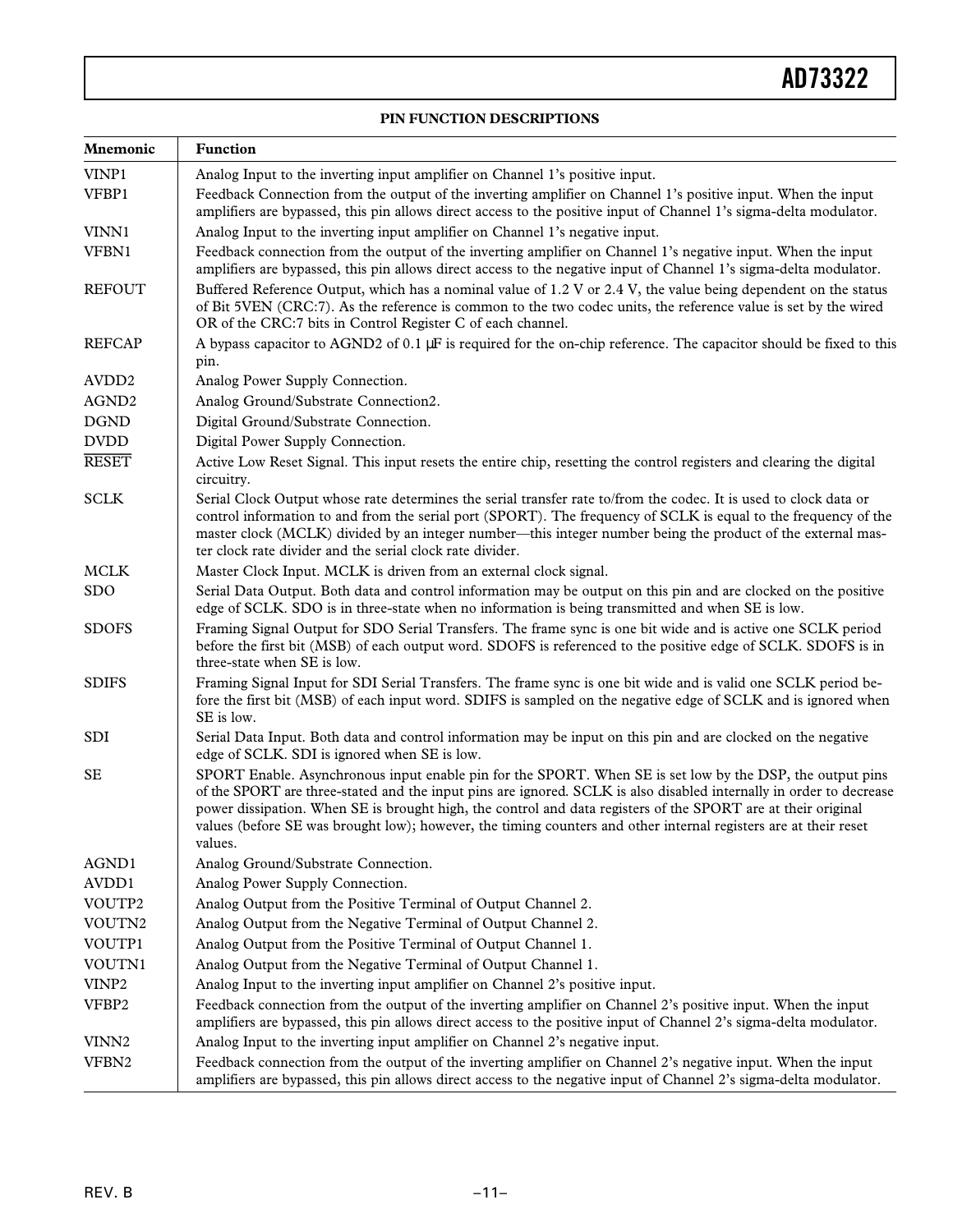#### **TERMINOLOGY**

#### **Absolute Gain**

Absolute gain is a measure of converter gain for a known signal. Absolute gain is measured (differentially) with a 1 kHz sine wave at 0 dBm0 for the DAC and with a 1 kHz sine wave at 0 dBm0 for the ADC. The absolute gain specification is used for gain tracking error specification.

#### **Crosstalk**

Crosstalk is due to coupling of signals from a given channel to an adjacent channel. It is defined as the ratio of the amplitude of the coupled signal to the amplitude of the input signal. Crosstalk is expressed in dB.

#### **Gain Tracking Error**

Gain tracking error measures changes in converter output for different signal levels relative to an absolute signal level. The absolute signal level is 0 dBm0 (equal to absolute gain) at 1 kHz for the DAC and 0 dBm0 (equal to absolute gain) at 1 kHz for the ADC. Gain tracking error at 0 dBm0 (ADC) and 0 dBm0 (DAC) is 0 dB by definition.

#### **Group Delay**

Group Delay is defined as the derivative of radian phase with respect to radian frequency,  $d\omega(f)/df$ . Group delay is a measure of average delay of a system as a function of frequency. A linear system with a constant group delay has a linear phase response. The deviation of group delay from a constant indicates the degree of nonlinear phase response of the system.

#### **Idle Channel Noise**

Idle channel noise is defined as the total signal energy measured at the output of the device when the input is grounded (measured in the frequency range 300 Hz–3400 Hz).

#### **Intermodulation Distortion**

With inputs consisting of sine waves at two frequencies, fa and fb, any active device with nonlinearities will create distortion products at sum and difference frequencies of  $mfa \pm nfb$  where m,  $n = 0, 1, 2, 3$ , etc. Intermodulation terms are those for which neither m nor n is equal to zero. For final testing, the second order terms include  $(fa + fb)$  and  $(fa - fb)$ , while the third order terms include  $(2fa + fb)$ ,  $(2fa - fb)$ ,  $(fa + 2fb)$  and  $(fa - 2fb)$ .

#### **Power Supply Rejection**

Power supply rejection measures the susceptibility of a device to noise on the power supply. Power supply rejection is measured by modulating the power supply with a sine wave and measuring the noise at the output (relative to 0 dB).

#### **Sample Rate**

The sample rate is the rate at which the ADC updates its output register and the DAC updates its output from its input register. The sample rate can be chosen from a list of four that are fixed relative to the DMCLK. Sample rate is set by programming bits DIR0-1 in Control Register B of each channel.

#### **SNR+THD**

Signal-to-noise ratio plus total harmonic distortion is defined to be the ratio of the rms value of the measured input signal to the rms sum of all other spectral components in the frequency range 300 Hz–3400 Hz, including harmonics but excluding dc.

#### **ABBREVIATIONS**

| ADC | Analog-to-Digital Converter. |  |
|-----|------------------------------|--|
|     |                              |  |

- AFE Analog Front End.
- AGT Analog Gain Tap.
- ALB Analog Loop-Back.
- BW Bandwidth.
- CRx A Control Register where *x* is a placeholder for an alphabetic character (A–E). There are five read/ write control registers on the AD73322—designated CRA through CRE.
- CRx:n A bit position, where *n* is a placeholder for a numeric character (0–7), within a control register, where  $x$  is a placeholder for an alphabetic character (A–E). Position 7 represents the MSB and Position 0 represents the LSB.
- DAC Digital-to-Analog Converter.
- DGT Digital Gain Tap.
- DLB Digital Loop-Back.
- DMCLK Device (Internal) Master Clock. This is the internal master clock resulting from the external master clock (MCLK) being divided by the on-chip master clock divider.

FS Full Scale.

- FSLB Frame Sync Loop-Back—where the SDOFS of the final device in a cascade is connected to the RFS and TFS of the DSP and the SDIFS of first device in the cascade. Data input and output occur simultaneously. In the case of Non-FSLB, SDOFS and SDO are connected to the Rx Port of the DSP while SDIFS and SDI are connected to the Tx Port.
- PGA Programmable Gain Amplifier.
- SC Switched Capacitor.
- SLB Sport Loop-Back
- SNR Signal-to-Noise Ratio.
- SPORT Serial Port.
- THD Total Harmonic Distortion.
- VBW Voice Bandwidth.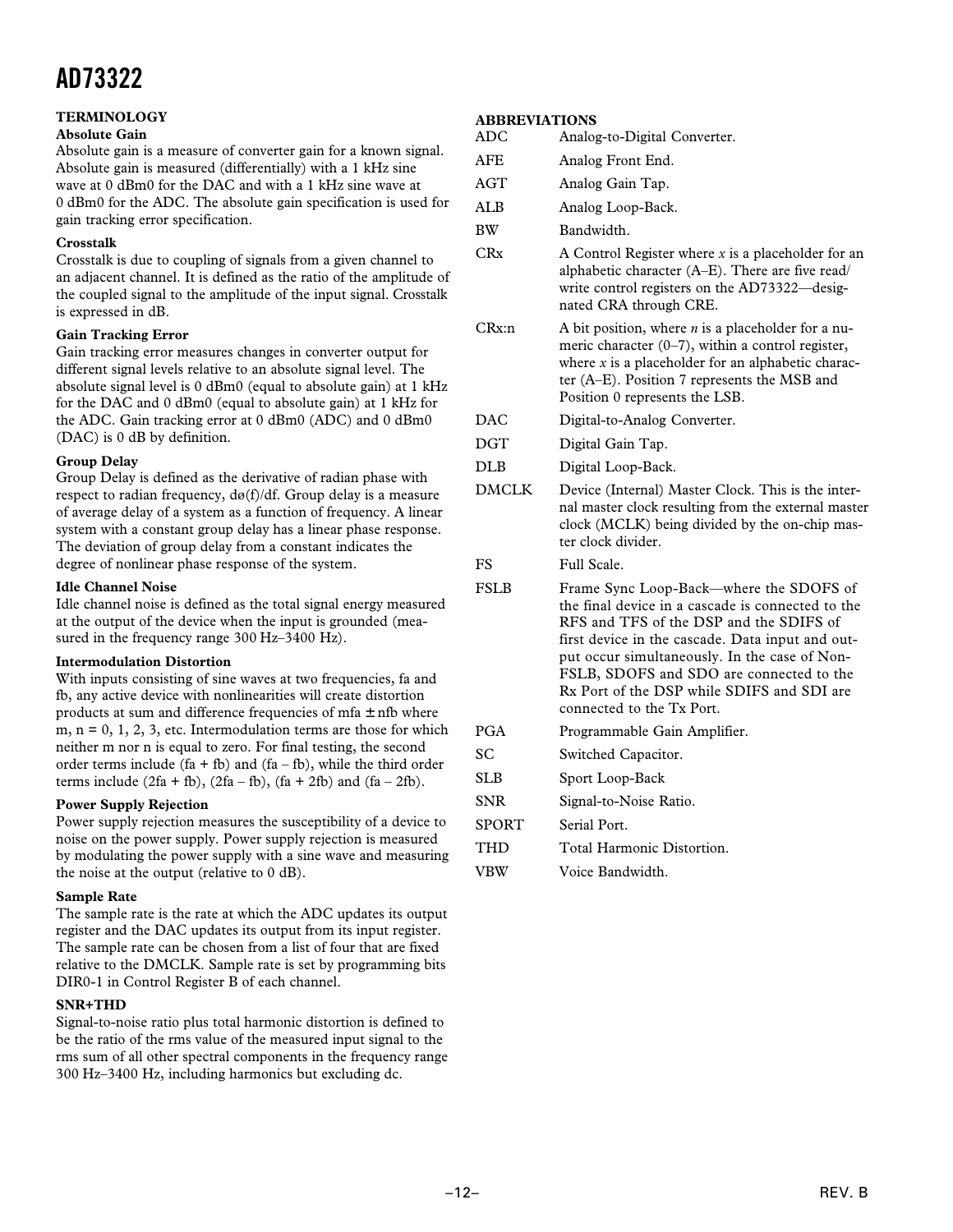### **Typical Performance Characteristics**



Figure 5.  $S/(N+D)$  vs.  $V_{IN}$  (ADC @ 3 V) over Voiceband Bandwidth (300 Hz–3.4 kHz)



Figure 7.  $S/(N+D)$  vs.  $V_{1N}$  (ADC @ 5 V) over Voiceband Bandwidth (300 Hz–3.4 kHz)



Figure 6. S/(N+D) vs.  $V_{IN}$  (DAC @ 3 V) over Voiceband Bandwidth (300 Hz–3.4 kHz)



Figure 8.  $S/(N+D)$  vs.  $V_{IN}$  (DAC @ 5 V) over Voiceband Bandwidth (300 Hz–3.4 kHz)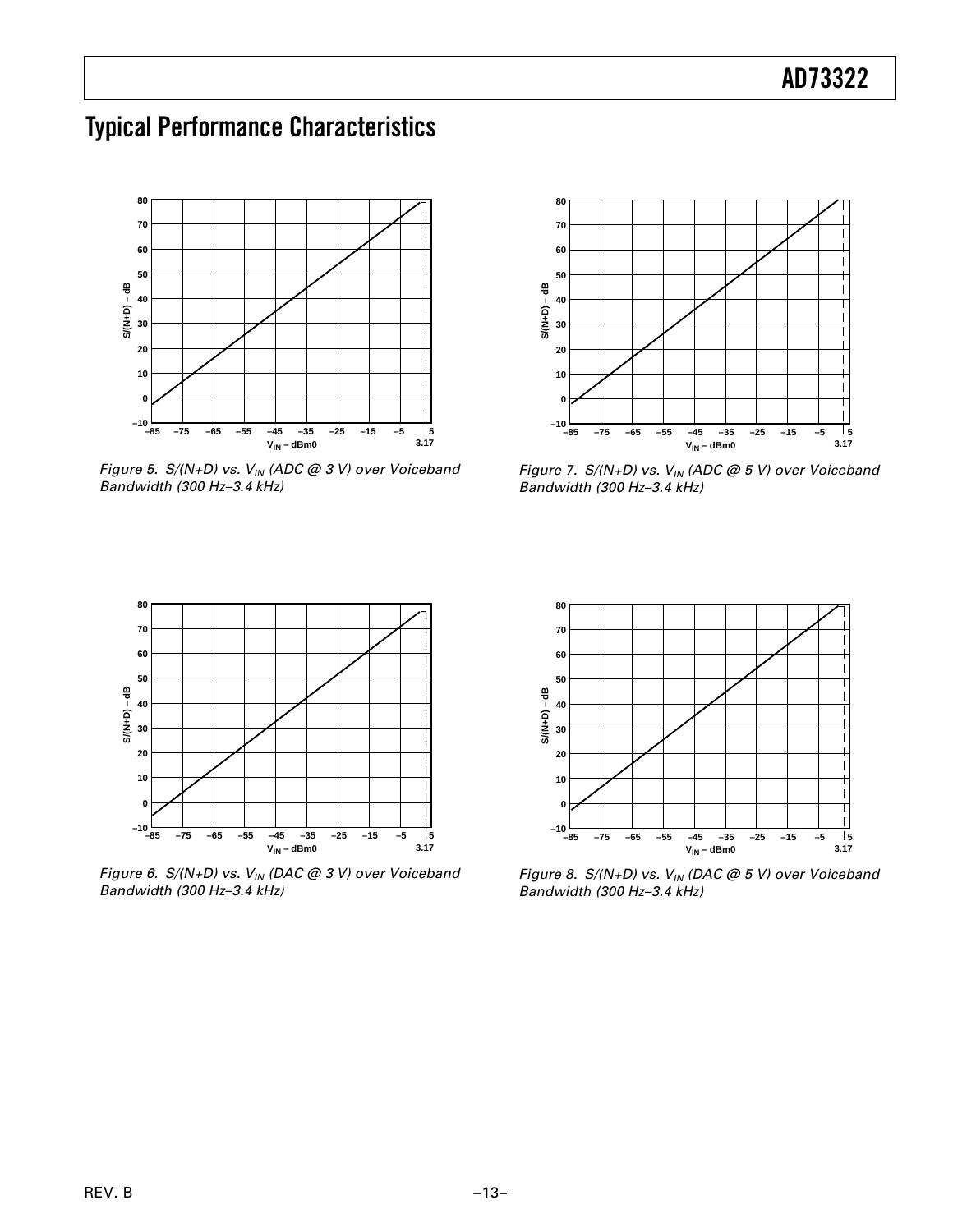

Figure 9. Functional Block Diagram

#### **FUNCTIONAL DESCRIPTION**

#### **Encoder Channels**

Both encoder channels consist of a pair of inverting op amps with feedback connections that can be bypassed if required, a switched capacitor PGA and a sigma-delta analog-to-digital converter (ADC). An on-board digital filter, which forms part of the sigma-delta ADC, also performs critical system-level filtering. Due to the high level of oversampling, the input antialias requirements are reduced such that a simple single pole RC stage is sufficient to give adequate attenuation in the band of interest.

#### **Programmable Gain Amplifier**

Each encoder section's analog front end comprises a switched capacitor PGA, which also forms part of the sigma-delta modulator. The SC sampling frequency is DMCLK/8. The PGA, whose programmable gain settings are shown in Table IV, may be used to increase the signal level applied to the ADC from low output sources such as microphones, and can be used to avoid placing external amplifiers in the circuit. The input signal level to the sigma-delta modulator should not exceed the maximum input voltage permitted.

The PGA gain is set by bits IGS0, IGS1 and IGS2 (CRD:0–2) in control register D.

| Table IV. PGA Settings for the Encoder Channel |  |  |  |
|------------------------------------------------|--|--|--|
|                                                |  |  |  |

| IGS <sub>2</sub> | IGS1 | IGS0 | Gain (dB) |
|------------------|------|------|-----------|
| $\Omega$         |      |      |           |
| $\Omega$         |      |      |           |
| $\Omega$         |      |      | 12        |
| $\Omega$         |      |      | 18        |
|                  |      |      | 20        |
|                  |      |      | 26        |
|                  |      |      | 32        |
|                  |      |      | 38        |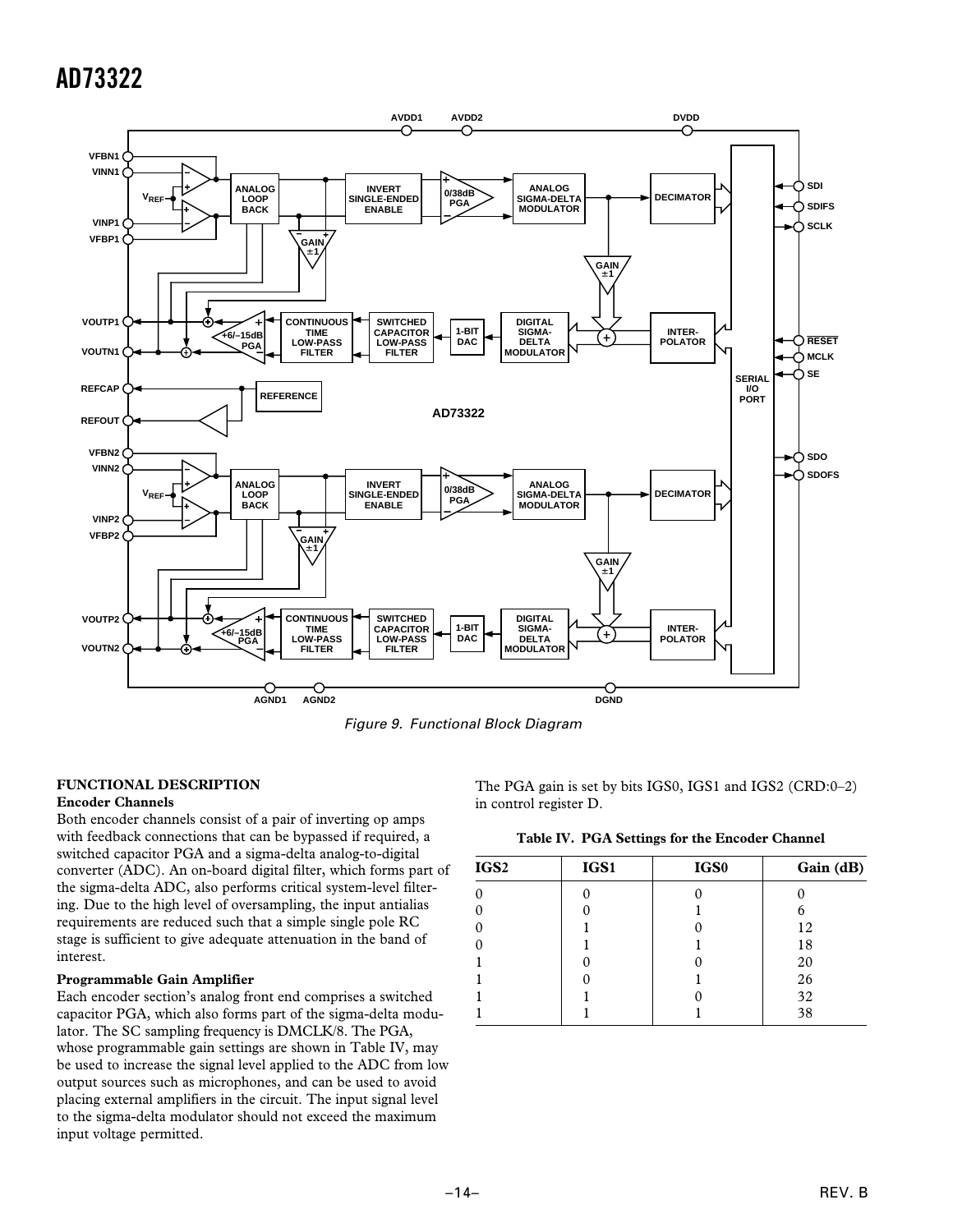#### **ADC**

Both ADCs consist of an analog sigma-delta modulator and a digital antialiasing decimation filter. The sigma-delta modulator noise-shapes the signal and produces 1-bit samples at a DMCLK/8 rate. This bitstream, representing the analog input signal, is input to the antialiasing decimation filter. The decimation filter reduces the sample rate and increases the resolution.

#### **Analog Sigma-Delta Modulator**

The AD73322's input channels employ a sigma-delta conversion technique, which provides a high resolution 16-bit output with system filtering being implemented on-chip.

Sigma-delta converters employ a technique known as oversampling, where the sampling rate is many times the highest frequency of interest. In the case of the AD73322, the initial sampling rate of the sigma-delta modulator is DMCLK/8. The main effect of oversampling is that the quantization noise is spread over a very wide bandwidth, up to  $F<sub>s</sub>/2 = DMCLK/16$ (Figure 10a). This means that the noise in the band of interest is much reduced. Another complementary feature of sigma-delta converters is the use of a technique called noise-shaping. This technique has the effect of pushing the noise from the band of interest to an out-of-band position (Figure 10b). The combination of these techniques, followed by the application of a digital filter, sufficiently reduces the noise in band to ensure good dynamic performance from the part (Figure 10c).



Figure 10. Sigma-Delta Noise Reduction

Figure 11 shows the various stages of filtering that are employed in a typical AD73322 application. In Figure 11a we see the transfer function of the external analog antialias filter. Even though it is a single RC pole, its cutoff frequency is sufficiently

far away from the initial sampling frequency (DMCLK/8) that it takes care of any signals that could be aliased by the sampling frequency. This also shows the major difference between the initial oversampling rate and the bandwidth of interest. In Figure 11b, the signal and noise-shaping responses of the sigmadelta modulator are shown. The signal response provides further rejection of any high frequency signals while the noise-shaping will push the inherent quantization noise to an out-of-band position. The detail of Figure 11c shows the response of the digital decimation filter (Sinc-cubed response) with nulls every multiple of DMCLK/256, which corresponds to the decimation filter update rate for a 64 kHz sampling. The nulls of the Sinc3 response correspond with multiples of the chosen sampling frequency. The final detail in Figure 11d shows the application of a final antialias filter in the DSP engine. This has the advantage of being implemented according to the user's requirements and available MIPS. The filtering in Figures 11a through 11c is implemented in the AD73322.



a. Analog Antialias Filter Transfer Function



b. Analog Sigma-Delta Modulator Transfer Function



 $F_B = 4kHz$  **F**SINTER = DMCLK/256

c. Digital Decimator Transfer Function



d. Final Filter LPF (HPF) Transfer Function

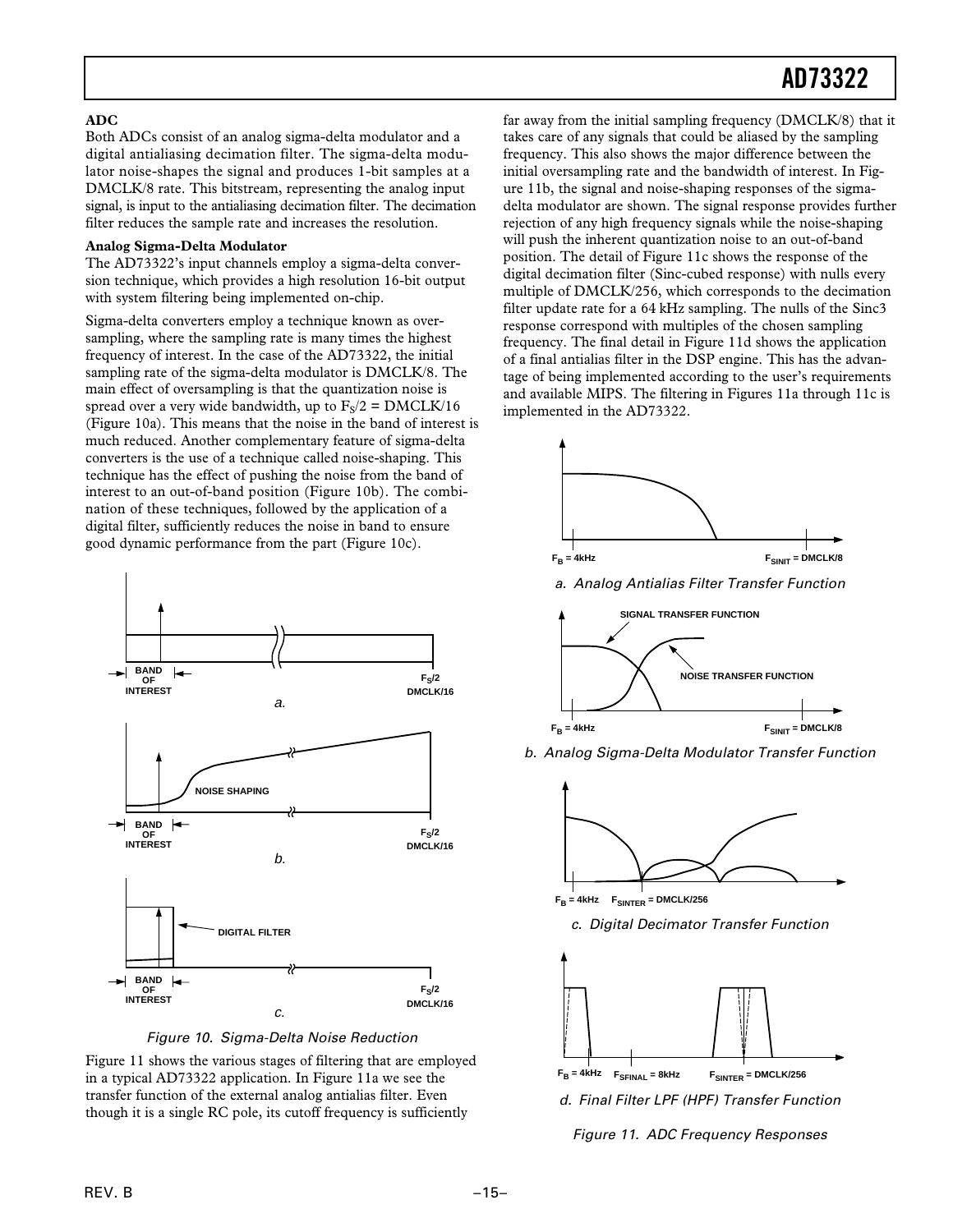#### **Decimation Filter**

The digital filter used in the AD73322 carries out two important functions. Firstly, it removes the out-of-band quantization noise, which is shaped by the analog modulator and secondly, it decimates the high frequency bit-stream to a lower rate 16-bit word.

The antialiasing decimation filter is a sinc-cubed digital filter that reduces the sampling rate from DMCLK/8 to DMCLK/256, and increases the resolution from a single bit to 15 bits or greater (depending on chosen sampling rate). Its Z transform is given as:

$$
[(1-Z^{-N})/(1-Z^{-1})]^3
$$

where *N* is set by the sampling rate ( $N = 32$  @ 64 kHz sampling  $\ldots$  *N* = 256 @ 8 kHz sampling). Thus when the sampling rate is 64 kHz, a minimal group delay of 25 µs can be achieved.

Word growth in the decimator is determined by the sampling rate. At 64 kHz sampling, where the oversampling ratio between sigma-delta modulator and decimator output equals 32, there are five bits per stage of the three-stage Sinc3 filter. Due to symmetry within the sigma-delta modulator, the LSB will always be a zero; therefore, the 16-bit ADC output word will have 2 LSBs equal to zero, one due to the sigma-delta symmetry and the other being a padding zero to make up the 16-bit word. At lower sampling rates, decimator word growth will be greater than the 16-bit sample word, therefore truncation occurs in transferring the decimator output as the ADC word. For example, at 8 kHz sampling, word growth reaches 24 bits due to the OSR of 256 between sigma-delta modulator and decimator output. This yields eight bits per stage of the three-stage Sinc3 filter.

#### **ADC Coding**

The ADC coding scheme is in twos complement format (see Figure 12). The output words are formed by the decimation filter, which grows the word length from the single-bit output of the sigma-delta modulator to a word length of up to 24 bits (depending on decimation rate chosen), which is the final output of the ADC block. In Data Mode this value is truncated to 16 bits for output on the Serial Data Output (SDO) pin.



Figure 12. ADC Transfer Function

In mixed Control/Data Mode, the resolution is fixed at 15 bits, with the MSB of the 16-bit transfer being used as a flag bit to indicate either control or data in the frame.

#### **Decoder Channel**

The decoder channels consist of digital interpolators, digital sigma-delta modulators, single-bit digital-to-analog converters (DAC), analog smoothing filters and programmable gain amplifiers with differential outputs.

#### **DAC Coding**

The DAC coding scheme is in twos complement format with 0x7FFF being full-scale positive and 0x8000 being full-scale negative.

#### **Interpolation Filter**

The anti-imaging interpolation filter is a sinc-cubed digital filter that up-samples the 16-bit input words from the input sample rate to a rate of DMCLK/8, while filtering to attenuate images produced by the interpolation process. Its Z transform is given as:

$$
[(1-Z^{-N})/(1-Z^{-1})]^3
$$

where *N* is determined by the sampling rate  $(N = 32 \omega)$ 64 kHz  $\ldots$  *N* = 256 @ 8 kHz). The DAC receives 16-bit samples from the host DSP processor at the programmed sample rate of DMCLK/N. If the host processor fails to write a new value to the serial port, the existing (previous) data is read again. The data stream is filtered by the anti-imaging interpolation filter, but there is an option to bypass the interpolator for the minimum group delay configuration by setting the IBYP bit (CRE:5) of Control register E. The interpolation filter has the same characteristics as the ADC's antialiasing decimation filter.

The output of the interpolation filter is fed to the DAC's digital sigma-delta modulator, which converts the 16-bit data to 1-bit samples at a rate of DMCLK/8. The modulator noise-shapes the signal so that errors inherent to the process are minimized in the passband of the converter. The bit-stream output of the sigma-delta modulator is fed to the single-bit DAC where it is converted to an analog voltage.

#### **Analog Smoothing Filter and PGA**

The output of the single-bit DAC is sampled at DMCLK/8, therefore it is necessary to filter the output to reconstruct the low frequency signal. The decoder's analog smoothing filter consists of a continuous-time filter preceded by a third-order switched-capacitor filter. The continuous-time filter forms part of the output programmable gain amplifier (PGA). The PGA can be used to adjust the output signal level from –15 dB to +6 dB in 3 dB steps, as shown in Table V. The PGA gain is set by bits OGS0, OGS1 and OGS2 (CRD:4-6) in Control Register D.

|  |  | Table V. PGA Settings for the Decoder Channel |  |
|--|--|-----------------------------------------------|--|
|--|--|-----------------------------------------------|--|

| OGS <sub>2</sub> | OGS1 | OGS <sub>0</sub> | Gain (dB) |
|------------------|------|------------------|-----------|
| $\theta$         |      |                  | $+6$      |
| $\Omega$         |      |                  | $+3$      |
| $\Omega$         |      |                  |           |
| $\Omega$         |      |                  | $-3$      |
|                  |      |                  |           |
|                  |      |                  | $-9$      |
|                  |      |                  | $-12$     |
|                  |      |                  | $-15$     |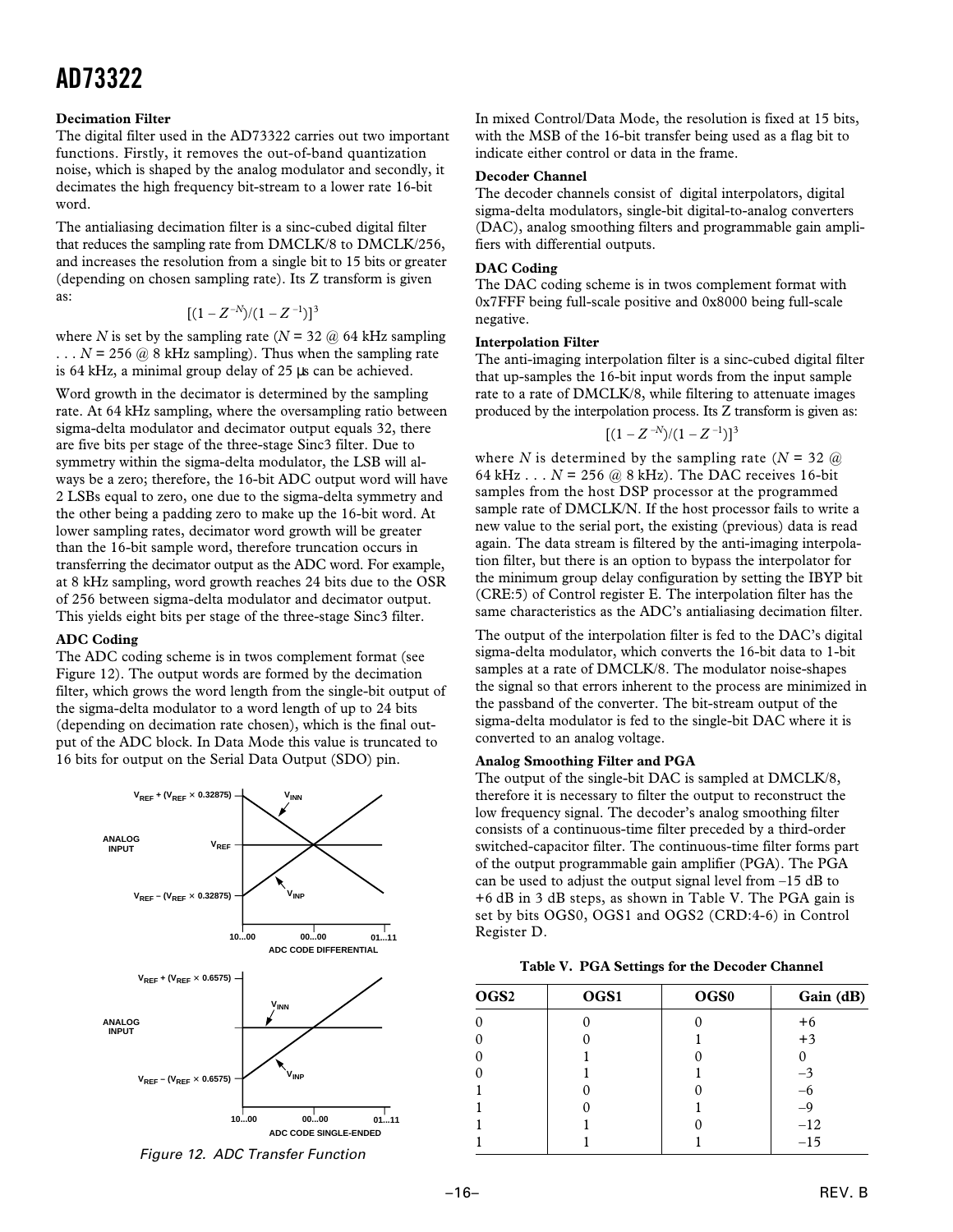#### **Differential Output Amplifiers**

The decoder has a differential analog output pair (VOUTP and VOUTN). The output channel can be muted by setting the MUTE bit (CRD:7) in Control Register D. The output signal is dc-biased to the codec's on-chip voltage reference.

#### **Voltage Reference**

The AD73322 reference, REFCAP, is a bandgap reference that provides a low noise, temperature-compensated reference to the DAC and ADC. A buffered version of the reference is also made available on the REFOUT pin and can be used to bias other external analog circuitry. The reference has a default nominal value of 1.2 V, but can be set to a nominal value of 2.4 V by setting the 5VEN bit (CRC:7) of CRC. The 5 V mode is generally only usable when  $AV_{DD} = 5 V$ .



Figure 13. Analog Input/Output Section

The reference output (REFOUT) can be enabled for biasing external circuitry by setting the RU bit (CRC:6) of CRC.

#### **Analog and Digital Gain Taps**

The AD73322 features analog and digital feedback paths between input and output. The amount of feedback is determined by the gain setting which is programmed in the control registers. This feature can typically be used for balancing the effective impedance between input and output when used in Subscriber Line Interface Circuit (SLIC) interfacing.

#### **Analog Gain Tap**

The analog gain tap is configured as a programmable differential amplifier whose input is taken from the ADC's input signal path. The output of the analog gain tap is summed with the output of the DAC. The gain is programmable using Control Register F (CRF:0-4) to achieve a gain of  $-1$  to  $+1$  in 32 steps with muting being achieved through a separate control setting (Control Register F Bit 7). The gain increment per step is 0.0625. The AGT is enabled by powering-up the AGT control bit in the power control register (CRC:1). When this bit is set  $(=1)$  CRF becomes an AGT control register with CRF:0-4 holding the AGT coefficient, CRF:5 becomes an AGT enable and CRF:7 becomes an AGT mute control bit. Control bit CRF:5 connects/disconnects the AGT output to the summer block at the output of the DAC section while control bit CRF:7 overrides the gain tap setting with a mute, (zero gain) setting. Table VI shows the gain versus digital setting for the AGT.



Figure 14. SPORT Block Diagram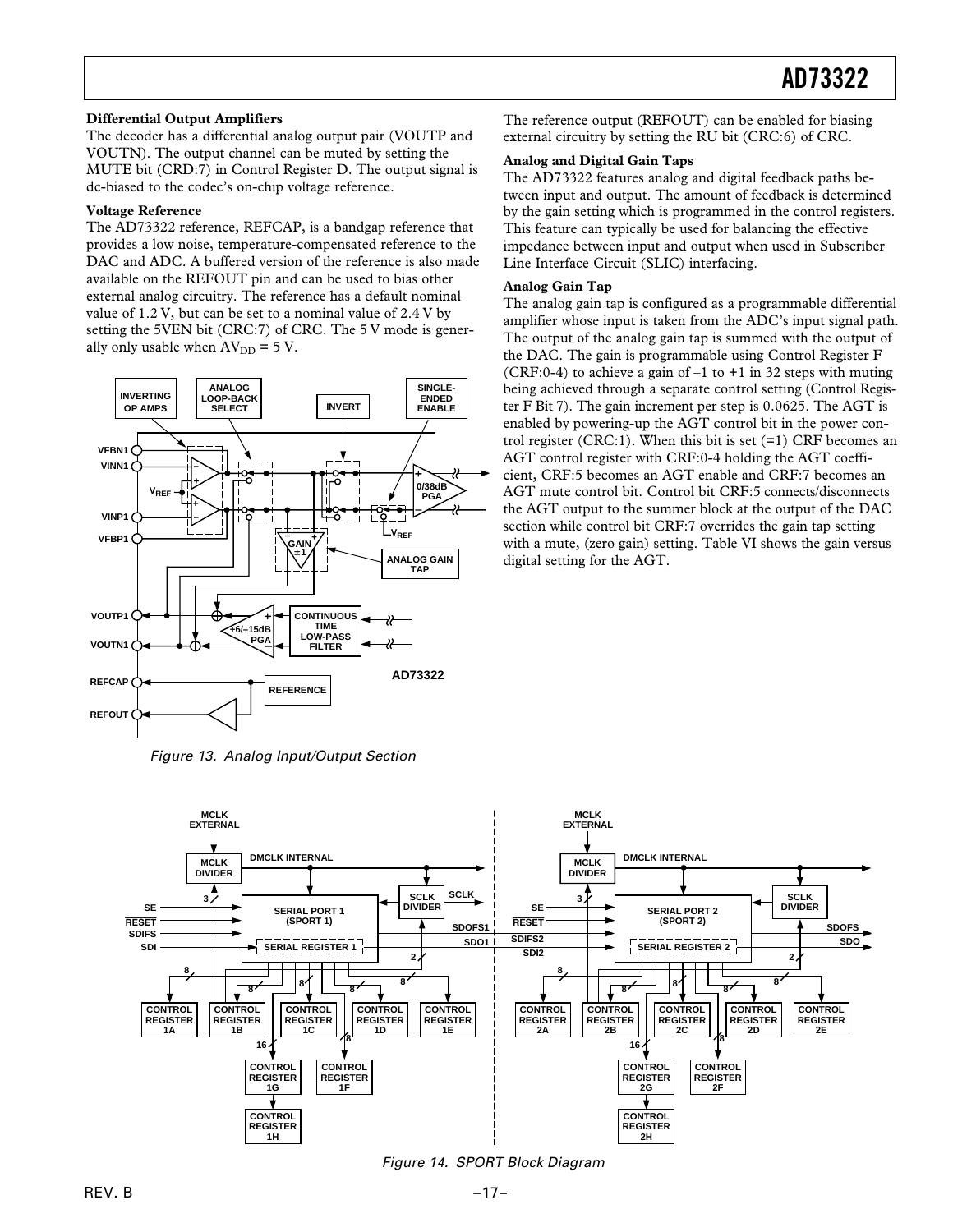**Table VI. Analog Gain Tap Settings\***

| AGTC4 | AGTC3 | <b>AGTC2</b> | AGTC1 | <b>AGTC0</b> | Gain (dB) |
|-------|-------|--------------|-------|--------------|-----------|
| ∩     | O     | O            | O     |              | $+1.00$   |
|       |       |              | Ω     |              | $+0.9375$ |
|       |       |              |       |              | $+0.875$  |
|       |       |              |       |              | $+0.8125$ |
|       | 0     |              |       |              | $+0.75$   |
|       |       |              |       |              |           |
|       |       |              |       |              | $+0.0625$ |
|       |       |              |       |              | $-0.0625$ |
|       |       |              |       |              |           |
|       |       |              |       |              | $-0.875$  |
|       |       |              |       |              | $-0.9375$ |
|       |       |              |       |              | $-1.00$   |

\*AGT and DGT weights are given for the case of VFBNx (connected to the sigma-delta modulator's positive input) being at a higher potential than VFBPx (connected to the sigma-delta modulator's negative input).

#### **Digital Gain Tap**

The digital gain tap features a programmable gain block whose input is taken from the bitstream output of the ADC's sigmadelta modulator. This single bit input (1 or 0) is used to add or subtract a programmable value, which is the digital gain tap setting, to the output of the DAC section's interpolator. The programmable setting has 16-bit resolution and is programmed using the settings in Control Registers G and H. (See Table VII).

**Table VII. Digital Gain Tap Settings\***

| $DGT15-0$ (Hex) | Gain       |
|-----------------|------------|
| 0x8000          | $-1.00$    |
| 0x9000          | $-0.875$   |
| 0xA000          | $-0.75$    |
| 0xC000          | $-0.5$     |
| 0xE000          | $-0.25$    |
| 0x0000          | 0.00       |
| 0x2000          | $+0.25$    |
| 0x4000          | $+0.05$    |
| 0x6000          | $+0.75$    |
| $0x7$ FFF       | $+0.99999$ |

\*AGT and DGT weights are given for the case of VFBNx (connected to the sigma-delta modulator's positive input) being at a higher potential than VFBPx (connected to the sigma-delta modulator's negative input).

#### **Serial Port (SPORT)**

The codecs communicate with a host processor via the bidirectional synchronous serial port (SPORT), which is compatible with most modern DSPs. The SPORT is used to transmit and receive digital data and control information. The dual codec is implemented using two separate codec blocks that are internally cascaded with serial port access to the input of Codec1 and the output of Codec2. This allows other single or dual codec devices to be cascaded together (up to a limit of eight codec units).

In both transmit and receive modes, data is transferred at the serial clock (SCLK) rate with the MSB being transferred first. Due to the fact that the SPORT of each codec block uses a common serial register for serial input and output, communications between an AD73322 codec and a host processor (DSP engine) must always be initiated by the codecs themselves. In this configuration the codecs are described as being in Master mode. This ensures that there is no collision between input data and output samples.

#### **SPORT Overview**

The AD73322 SPORT is a flexible, full-duplex, synchronous serial port whose protocol has been designed to allow up to four AD73322 devices (or combinations of AD73322 dual codecs and AD73311 single codecs up to eight codec blocks) to be connected, in cascade, to a single DSP via a six-wire interface. It has a very flexible architecture that can be configured by programming two of the internal control registers in each codec block. The AD73322 SPORT has three distinct modes of operation: Control Mode, Data Mode and Mixed Control/Data Mode.

NOTE: As each codec has its own SPORT section, the register settings in both SPORTs must be programmed. The registers that control SPORT and sample rate operation (CRA and CRB) must be programmed with the same values, otherwise incorrect operation may occur.

In Control Mode (CRA: $0 = 0$ ), the device's internal configuration can be programmed by writing to the eight internal control registers. In this mode, control information can be written to or read from the codec. In Data Mode (CRA: $0 = 1$ ), (CRA: $1 = 0$ ), information sent to the device is used to update the decoder section (DAC), while the encoder section (ADC) data is read from the device. In this mode, only DAC and ADC data is written to or read from the device. Mixed mode  $(CRA:0 = 1$ and  $CRA:1 = 1$ ) allows the user to choose whether the information being sent to the device contains either control information or DAC data. This is achieved by using the MSB of the 16-bit frame as a flag bit. Mixed mode reduces the resolution to 15 bits with the MSB being used to indicate whether the information in the 16-bit frame is control information or DAC/ADC data.

The SPORT features a single 16-bit serial register that is used for both input and output data transfers. As the input and output data must share the same register, some precautions must be observed. The primary precaution is that no information must be written to the SPORT without reference to an output sample event, which is when the serial register will be overwritten with the latest ADC sample word. Once the SPORT starts to output the latest ADC word, it is safe for the DSP to write new control or data words to the codec. In certain configurations, data can be written to the device to coincide with the output sample being shifted out of the serial register—see section on interfacing devices. The serial clock rate (CRB:2–3) defines how many 16-bit words can be written to a device before the next output sample event will happen.

The SPORT block diagram shown in Figure 14 details the blocks associated with Codecs 1 and 2, including the eight control registers (A–H), external MCLK to internal DMCLK divider and serial clock divider. The divider rates are controlled by the setting of Control Register B. The AD73322 features a master clock divider that allows users the flexibility of dividing externally available high frequency DSP or CPU clocks to generate a lower frequency master clock internally in the codec, which may be more suitable for either serial transfer or sampling rate requirements. The master clock divider has five divider options  $(4 1$  default condition,  $(42, 42, 42, 42)$  that are set by loading the master clock divider field in Register B with the appropriate code (see Table VIII). Once the internal device master clock (DMCLK) has been set using the master clock divider, the sample rate and serial clock settings are derived from DMCLK.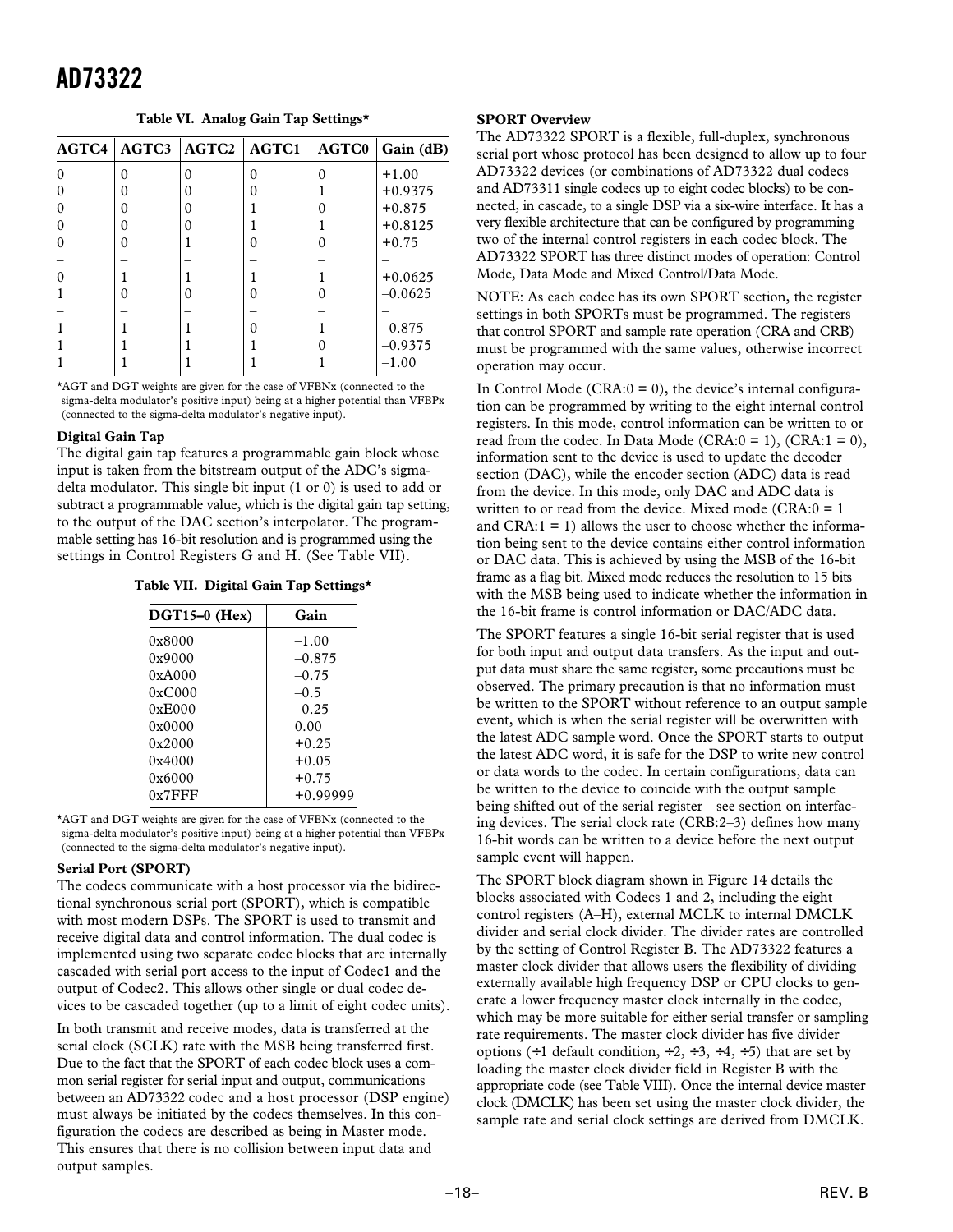The SPORT can work at four different serial clock (SCLK) rates: chosen from DMCLK, DMCLK/2, DMCLK/4 or DMCLK/8, where DMCLK is the internal or device master clock resulting from the external or pin master clock being divided by the master clock divider.

#### **SPORT Register Maps**

There are two register banks for each codec in the AD73322: the control register bank and the data register bank. The control register bank consists of eight read/write registers, each eight bits wide. Table XII shows the control register map for the AD73322. The first two control registers, CRA and CRB, are reserved for controlling the SPORT. They hold settings for parameters such as serial clock rate, internal master clock rate, sample rate and device count. As both codecs are internally cascaded, registers CRA and CRB on each codec must be programmed with the same setting to ensure correct operation (this is shown in the programming examples). The other five registers; CRC through CRH are used to hold control settings for the ADC, DAC, Reference, Power Control and Gain Tap sections of the device. It is not necessary that the contents of CRC through CRH on each codec be similar. Control registers are written to on the negative edge of SCLK. The data register bank consists of two 16-bit registers that are the DAC and ADC registers.

#### **Master Clock Divider**

The AD73322 features a programmable master clock divider that allows the user to reduce an externally available master clock, at pin MCLK, by one of the ratios 1, 2, 3, 4 or 5 to produce an internal master clock signal (DMCLK) that is used to calculate the sampling and serial clock rates. The master clock divider is programmable by setting CRB:4-6. Table VIII shows the division ratio corresponding to the various bit settings. The default divider ratio is divide-by-one.

| Table VIII. DMCLK (Internal) Rate Divider Settings |      |                  |                   |
|----------------------------------------------------|------|------------------|-------------------|
| <b>MCD2</b>                                        | MCD1 | MCD <sub>0</sub> | <b>DMCLK Rate</b> |
|                                                    |      |                  |                   |

0 0 0 0 MCLK 0 | 0 | 1 | MCLK/2 0 | 1 | 0 | MCLK/3 0 1 1 1 MCLK/4 1 0 0 MCLK/5 1 0 1 1 MCLK 1 1 0 MCLK 1 1 1 1 MCLK

#### **Serial Clock Rate Divider**

The AD73322 features a programmable serial clock divider that allows users to match the serial clock (SCLK) rate of the data to that of the DSP engine or host processor. The maximum SCLK rate available is DMCLK and the other available rates are: DMCLK/2, DMCLK/4 and DMCLK/8. The slowest rate (DMCLK/8) is the default SCLK rate. The serial clock divider is programmable by setting bits CRB:2–3. Table IX shows the serial clock rate corresponding to the various bit settings.

| Table IX. SCLK Rate Divider Settings |  |  |
|--------------------------------------|--|--|
|--------------------------------------|--|--|

| <b>SCD1</b> | <b>SCD0</b> | <b>SCLK Rate</b> |
|-------------|-------------|------------------|
|             | 0           | DMCLK/8          |
|             |             | DMCI K/4         |
|             | 0           | DMCLK/2          |
|             |             | <b>DMCLK</b>     |

#### **Sample Rate Divider**

The AD73322 features a programmable sample rate divider that allows users flexibility in matching the codec's ADC and DAC sample rates (decimation/interpolation rates)to the needs of the DSP software. The maximum sample rate available is DMCLK/ 256, which offers the lowest conversion group delay, while the other available rates are: DMCLK/512, DMCLK/1024 and DMCLK/2048. The slowest rate (DMCLK/2048) is the default sample rate. The sample rate divider is programmable by setting bits CRB:0-1. Table X shows the sample rate corresponding to the various bit settings.

**Table X. Sample Rate Divider Settings**

| DIR <sub>1</sub> | DIR <sub>0</sub> | <b>SCLK Rate</b> |
|------------------|------------------|------------------|
|                  |                  | DMCI K/2048      |
|                  |                  | DMCI K/1024      |
|                  |                  | DMCI K/512       |
|                  |                  | DMCLK/256        |

#### **DAC Advance Register**

The loading of the DAC is internally synchronized with the unloading of the ADC data in each sampling interval. The default DAC load event happens one SCLK cycle before the SDOFS flag is raised by the ADC data being ready. However, this DAC load position can be advanced before this time by modifying the contents of the DAC advance field in Control Register E (CRE:0–4). The field is five bits wide, allowing 31 increments of weight  $1/(F_s \times 32)$ ; see Table XI. The sample rate  $F<sub>S</sub>$  is dependent on the setting of both the MCLK divider and the Sample Rate divider; see Tables VIII and X. In certain circumstances this DAC update adjustment can reduce the group delay when the ADC and DAC are used to process data in series. Appendix C details how the DAC advance feature can be used.

NOTE: The DAC advance register should not be changed while the DAC section is powered up.

**Table XI. DAC Timing Control**

| DA4 | DA3 | DA2 | DA <sub>1</sub> | DA <sub>0</sub> | <b>Time Advance</b>    |
|-----|-----|-----|-----------------|-----------------|------------------------|
|     |     |     |                 |                 | 0 <sub>s</sub>         |
|     |     |     |                 |                 | $1/(F_s \times 32)$ s  |
|     |     |     |                 |                 | $2/(F_s \times 32)$ s  |
|     |     |     |                 |                 |                        |
|     |     |     |                 |                 | $30/(F_s \times 32)$ s |
|     |     |     |                 |                 | $31/(F_S \times 32)$ s |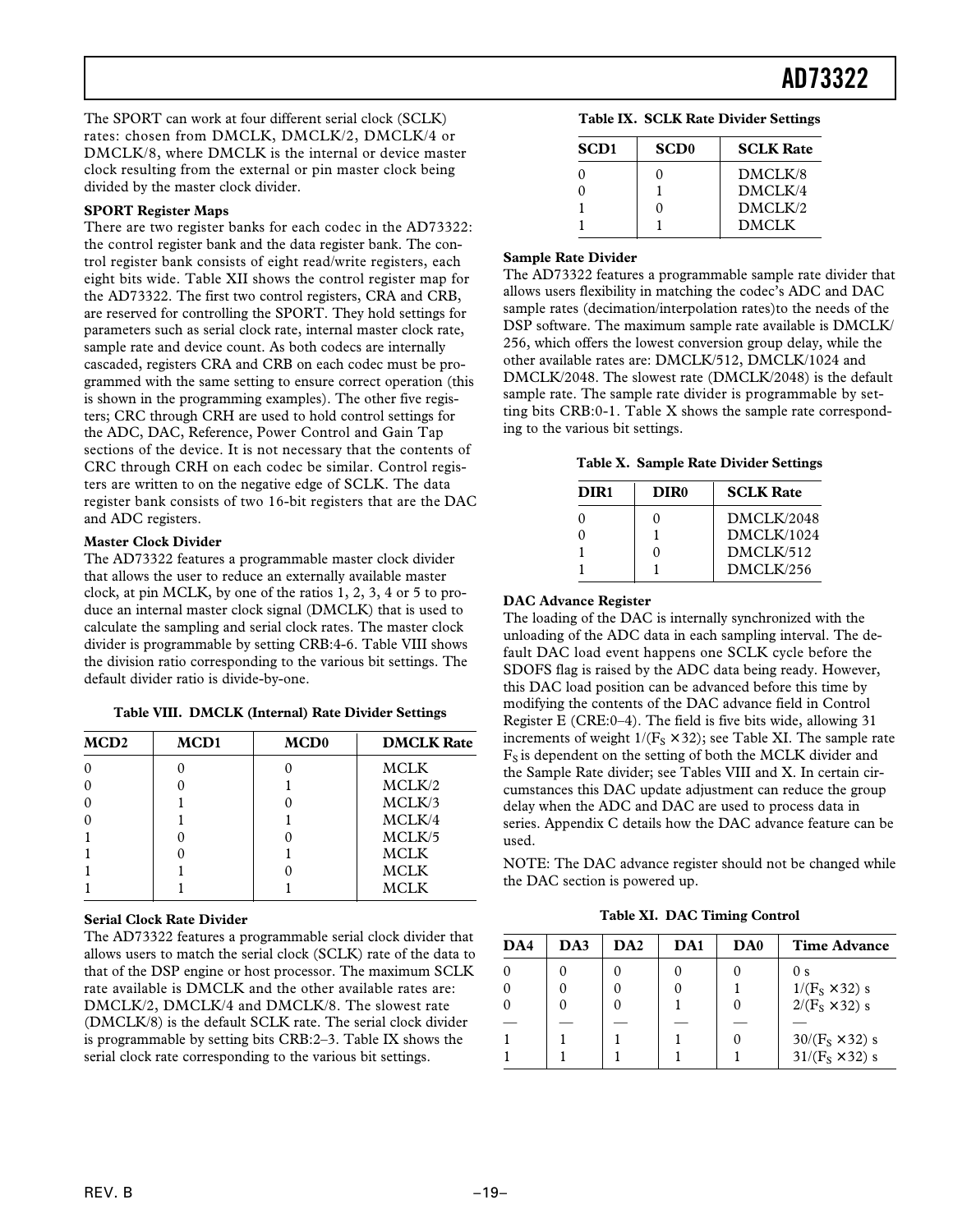| <b>Address (Binary)</b> | <b>Name</b> | Description        | Type             | Width | <b>Reset Setting (Hex)</b> |
|-------------------------|-------------|--------------------|------------------|-------|----------------------------|
| 000                     | <b>CRA</b>  | Control Register A | $R/\overline{W}$ | 8     | 0x00                       |
| 001                     | <b>CRB</b>  | Control Register B | $R/\overline{W}$ | 8     | 0x00                       |
| 010                     | <b>CRC</b>  | Control Register C | $R/\overline{W}$ |       | 0x00                       |
| 011                     | <b>CRD</b>  | Control Register D | $R/\overline{W}$ | 8     | 0x00                       |
| 100                     | <b>CRE</b>  | Control Register E | $R/\overline{W}$ | 8     | 0x00                       |
| 101                     | <b>CRF</b>  | Control Register F | $R/\overline{W}$ | 8     | 0x00                       |
| 110                     | <b>CRG</b>  | Control Register G | R/W              | 8     | 0x00                       |
| 111                     | <b>CRH</b>  | Control Register H | R/W              | 8     | 0x00                       |

#### **Table XII. Control Register Map**

#### **Table XIII. Control Word Description**

| 15               | 14           | 13                      | 12 | 11 | 10                                                                                                                                                                                                                                                                                                                                                                                            | 9                                                                                     | 8 | 7 | 6 | 5 | 4 | 3                    | $\mathbf{2}$ | $\mathbf{0}$ |
|------------------|--------------|-------------------------|----|----|-----------------------------------------------------------------------------------------------------------------------------------------------------------------------------------------------------------------------------------------------------------------------------------------------------------------------------------------------------------------------------------------------|---------------------------------------------------------------------------------------|---|---|---|---|---|----------------------|--------------|--------------|
| $CI\overline{D}$ | $R/\sqrt{W}$ | <b>Device Address</b>   |    |    |                                                                                                                                                                                                                                                                                                                                                                                               | <b>Register Address</b>                                                               |   |   |   |   |   | <b>Register Data</b> |              |              |
| Control          |              | Frame                   |    |    | Description                                                                                                                                                                                                                                                                                                                                                                                   |                                                                                       |   |   |   |   |   |                      |              |              |
| <b>Bit 15</b>    |              | Control/Data            |    |    | When set high, it signifies a control word in Program or Mixed Program/Data Modes. When<br>set low, it signifies a data word in Mixed Program/Data Mode or an invalid control word in<br>Program Mode.                                                                                                                                                                                        |                                                                                       |   |   |   |   |   |                      |              |              |
| <b>Bit 14</b>    |              | Read/Write              |    |    | When set low, it tells the device that the data field is to be written to the register selected by<br>the register field setting provided the address field is zero. When set high, it tells the device<br>that the selected register is to be written to the data field in the input serial register and that<br>the new control word is to be output from the device via the serial output. |                                                                                       |   |   |   |   |   |                      |              |              |
| Bits 13-11       |              | Device Address          |    |    | This 3-bit field holds the address information. Only when this field is zero is a device se-<br>lected. If the address is not zero, it is decremented and the control word is passed out of<br>the device via the serial output.                                                                                                                                                              |                                                                                       |   |   |   |   |   |                      |              |              |
| Bits $10-8$      |              | <b>Register Address</b> |    |    |                                                                                                                                                                                                                                                                                                                                                                                               | This 3-bit field is used to select one of the eight control registers on the AD73322. |   |   |   |   |   |                      |              |              |
| Bits $7-0$       |              | Register Data           |    |    | This 8-bit field holds the data that is to be written to or read from the selected register<br>provided the address field is zero.                                                                                                                                                                                                                                                            |                                                                                       |   |   |   |   |   |                      |              |              |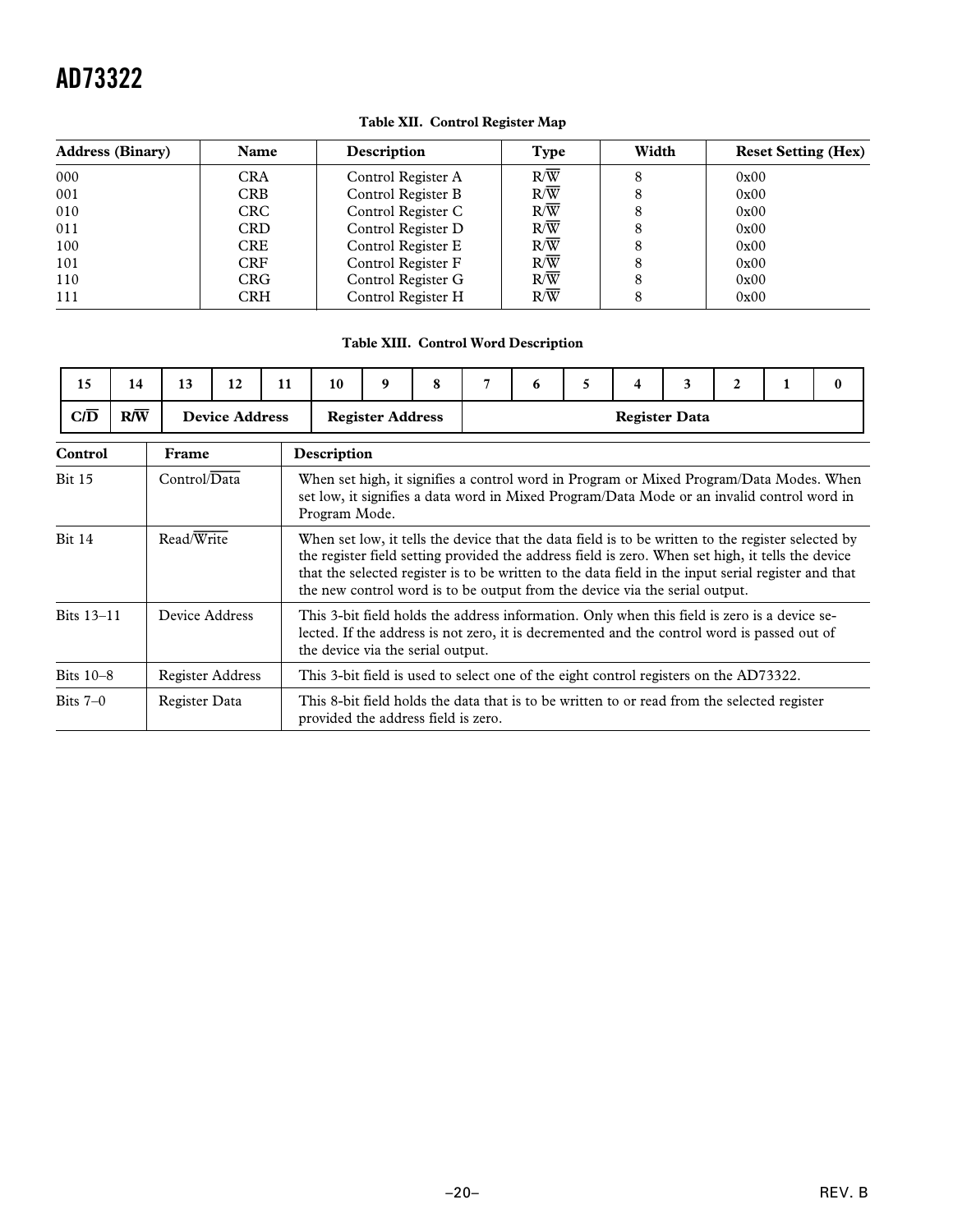#### **Table XIV. Control Register A Description**

#### **CONTROL REGISTER A**

|                | 7                                                                        | 6        | 5                                                        |                      | 3                                                  | $\mathbf{2}$                                                 |           | $\bf{0}$                                 |  |
|----------------|--------------------------------------------------------------------------|----------|----------------------------------------------------------|----------------------|----------------------------------------------------|--------------------------------------------------------------|-----------|------------------------------------------|--|
|                | DC2<br><b>RESET</b>                                                      |          | DC <sub>1</sub>                                          | DC0                  | <b>SLB</b>                                         | <b>DLB</b>                                                   | <b>MM</b> | <b>DATA</b><br>$\overline{\mathbf{PGM}}$ |  |
| <b>Bit</b>     | Name<br>Description                                                      |          |                                                          |                      |                                                    |                                                              |           |                                          |  |
| $\Omega$       |                                                                          | DATA/PGM |                                                          |                      |                                                    | Operating Mode $(0 = Program; 1 = Data Mode)$                |           |                                          |  |
|                | MМ                                                                       |          |                                                          |                      | Mixed Mode $(0 = \text{Off}; 1 = \text{Enabeled})$ |                                                              |           |                                          |  |
| 2              | DLB.                                                                     |          | Digital Loop-Back Mode ( $0 = \text{Off}$ ; 1 = Enabled) |                      |                                                    |                                                              |           |                                          |  |
| 3              | SLB.                                                                     |          |                                                          |                      |                                                    | SPORT Loop-Back Mode $(0 = \text{Off}; 1 = \text{Enabeled})$ |           |                                          |  |
| $\overline{4}$ | DC0                                                                      |          |                                                          | Device Count (Bit 0) |                                                    |                                                              |           |                                          |  |
| 5              | DC <sub>1</sub>                                                          |          | Device Count (Bit 1)                                     |                      |                                                    |                                                              |           |                                          |  |
| 6              | DC2                                                                      |          |                                                          | Device Count (Bit 2) |                                                    |                                                              |           |                                          |  |
|                | Software Reset ( $0 = \text{Off}$ ; 1 = Initiates Reset)<br><b>RESET</b> |          |                                                          |                      |                                                    |                                                              |           |                                          |  |

| <b>Table XV. Control Register B Description</b> |  |  |  |
|-------------------------------------------------|--|--|--|
|                                                 |  |  |  |

#### **CONTROL REGISTER B**

| <b>CEE</b> |  | $MCD2$   $MCD1$   $MCD0$   $SCD1$   $SCD0$ | DIR <sub>1</sub> | DIR0 |
|------------|--|--------------------------------------------|------------------|------|

| <b>Bit</b>     | Name             | Description                                                 |
|----------------|------------------|-------------------------------------------------------------|
| $\theta$       | DIR <sub>0</sub> | Decimation/Interpolation Rate (Bit 0)                       |
|                | DIR <sub>1</sub> | Decimation/Interpolation Rate (Bit 1)                       |
| 2              | SCD <sub>0</sub> | Serial Clock Divider (Bit 0)                                |
| 3              | SCD <sub>1</sub> | Serial Clock Divider (Bit 1)                                |
| $\overline{4}$ | MCD <sub>0</sub> | Master Clock Divider (Bit 0)                                |
| 5              | MCD1             | Master Clock Divider (Bit 1)                                |
| 6              | MCD <sub>2</sub> | Master Clock Divider (Bit 2)                                |
|                | CEE              | Control Echo Enable $(0 = \text{Off}; 1 = \text{Enabeled})$ |
|                |                  |                                                             |

#### **Table XVI. Control Register C Description**

#### **CONTROL REGISTER C**

| 5VEN | <b>RU</b> |  | PUREF   PUDAC   PUADC   PUIA   PUAGT |  | PU |
|------|-----------|--|--------------------------------------|--|----|

| Bit      | Name         | Description                                                |
|----------|--------------|------------------------------------------------------------|
| $\theta$ | <b>PU</b>    | Power-Up Device $(0 = Power-Down; 1 = Power On)$           |
| 1        | <b>PUAGT</b> | Analog Gain Tap Power ( $0 = Power$ -Down; $1 = Power$ On) |
| 2        | <b>PUIA</b>  | Input Amplifier Power ( $0 = Power$ -Down; 1 = Power On)   |
| 3        | <b>PUADC</b> | ADC Power $(0 = Power-Down; 1 = Power On)$                 |
| 4        | <b>PUDAC</b> | DAC Power $(0 = Power-Down; 1 = Power On)$                 |
| 5        | <b>PUREF</b> | REF Power ( $0 = Power-Down$ ; 1 = Power On)               |
| 6        | RU.          | REFOUT Use $(0 = Disable REFOUT; 1 = Enable REFOUT)$       |
| 7        | 5VEN         | Enable 5 V Operating Mode ( $0 =$ Disable 5 V Mode;        |
|          |              | $1 =$ Enable 5 V Mode)                                     |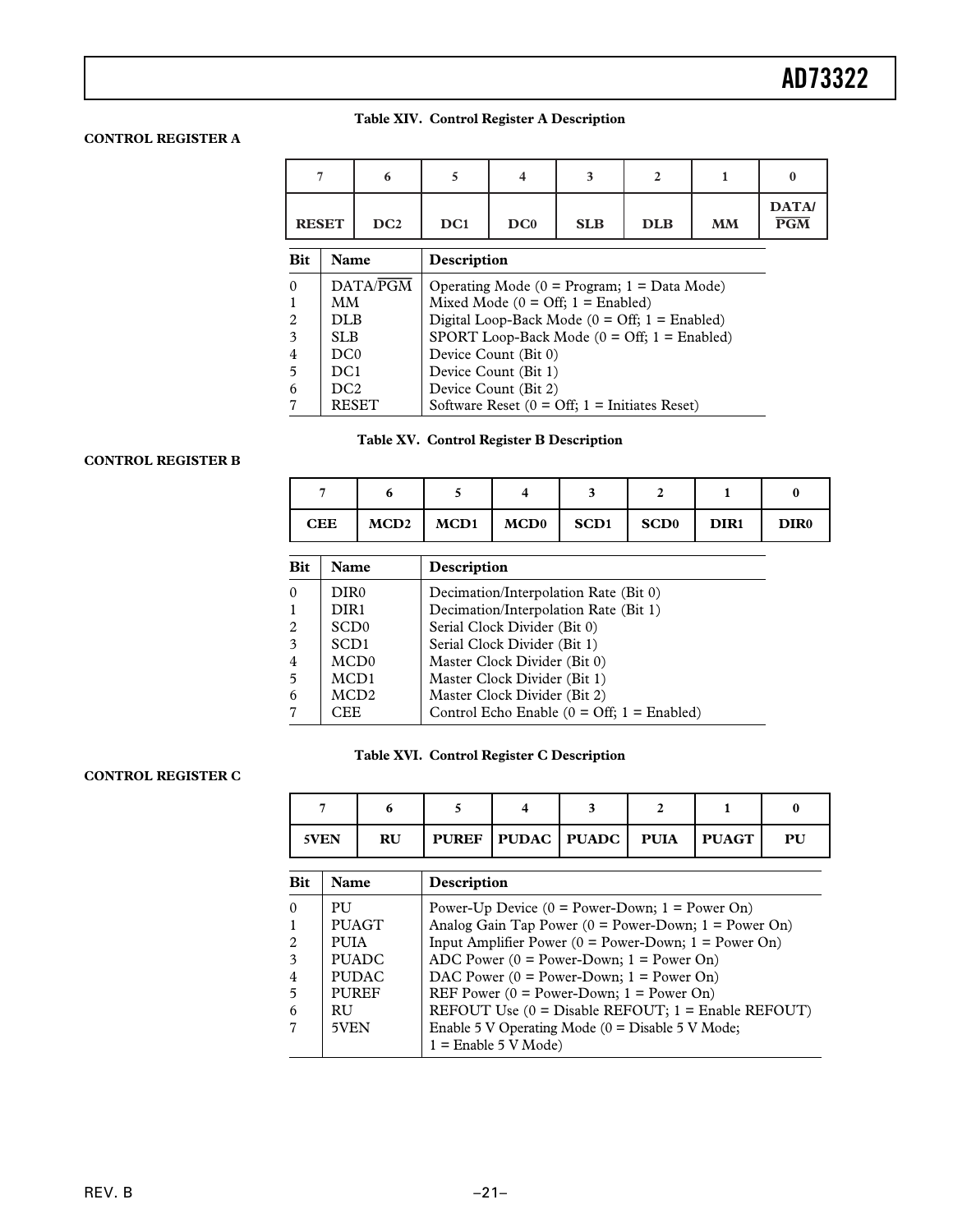#### **Table XVII. Control Register D Description**

#### **CONTROL REGISTER D**

|            | 6                   |                  | 5<br>4                                           |                            | 3<br>2                                                            |                  |      | $\bf{0}$         |  |  |  |
|------------|---------------------|------------------|--------------------------------------------------|----------------------------|-------------------------------------------------------------------|------------------|------|------------------|--|--|--|
|            | <b>MUTE</b>         | OGS <sub>2</sub> | OGS1                                             | OGS0                       | <b>RMOD</b>                                                       | IGS <sub>2</sub> | IGS1 | IGS <sub>0</sub> |  |  |  |
| <b>Bit</b> | Name<br>Description |                  |                                                  |                            |                                                                   |                  |      |                  |  |  |  |
| $\Omega$   | IGS <sub>0</sub>    |                  |                                                  | Input Gain Select (Bit 0)  |                                                                   |                  |      |                  |  |  |  |
| 1          | IGS1                |                  | Input Gain Select (Bit 1)                        |                            |                                                                   |                  |      |                  |  |  |  |
| 2          | IGS <sub>2</sub>    |                  | Input Gain Select (Bit 2)                        |                            |                                                                   |                  |      |                  |  |  |  |
| 3          | <b>RMOD</b>         |                  |                                                  |                            | Reset ADC Modulator $(0 = \text{Off}; 1 = \text{Reset Enabeled})$ |                  |      |                  |  |  |  |
| 4          | OG <sub>S0</sub>    |                  |                                                  | Output Gain Select (Bit 0) |                                                                   |                  |      |                  |  |  |  |
| 5          | OGS1                |                  | Output Gain Select (Bit 1)                       |                            |                                                                   |                  |      |                  |  |  |  |
| 6          | OGS <sub>2</sub>    |                  | Output Gain Select (Bit 2)                       |                            |                                                                   |                  |      |                  |  |  |  |
| 7          | <b>MUTE</b>         |                  | Output Mute $(0 =$ Mute Off; $1 =$ Mute Enabled) |                            |                                                                   |                  |      |                  |  |  |  |

#### **Table XVIII. Control Register E Description**

#### **CONTROL REGISTER E**

|            |                            | 6           | 5<br>4                                                            | 3   | 2   |                 | $\mathbf{0}$ |     |  |  |
|------------|----------------------------|-------------|-------------------------------------------------------------------|-----|-----|-----------------|--------------|-----|--|--|
|            |                            | <b>DGTE</b> | <b>IBYP</b>                                                       | DA4 | DA3 | DA <sub>2</sub> | DA1          | DA0 |  |  |
| <b>Bit</b> | <b>Name</b><br>Description |             |                                                                   |     |     |                 |              |     |  |  |
| $\Omega$   | D <sub>A0</sub>            |             | DAC Advance Setting (Bit 0)                                       |     |     |                 |              |     |  |  |
| 1          | DA1                        |             | DAC Advance Setting (Bit 1)                                       |     |     |                 |              |     |  |  |
| 2          | DA2                        |             | DAC Advance Setting (Bit 2)                                       |     |     |                 |              |     |  |  |
| 3          | DA3                        |             | DAC Advance Setting (Bit 3)                                       |     |     |                 |              |     |  |  |
| 4          | DA4                        |             | DAC Advance Setting (Bit 4)                                       |     |     |                 |              |     |  |  |
| 5          | <b>IBYP</b>                |             | Interpolator Bypass $(0 = Bypass Disabeled; 1 = Bypass Enabeled)$ |     |     |                 |              |     |  |  |
| 6          | <b>DGTE</b>                |             | Digital Gain Tap Enable $(0 = Disabeled; 1 = Enabeled)$           |     |     |                 |              |     |  |  |
| 7          |                            |             | Reserved (Program to 0)                                           |     |     |                 |              |     |  |  |

#### **Table XIX. Control Register F Description**

#### **CONTROL REGISTER F**

| <b>ALB</b><br><b>AGTM</b> | <b>INV</b> | <b>SEEN/</b> | AGTE   AGTC4   AGTC3   AGTC2   AGTC1   AGTC0 |  |  |
|---------------------------|------------|--------------|----------------------------------------------|--|--|

| <b>Bit</b>     | <b>Name</b>       | Description                                                        |
|----------------|-------------------|--------------------------------------------------------------------|
| $\Omega$       | AGTC0             | Analog Gain Tap Coefficient (Bit 0)                                |
|                | AGTC1             | Analog Gain Tap Coefficient (Bit 1)                                |
| 2              | AGTC <sub>2</sub> | Analog Gain Tap Coefficient (Bit 2)                                |
| 3              | AGTC3             | Analog Gain Tap Coefficient (Bit 3)                                |
| $\overline{4}$ | AGTC4             | Analog Gain Tap Coefficient (Bit 4)                                |
| -5             | SEEN/             | Single-Ended Enable $(0 = Disabeled; 1 = Enabeled)$                |
|                | <b>AGTE</b>       | Analog Gain Tap Enable $(0 = Disabeled; 1 = Enabeled)$             |
| 6              | <b>INV</b>        | Input Invert $(0 = Disabeled; 1 = Enabeled)$                       |
|                | AT.B/             | Analog Loopback of Output to Input $(0 = Disabeled; 1 = Enabeled)$ |
|                | <b>AGTM</b>       | Analog Gain Tap Mute $(0 = \text{Off}; 1 = \text{Muted})$          |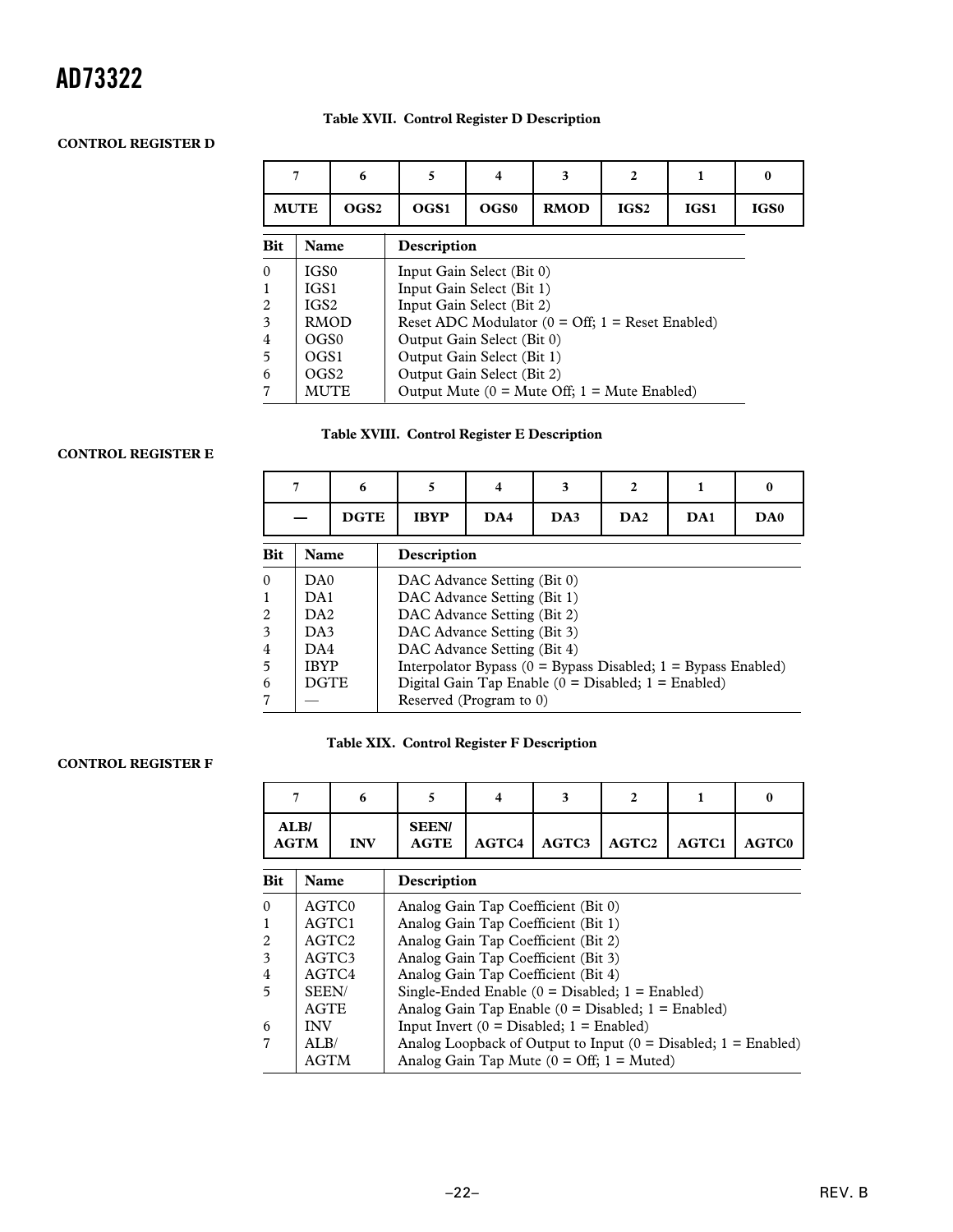#### **Table XX. Control Register G Description**

#### **CONTROL REGISTER G**

|                |                   | 6     |                                      |                                      | 3                                    |                   |       | 0                 |
|----------------|-------------------|-------|--------------------------------------|--------------------------------------|--------------------------------------|-------------------|-------|-------------------|
| DGTC7          |                   | DGTC6 | DGTC5                                | DGTC4                                | DGTC3                                | DGTC <sub>2</sub> | DGTC1 | DGTC <sub>0</sub> |
| <b>Bit</b>     | Name              |       |                                      | Description                          |                                      |                   |       |                   |
| $\Omega$       | DGTC0             |       |                                      | Digital Gain Tap Coefficient (Bit 0) |                                      |                   |       |                   |
|                |                   | DGTC1 | Digital Gain Tap Coefficient (Bit 1) |                                      |                                      |                   |       |                   |
| 2              | DGTC <sub>2</sub> |       | Digital Gain Tap Coefficient (Bit 2) |                                      |                                      |                   |       |                   |
| 3              | DGTC3             |       |                                      | Digital Gain Tap Coefficient (Bit 3) |                                      |                   |       |                   |
| $\overline{4}$ | DGTC4             |       | Digital Gain Tap Coefficient (Bit 4) |                                      |                                      |                   |       |                   |
| 5              | DGTC5             |       | Digital Gain Tap Coefficient (Bit 5) |                                      |                                      |                   |       |                   |
| 6              | DGTC <sub>6</sub> |       | Digital Gain Tap Coefficient (Bit 6) |                                      |                                      |                   |       |                   |
|                |                   | DGTC7 |                                      |                                      | Digital Gain Tap Coefficient (Bit 7) |                   |       |                   |

#### **Table XXI. Control Register H Description**

#### **CONTROL REGISTER H**

|            |                    | 6                   |                                       |                                                     | 3                                     | 2     |                   | 0 |
|------------|--------------------|---------------------|---------------------------------------|-----------------------------------------------------|---------------------------------------|-------|-------------------|---|
|            |                    |                     |                                       | DGTC15   DGTC14   DGTC13   DGTC12   DGTC11   DGTC10 |                                       | DGTC9 | DGTC <sub>8</sub> |   |
| <b>Bit</b> |                    | Name<br>Description |                                       |                                                     |                                       |       |                   |   |
| 0          | DGTC8              |                     | Digital Gain Tap Coefficient (Bit 8)  |                                                     |                                       |       |                   |   |
|            |                    | DGTC9               | Digital Gain Tap Coefficient (Bit 9)  |                                                     |                                       |       |                   |   |
| 2          | DGTC <sub>10</sub> |                     | Digital Gain Tap Coefficient (Bit 10) |                                                     |                                       |       |                   |   |
| 3          | DGTC <sub>11</sub> |                     |                                       | Digital Gain Tap Coefficient (Bit 11)               |                                       |       |                   |   |
| 4          | DGTC <sub>12</sub> |                     | Digital Gain Tap Coefficient (Bit 12) |                                                     |                                       |       |                   |   |
| 5          | DGTC13             |                     | Digital Gain Tap Coefficient (Bit 13) |                                                     |                                       |       |                   |   |
| 6          | DGTC <sub>14</sub> |                     | Digital Gain Tap Coefficient (Bit 14) |                                                     |                                       |       |                   |   |
|            |                    | DGTC15              |                                       |                                                     | Digital Gain Tap Coefficient (Bit 15) |       |                   |   |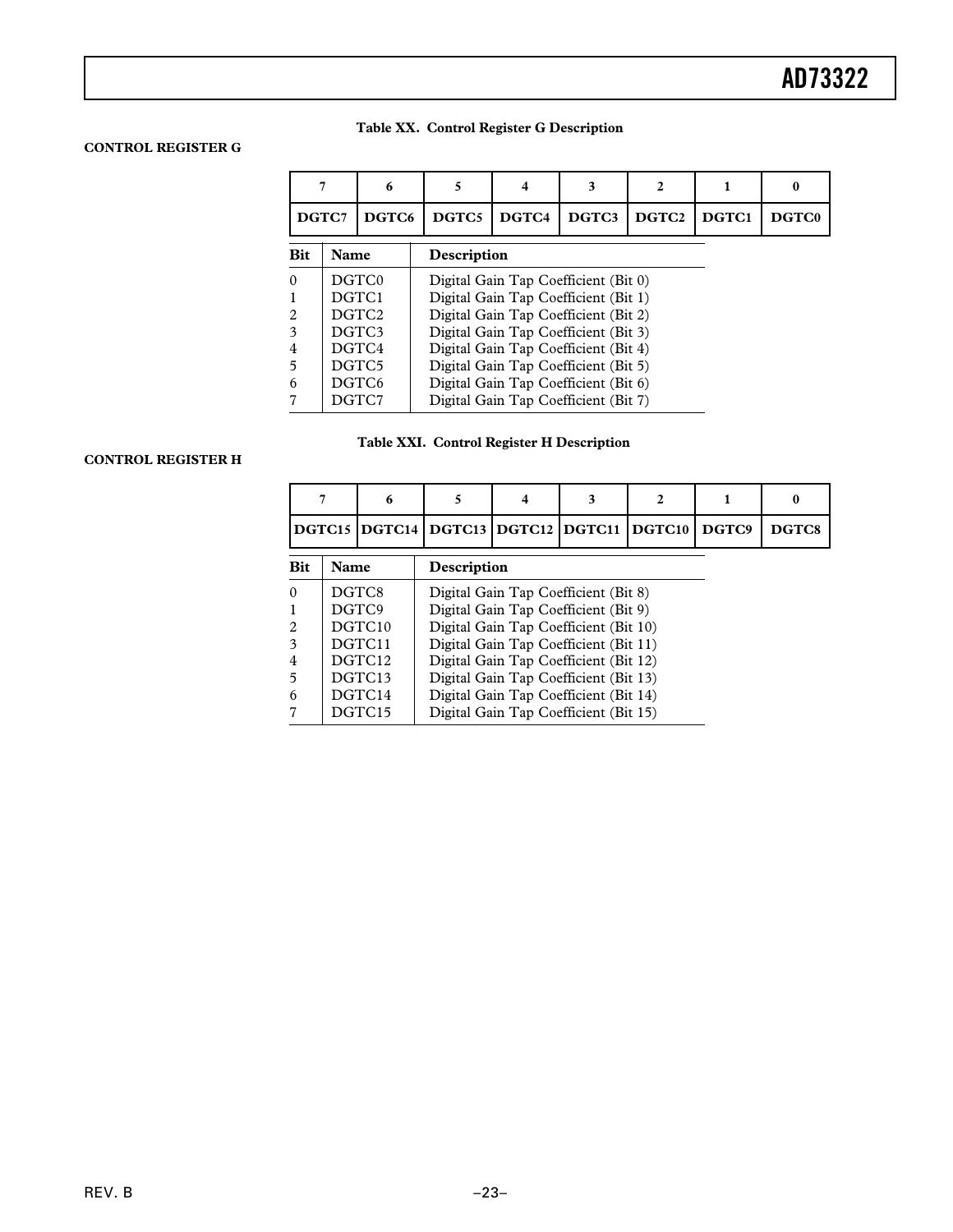#### **OPERATION**

#### **Resetting the AD73322**

The *RESET* pin resets all the control registers. All registers are reset to zero, indicating that the default SCLK rate (DMCLK/ 8) and sample rate (DMCLK/2048) are at a minimum to ensure that slow speed DSP engines can communicate effectively. As well as resetting the control registers using the *RESET* pin, the device can be reset using the RESET bit (CRA:7) in Control Register A. Both hardware and software resets require four DMCLK cycles. On reset, DATA/*PGM* (CRA:0) is set to 0 (default condition) thus enabling Program Mode. The reset conditions ensure that the device must be programmed to the correct settings after power-up or reset. Following a reset, the SDOFS will be asserted 2048 DMCLK cycles after *RESET* going high. The data that is output following reset and during Program Mode is random and contains no valid information until either data or mixed mode is set.

#### **Power Management**

The individual functional blocks of the AD73322 can be enabled separately by programming the power control register CRC. It allows certain sections to be powered down if not required, which adds to the device's flexibility in that the user need not incur the penalty of having to provide power for a certain section if it is not necessary to their design. The power control registers provide individual control settings for the major functional blocks on each codec unit and also a global override that allows all sections to be powered up by setting the bit. Using this method the user could, for example, individually enable a certain section, such as the reference (CRC:5), and disable all others. The global power-up (CRC:0) can be used to enable all sections, but if power-down is required using the global control, the reference will still be enabled, in this case, because its individual bit is set. Refer to Table XVI for details of the settings of CRC.

NOTE: As both codec units share a common reference, the reference control bits (CRC:5-7) in each SPORT are wire ORed to allow either device to control the reference.

#### **Operating Modes**

There are three main modes of operation available on the AD73322; Program, Data and Mixed Program/Data modes. Two other operating modes are typically reserved as diagnostic modes: Digital and SPORT Loop-Back. The device configuration register settings—can be changed only in Program and Mixed Program/Data Modes. In all modes, transfers of information to or from the device occur in 16-bit packets, therefore the DSP engine's SPORT will be programmed for 16-bit transfers.

#### **Program (Control) Mode**

In Program Mode,  $CRA:0 = 0$ , the user writes to the control registers to set up the device for desired operation—SPORT operation, cascade length, power management, input/output gain, etc. In this mode, the 16-bit information packet sent to the device by the DSP engine is interpreted as a control word whose format is shown in Table XIII. In this mode, the user must address the device to be programmed using the address field of the control word. This field is read by the device and if it is zero (000 bin), the device recognizes the word as being addressed to it. If the address field is not zero, it is then decremented and the control word is passed out of the device—either to the next device

in a cascade or back to the DSP engine. This 3-bit address format allows the user to uniquely address any one of up to eight devices in a cascade; please note that this addressing scheme is valid only in sending control information to the device —a different format is used to send DAC data to the device(s). As the AD73322 is a dual codec, it features two separate device addresses for programming purposes. If the AD73322 is used in a standalone configuration connected to a DSP, the two device addresses correspond to 0 and 1. If, on the other hand, the AD73322 is configured in a cascade of multiple, dual or single codecs (AD73322 or AD73311), its device addresses correspond with its hardwired position in the cascade.

Following reset, when the SE pin is enabled, the codec responds by raising the SDOFS pin to indicate that an output sample event has occurred. Control words can be written to the device to coincide with the data being sent out of the SPORT, as shown in Figure 15, or they can lag the output words by a time interval that should not exceed the sample interval. After reset, output frame sync pulses will occur at a slower default sample rate, which is DMCLK/2048, until Control Register B is programmed, after which the SDOFS pulses will be set according to the contents of DIR0-1. This is to allow slow controller devices to establish communication with the AD73322. During Program Mode, the data output by the device is random and should not be interpreted as ADC data.



Figure 15. Interface Signal Timing for Control Mode Operation

#### **Data Mode**

Once the device has been configured by programming the correct settings to the various control registers, the device may exit Program Mode and enter Data Mode. This is done by programming the DATA/*PGM* (CRA:0) bit to a 1 and MM (CRA:1) to 0. Once the device is in Data Mode, the 16-bit input data frame is now interpreted as DAC data rather than a control frame. This data is therefore loaded directly to the DAC register. In Data Mode, see Figure 16, as the entire input data frame contains DAC data, the device relies on counting the number of input frame syncs received at the SDIFS pin. When that number equals the device count stored in the device count field of CRA, the device knows that the present data frame being received is its own DAC update data. When the device is in normal Data Mode (i.e., mixed mode disabled), it must receive a hardware reset to reprogram any of the control register settings.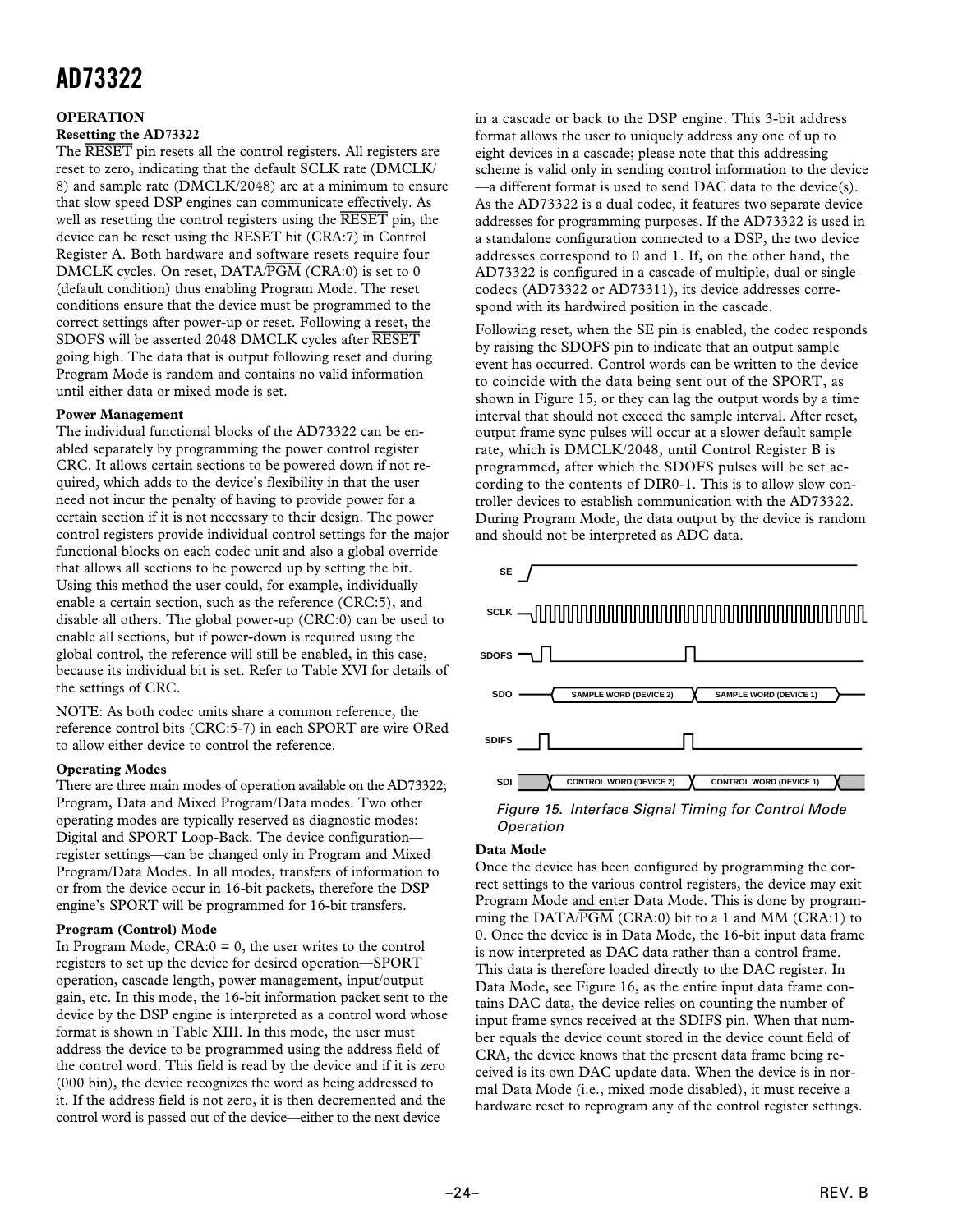In a single AD73322 configuration, each 16-bit data frame sent from the DSP to the device is interpreted as DAC data, but it is necessary to send two DAC words per sample period in order to ensure DAC update. Also, as the device count setting defaults to 1, it must be set to 2 (001b) to ensure correct update of both DACs on the AD73322.

Appendix B details the initialization and operation of an AD73322 in normal Data Mode.



#### **Mixed Program/Data Mode**

This mode allows the user to send control words to the device along with the DAC data. This permits adaptive control of the device whereby control of the input/output gains etc., can be affected by interleaving control words along with the normal flow of DAC data. The standard data frame remains 16 bits, but now the MSB is used as a flag bit to indicate whether the remaining 15 bits of the frame represent DAC data or control information. In the case of DAC data, the 15 bits are loaded with MSB justification and LSB set to 0 to the DAC register. Mixed mode is enabled by setting the MM bit (CRA:1) to 1 and the DATA/*PGM* bit (CRA:0) to 1. In the case where control setting changes will be required during normal operation, this mode allows the ability to load both control and data information with the slight inconvenience of formatting the data. Note that the output samples from the ADC will also have the MSB set to zero to indicate it is a data word.

Appendix C details the initialization and operation of an AD73322 operating in mixed mode. Note that it is not essential to load the control registers in Program Mode before setting mixed mode active. It is also possible to initiate mixed mode by programming CRA with the first control word and then interleaving control words with DAC data.

#### **Digital Loop-Back**

This mode can be used for diagnostic purposes and allows the user to feed the ADC samples from the ADC register directly to the DAC register. This forms a loop-back of the analog input to the analog output by reconstructing the encoded signal using the decoder channel. The serial interface will continue to work, which allows the user to control gain settings, etc. Only when DLB is enabled with mixed mode operation can the user disable the DLB, otherwise the device must be reset.

#### **SPORT Loop-Back**

This mode allows the user to verify the DSP interfacing and connection by writing words to the SPORT of the devices and have them returned back unchanged after a delay of 16 SCLK cycles. The frame sync and data word that are sent to the device are returned via the output port. Again, SLB mode can only be disabled when used in conjunction with mixed mode, otherwise the device must be reset.

#### **Analog Loop-Back**

In Analog Loop-Back mode, the differential DAC output is connected, via a loop-back switch, to the ADC input (see Figure 17). This mode allows the ADC channel to check functionality of the DAC channel as the reconstructed output signal can be monitored using the ADC as a sampler. Analog Loop-Back is enabled by setting the ALB bit (CRF:7).

NOTE: Analog Loop-Back can only be enabled if the Analog Gain Tap is powered down  $(CRC:1 = 0)$ .



Figure 17. Analog Loop-Back Connectivity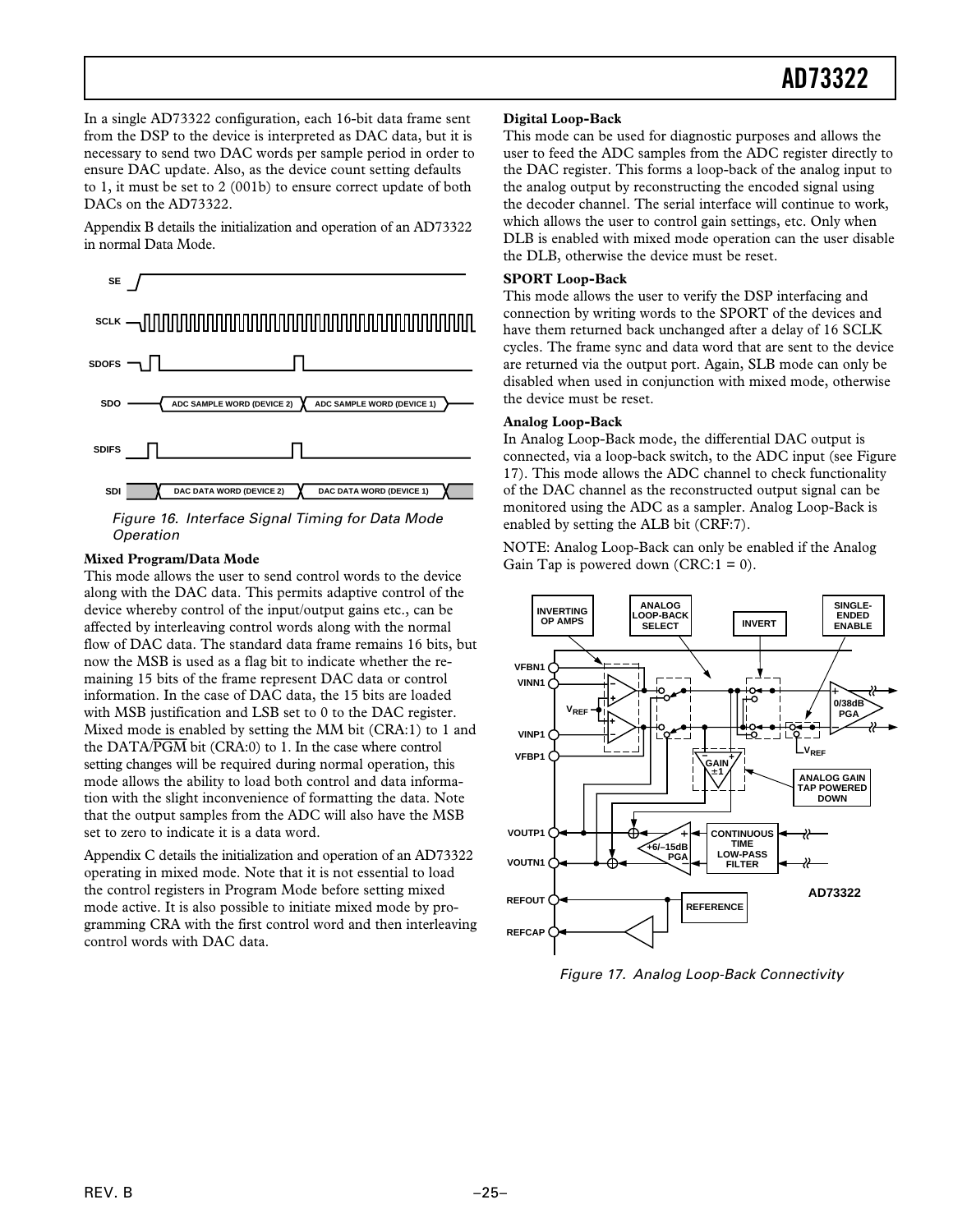#### **INTERFACING**

The AD73322 can be interfaced to most modern DSP engines using conventional serial port connections and an extra enable control line. Both serial input and output data use an accompanying frame synchronization signal that is active high one clock cycle before the start of the 16-bit word or during the last bit of the previous word if transmission is continuous. The serial clock (SCLK) is an output from the codec and is used to define the serial transfer rate to the DSP's Tx and Rx ports. Two primary configurations can be used: the first is shown in Figure 18 where the DSP's Tx data, Tx frame sync, Rx data and Rx frame sync are connected to the codec's SDI, SDIFS, SDO and SDOFS respectively. This configuration, referred to as indirectly coupled or nonframe sync loop-back, has the effect of decoupling the transmission of input data from the receipt of output data. The delay between receipt of codec output data and transmission of input data for the codec is determined by the DSP's software latency. When programming the DSP serial port for this configuration, it is necessary to set the Rx FS as an input and the Tx FS as an output generated by the DSP. This configuration is most useful when operating in mixed mode, as the DSP has the ability to decide how many words (either DAC or control) can be sent to the codecs. This means that full control can be implemented over the device configuration as well as updating the DAC in a given sample interval. The second configuration (shown in Figure 19) has the DSP's Tx data and Rx data connected to the codec's SDI and SDO, respectively, while the DSP's Tx and Rx frame syncs are connected to the codec's SDIFS and SDOFS. In this configuration, referred to as directly coupled or frame sync loop-back, the frame sync signals are connected together and the input data to the codec is forced to be synchronous with the output data from the codec. The DSP must be programmed so that both the Tx FS and Rx FS are inputs as the codec SDOFS will be input to both. This configuration guarantees that input and output events occur simultaneously and is the simplest configuration for operation in normal Data Mode. Note that when programming the DSP in this configuration it is advisable to preload the Tx register with the first control word to be sent before the codec is taken out of reset. This ensures that this word will be transmitted to coincide with the first output word from the device(s).



Figure 18. Indirectly Coupled or Nonframe Sync Loop-Back Configuration

#### **Cascade Operation**

The AD73322 has been designed to support cascading of codecs from a single DSP serial port (see Figure 31). Cascaded operation can support mixes of dual or single channel devices with the maximum number of codec units being eight (the AD73322 is equivalent to two codec units). The SPORT interface protocol has been designed so that device addressing is built into the packet of information sent to the device. This allows the cascade to be formed with no extra hardware overhead for control signals or addressing. A cascade can be formed in either of the two modes previously discussed.

There may be some restrictions in cascade operation due to the number of devices configured in the cascade and the sampling rate and serial clock rate chosen. The following relationship details the restrictions in configuring a codec cascade.

#### *Number of Codecs* × *Word Size (16)* × *Sampling Rate* <= *Serial Clock Rate*



 Figure 19. Directly Coupled or Frame Sync Loop- Back Configuration

When using the indirectly coupled frame sync configuration in cascaded operation, it is necessary to be aware of the restrictions in sending data to all devices in the cascade. Effectively the time allowed is given by the sampling interval (M/DMCLK—where *M* can be one of 256, 512, 1024 or 2048), which is 125 µs for a sample rate of 8 kHz. In this interval, the DSP must transfer  $N \times 16$  bits of information where *N* is the number of devices in the cascade. Each bit will take 1/SCLK and, allowing for any latency between the receipt of the Rx interrupt and the transmission of the Tx data, the relationship for successful operation is given by:

#### $M/DMCLK$  >  $((N \times 16/SCLK) + T_{INTERRUT LATENCY})$

The interrupt latency will include the time between the ADC sampling event and the Rx interrupt being generated in the DSP—this should be 16 SCLK cycles.

As the AD73322 is configured in cascade mode, each device must know the number of devices in the cascade because the data and mixed modes use a method of counting input frame sync pulses to decide when they should update the DAC register from the serial input register. Control Register A contains a 3-bit field (DC0-2) that is programmed by the DSP during the programming phase. The default condition is that the field contains 000b, which is equivalent to a single device in cascade (see Table XXII). However, for cascade operation this field must contain a binary value that is one less than the number of devices in the cascade, which is 001b for a single AD73322 device configuration.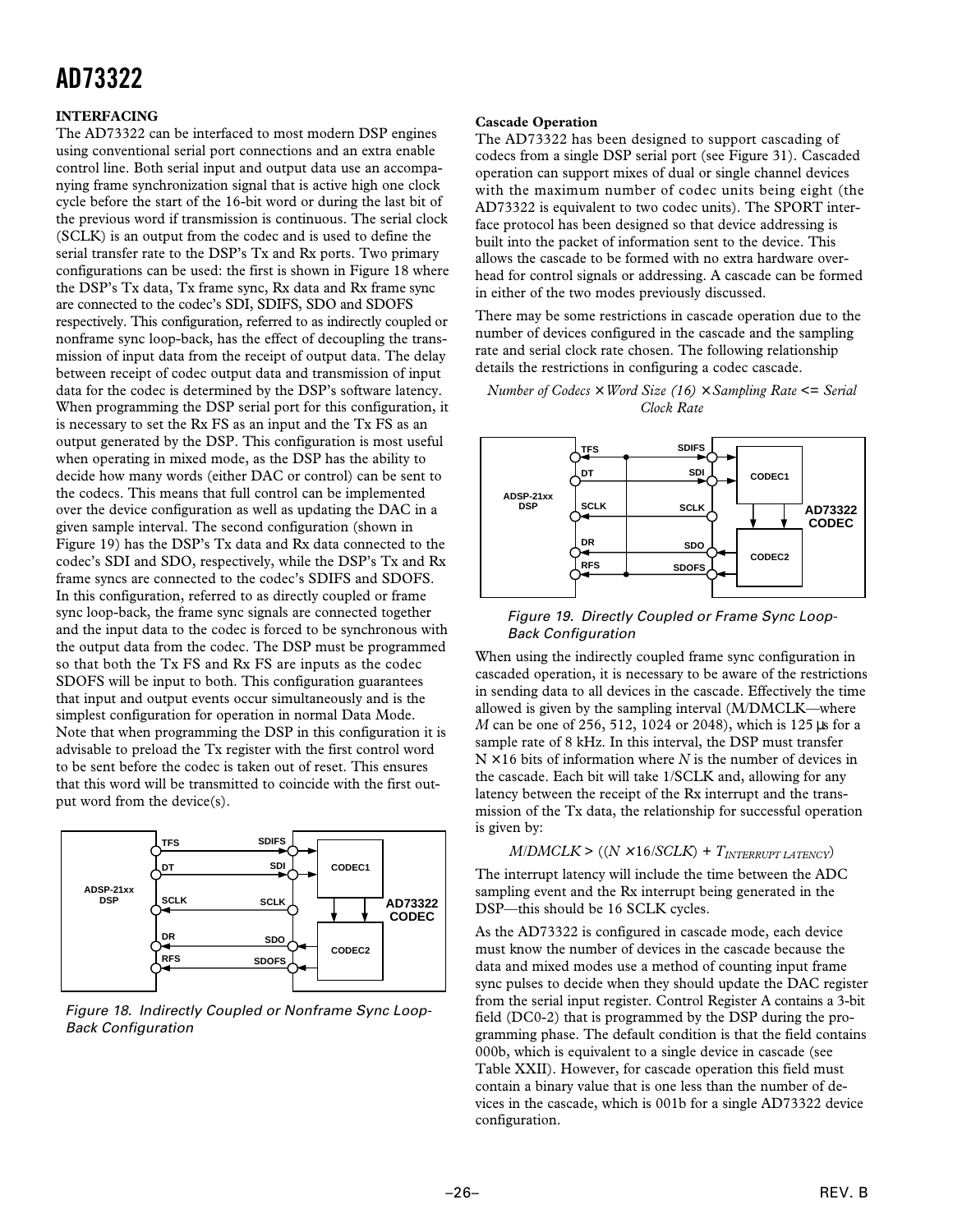**Table XXII. Device Count Settings**

| DC <sub>2</sub> | DC1 | DC0 | <b>Cascade Length</b> |
|-----------------|-----|-----|-----------------------|
|                 |     |     |                       |
|                 |     |     |                       |
| ſ               |     |     |                       |
| C               |     |     |                       |
|                 |     |     |                       |
|                 |     |     |                       |
|                 |     |     |                       |
|                 |     |     |                       |

#### **PERFORMANCE**

As the AD73322 is designed to provide high performance, low cost conversion, it is important to understand the means by which this high performance can be achieved in a typical application. This section will, by means of spectral graphs, outline the typical performance of the device and highlight some of the options available to users in achieving their desired sample rate, either directly in the device or by doing some post-processing in the DSP, while also showing the advantages and disadvantages of the different approaches.

#### **Encoder Section**

The AD73322 offers a variable sampling rate from a fixed MCLK frequency—with 64 kHz, 32 kHz, 16 kHz and 8 kHz being available with a 16.384 MHz external clock. Each of these sampling rates preserves the same sampling rate in the ADC's sigma-delta modulator, which ensures that the noise performance is optimized in each case. The examples below will show the performance of a 1 kHz sine wave when converted at the various sample rates.

The range of sampling rates is aimed to offer the user a degree of flexibility in deciding how their analog front end is to be implemented. The high sample rates of 64 kHz and 32 kHz are suited to those applications, such as active control, where low conversion group delay is essential. On the other hand, the lower sample rates of 16 kHz and 8 kHz are better suited for applications such as telephony, where the lower sample rates result in lower DSP overhead.

Figure 20 shows the spectrum of the 1 kHz test tone sampled at 64 kHz. The plot shows the characteristic shaped noise floor of a sigma-delta converter, which is initially flat in the band of interest but then rises with increasing frequency. If a suitable digital filter is applied to this spectrum, it is possible to eliminate the noise floor in the higher frequencies. This signal can then be used in DSP algorithms or can be further processed in a decimation algorithm to reduce the effective sample rate. Figure 21 shows the resulting spectrum following the filtering and decimation of the spectrum of Figure 20 from 64 kHz to an 8 kHz rate.



Figure 20. FFT (ADC 64 kHz Sampling)



Figure 21. FFT (ADC 8 kHz Filtered and Decimated from 64 kHz)

The AD73322 also features direct sampling at the lower rate of 8 kHz. This is achieved by the use of extended decimation registers within the decimator block, which allows for the increased word growth associated with the higher effective oversampling ratio. Figure 22 details the spectrum of a 1 kHz test tone converted at an 8 kHz rate.



Figure 22. FFT (ADC 8 kHz Direct Sampling)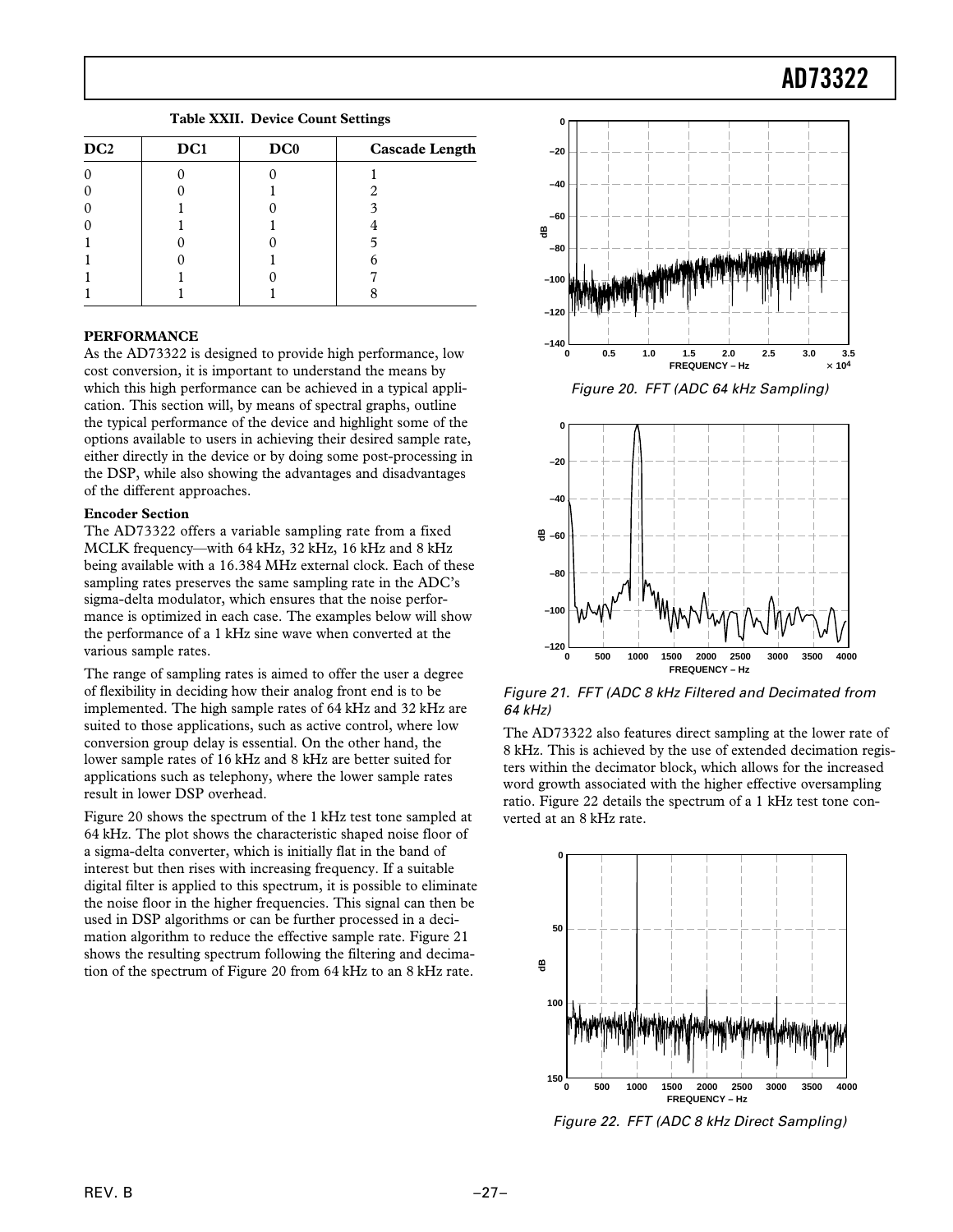The device features an on-chip master clock divider circuit that allows the sample rate to be reduced as the sampling rate of the sigma-delta converter is proportional to the output of the MCLK Divider (whose default state is divide by 1).

The decimator's frequency response (Sinc3) gives some passband attenuation (up to  $F_S/2$ ) which continues to roll off above the Nyquist frequency. If it is required to implement a digital filter to create a sharper cutoff characteristic, it may be prudent to use an initial sample rate of greater than twice the Nyquist rate in order to avoid aliasing due to the smooth roll-off of the Sinc3 filter response.

In the case of voiceband processing where 4 kHz represents the Nyquist frequency, if the signal to be measured were externally bandlimited then an 8 kHz sampling rate would suffice. However if it is required to limit the bandwidth using a digital filter, then it may be more appropriate to use an initial sampling rate of 16 kHz and to process this sample stream with a filtering and decimating algorithm to achieve a 4 kHz bandlimited signal at an 8 kHz rate. Figure 23 details the initial 16 kHz sampled tone.





Figure 24 details the spectrum of the final 8 kHz sampled filtered tone.



Figure 24. FFT (ADC 8 kHz Filtered and Decimated from 16 kHz)

#### **Encoder Group Delay**

When programmed for high sampling rates, the AD73322 offers a very low level of group delay, which is given by the following relationship:

Group Delay (Decimator) = Order 
$$
\times
$$
 ((M – 1)/2)  $\times$  T<sub>DEC</sub>

where:

*Order* is the order of the decimator (= 3),

*M* is the decimation factor (=  $32 \text{ (a)} 64 \text{ kHz}$ , =  $64 \text{ (a)} 32 \text{ kHz}$ ,  $= 128 \omega$  16 kHz,  $= 256 \omega$  8 kHz) and

 $T_{DEC}$  is the decimation sample interval (=  $1/2.048e6$ ) (based on DMCLK = 16.384 MHz) => Group Delay (Decimator  $@$ 64 kHz) =  $3 \times (32 - 1)/2 \times (1/2.048e6) = 22.7 \text{ }\mu\text{s}$ 

If final filtering is implemented in the DSP, the final filter's group delay must be taken into account when calculating overall group delay.

#### **Decoder Section**

The decoder section updates (samples) at the same rate as the encoder section. This rate is programmable as 64 kHz, 32 kHz, 16 kHz or 8 kHz (from a 16.384 MHz MCLK). The decoder section represents a reverse of the process that was described in the encoder section. In the case of the decoder section, signals are applied in the form of samples at an initial low rate. This sample rate is then increased to the final digital sigma-delta modulator rate of DMCLK/8 by interpolating new samples between the original samples. The interpolating filter also has the action of canceling images due to the interpolation process using spectral nulls that exist at integer multiples of the initial sampling rate. Figure 25 shows the spectral response of the decoder section sampling at 64 kHz. Again, its sigma-delta modulator shapes the noise so it is reduced in the voice bandwidth dc– 4 kHz. For improved voiceband SNR, the user can implement an initial anti-imaging filter, preceded by 8 kHz to 64 kHz interpolation, in the DSP.



Figure 25. FFT (DAC 64 kHz Sampling)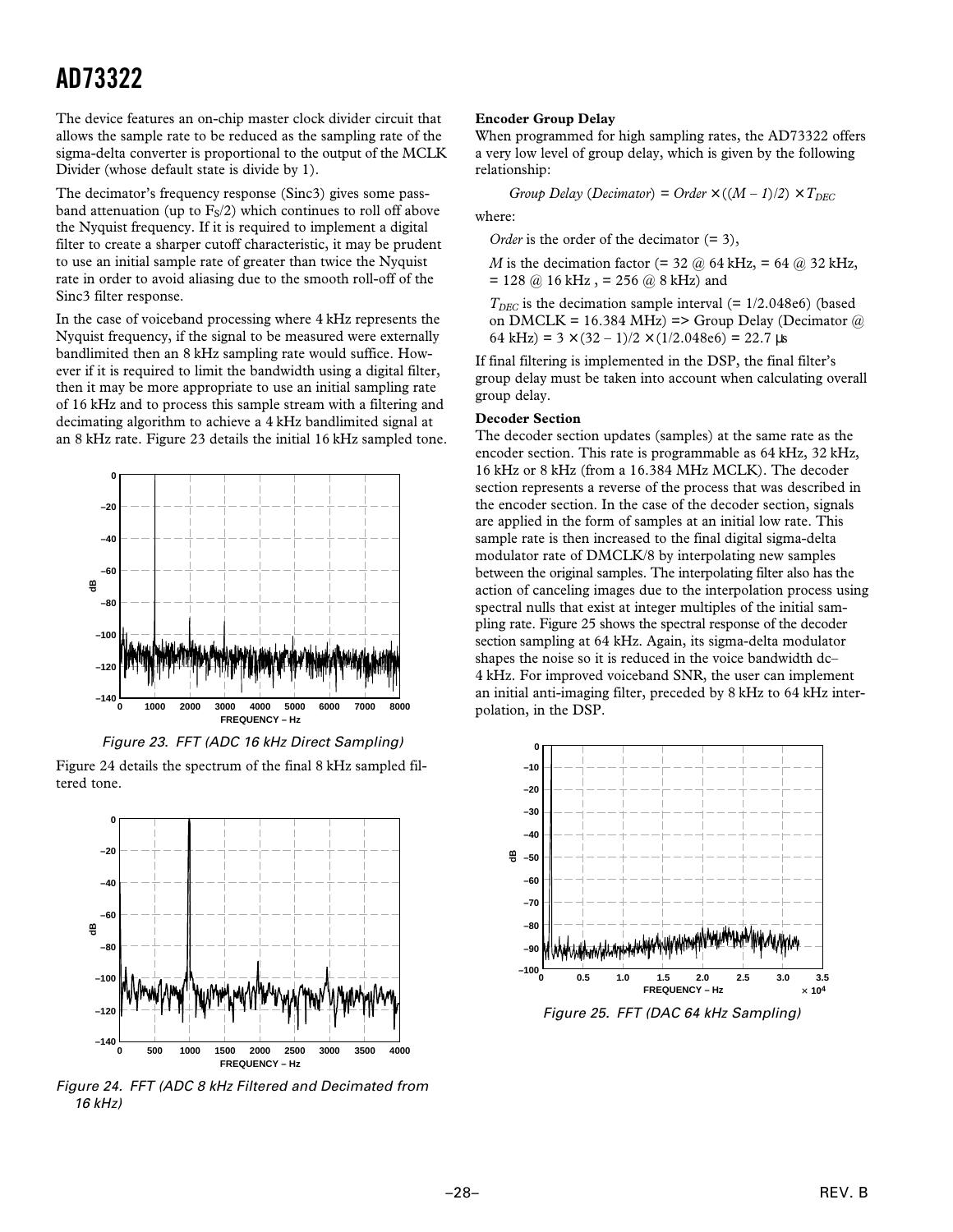As the AD73322 can be operated at 8 kHz (see Figure 26) or 16 kHz sampling rates, which make it particularly suited for voiceband processing, it is important to understand the action of the interpolator's Sinc3 response. As was the case with the encoder section, if the output signal's frequency response is not bounded by the Nyquist frequency it may be necessary to perform some initial digital filtering to eliminate signal energy above Nyquist to ensure that it is not imaged at the integer multiples of the sampling frequency. If the user chooses to bypass the interpolator, perhaps to reduce group delay, images of the original signal will be generated at integer intervals of the sampling frequency. In this case these images must be removed by external analog filtering.



Figure 26. FFT (DAC 8 kHz Sampling)

Figure 27 shows the output spectrum of a 1 kHz tone being generated at an 8 kHz sampling rate with the interpolator bypassed.



Figure 27. FFT (DAC 8 kHz Sampling—Interpolator Bypassed)

#### **Decoder Group Delay**

The interpolator roll-off is mainly due to its sinc-cubed function characteristic, which has an inherent group delay given by the equation:

*Group Delay (Interpolator)* = *Order*  $\times$  (*L* – 1)/2)  $\times$   $T_{INT}$ 

where:

*Order* is the interpolator order (= 3),

*L* is the interpolation factor (= 32  $\omega$  64 kHz, = 64  $\omega$  32 kHz,  $= 128$  @ 16 kHz,  $= 256$  @ 8 kHz) and

 $T_{INT}$  is the interpolation sample interval (=  $1/2.048e6$ )

 $\Rightarrow$  Group Delay (Interpolator @ 64 kHz)

 $= 3 \times (32 - 1)/2 \times (1/2.048e6)$ 

 $= 22.7$  us

The analog section has a group delay of approximately 25  $\mu$ s.

#### **On-Chip Filtering**

The primary function of the system filtering's sinc-cubed (Sinc3) response is to eliminate aliases or images of the ADCs or DAC's resampling, respectively. Both modulators are sampled at a nominal rate of DMCLK/8 (which is 2.048 MHz for a DMCLK of 16.384 MHz) and the simple, external RC antialias filter is sufficient to provide the required stopband rejection above the Nyquist frequency for this sample rate. In the case of the ADC section, the decimating filter is required to both decrease sample rate and increase sample resolution. The process of changing sample rate (resampling) leads to aliases of the original sampled waveform appearing at integer multiples of the new sample rate. These aliases would get mapped into the required signal passband without the application of some further antialias filtering. In the AD73322, the sinc-cubed response of the decimating filter creates spectral nulls at integer multiples of the new sample rate. These nulls coincide with the aliases of the original waveform which were created by the down-sampling process, therefore reducing or eliminating the aliasing due to sample rate reduction.

In the DAC section, increasing the sampling rate by interpolation creates images of the original waveform at intervals of the original sampling frequency. These images may be sufficiently rejected by external circuitry but the sinc-cubed filter in the interpolator again nulls the output spectrum at integer intervals of the original sampling rate which corresponds with the images due to the interpolation process.

The spectral response of a sinc-cubed filter shows the characteristic nulls at integer intervals of the sampling frequency. Its passband characteristic (up to Nyquist frequency) features a roll-off that continues up to the sampling frequency, where the first null occurs. In many applications this smooth response will not give sufficient attenuation of frequencies outside the band of interest therefore it may be necessary to implement a final filter in the DSP which will equalize the passband rolloff and provide a sharper transition band and greater stopband attenuation.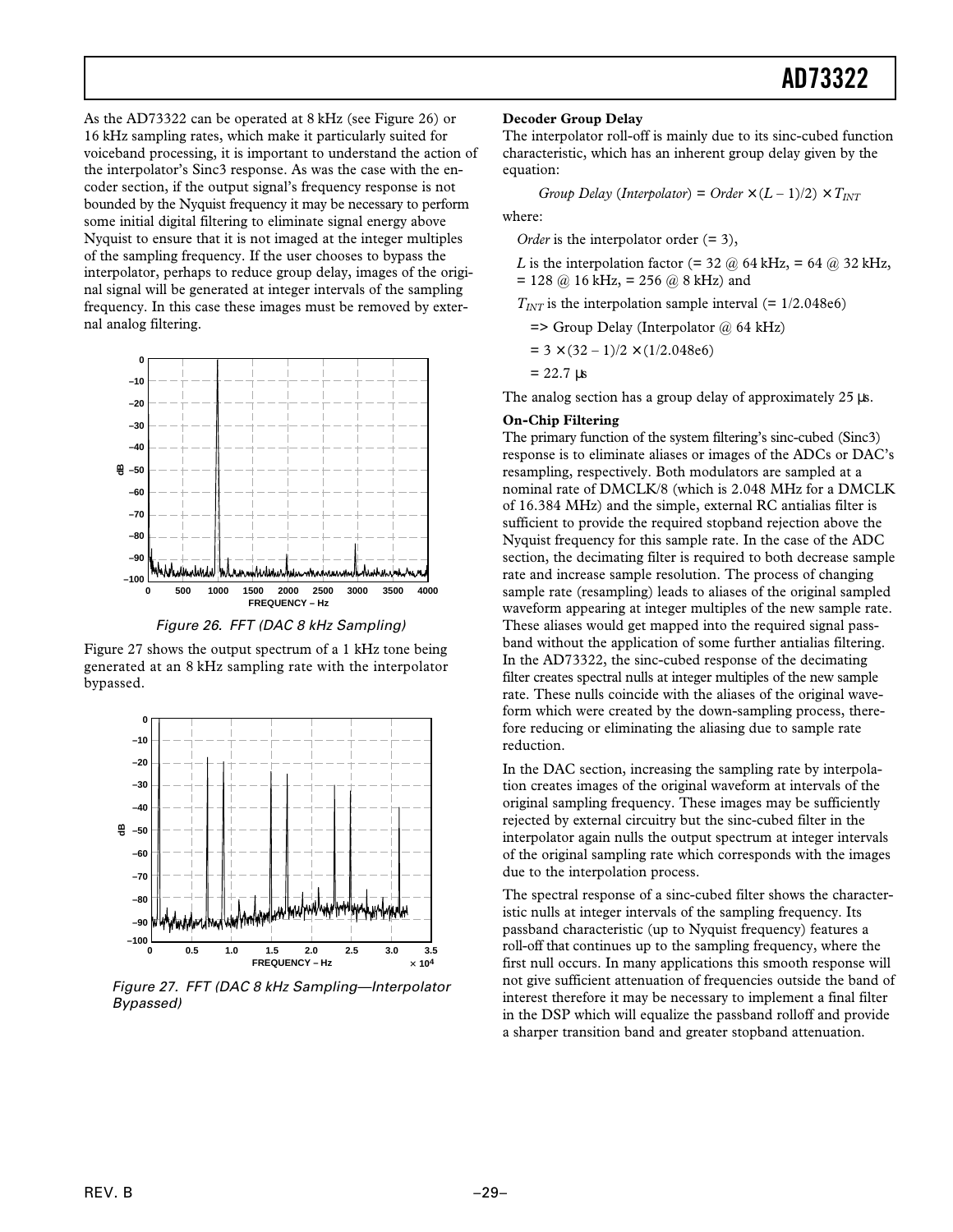#### **DESIGN CONSIDERATIONS**

The AD73322 features both differential inputs and outputs on each channel to provide optimal performance and avoid common mode noise. It is also possible to interface either inputs or outputs in single-ended mode. This section details the choice of input and output configurations and also gives some tips towards successful configuration of the analog interface sections.





#### **Analog Inputs**

There are several different ways in which the analog input (encoder) section of the AD73322 can be interfaced to external circuitry. It provides optional input amplifiers which allows sources with high source impedance to drive the ADC section correctly. When the input amplifiers are enabled, the input channel is configured as a differential pair of inverting amplifiers referenced to the internal reference (REFCAP) level. The inverting terminals of the input amplifier pair are designated as pins VINP1 and VINN1 for Channel 1 (VINP2 and VINN2 for Channel 2) and the amplifier feedback connections are available on pins VFBP1 and VFBN1 for Channel 1 (VFBP2 and VFBN2 for Channel 2).

For applications where external signal buffering is required, the input amplifiers can be bypassed and the ADC driven directly. When the input amplifiers are disabled, the sigmadelta modulator's input section (SC PGA) is accessed directly through the VFBP1 and VFBN1 pins for Channel 1 (VFBP2 and VFBN2 for Channel 2).

It is also possible to drive the ADCs in either differential or single-ended modes. If the single-ended mode is chosen it is possible using software control to multiplex between two singleended inputs connected to the positive and negative input pins.

The primary concerns in interfacing to the ADC are firstly to provide adequate anti-alias filtering and to ensure that the signal source will drive the switched-capacitor input of the ADC

correctly. The sigma-delta design of the ADC and its over sampling characteristics simplify the antialias requirements but it must be remembered that the single pole RC filter is primarily intended to eliminate aliasing of frequencies above the Nyquist frequency of the sigma-delta modulator's sampling rate (typically 2.048 MHz). It may still require a more specific digital filter implementation in the DSP to provide the final signal frequency response characteristics. It is recommended that for optimum performance that the capacitors used for the antialiasing filter be of high quality dielectric (NPO). The second issue mentioned above is interfacing the signal source to the ADC's switched capacitor input load. The SC input presents a complex dynamic load to a signal source, therefore, it is important to understand that the slew rate characteristic is an important consideration when choosing external buffers for use with the AD73322. The internal inverting op amps on the AD73322 are specifically designed to interface to the ADC's SC input stage.

The AD73322's on-chip 38 dB preamplifier can be enabled when there is not enough gain in the input circuit; the preamplifier is configured by bits IGS0-2 of CRD. The total gain must be configured to ensure that a full-scale input signal produces a signal level at the input to the sigma-delta modulator of the ADC that does not exceed the maximum input range.

The dc biasing of the analog input signal is accomplished with an on-chip voltage reference. If the input signal is not biased at the internal reference level (via REFOUT), then it must be ac-coupled with external coupling capacitors.  $C_{\text{IN}}$  should be  $0.1 \mu$ F or larger. The dc biasing of the input can then be accomplished using resistors to REFOUT as in Figures 31 and 32.



Figure 29. Analog Input (DC-Coupled) Using External **Amplifiers**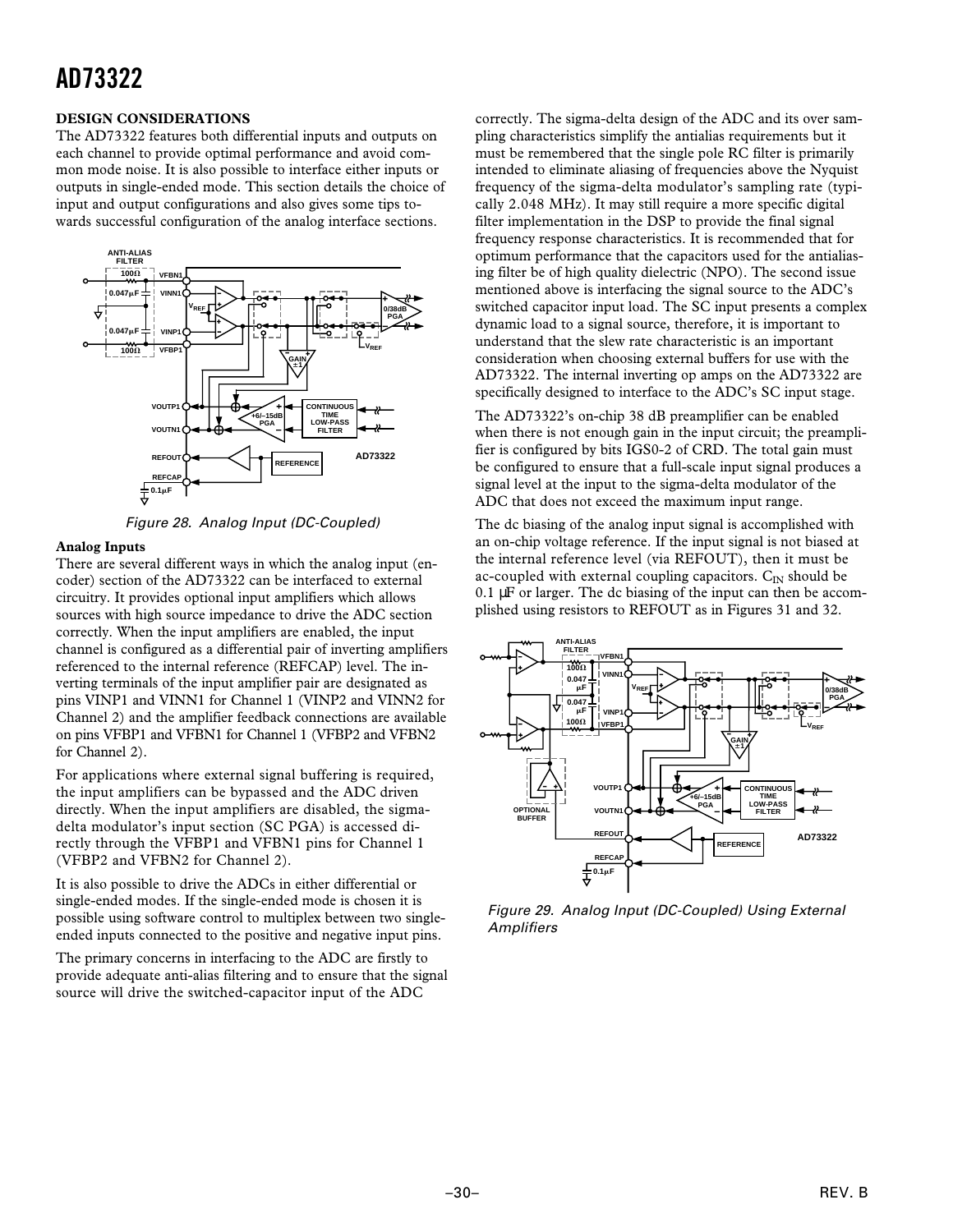The AD73322's ADC inputs are biased about the internal reference level (REFCAP level), therefore it may be necessary to bias external signals to this level using the buffered REFOUT level as the reference. This is applicable in either dc- or accoupled configurations. In the case of dc coupling, the signal (biased to REFOUT) may be applied directly to the inputs (using amplifier bypass), as shown in Figure 28, or it may be conditioned in an external op amp where it can also be biased to the reference level using the buffered REFOUT signal as shown in Figure 29 or it is possible to connect inputs directly to the AD73322's input op amps as shown in Figure 30.



Figure 30. Analog Input (DC-Coupled) Using Internal **Amplifiers** 

In the case of ac coupling, a capacitor is used to couple the signal to the input of the ADC. The ADC input must be biased to the internal reference (REFCAP) level which is done by connecting the input to the REFOUT pin through a 10 kΩ resistor as shown in Figure 31.



Figure 31. Analog Input (AC-Coupled) Differential

If the ADC is being connected in single-ended mode, the AD73322 should be programmed for single-ended mode using the SEEN and INV bits of CRF and the inputs connected as shown in Figure 32. When operated in single-ended input mode, the AD73322 can multiplex one of the two inputs to the ADC input.



Figure 32. Analog Input (AC-Coupled) Single-Ended

If best performance is required from a single-ended source, it is possible to configure the AD73322's input amplifiers as a single-ended to differential converter as shown in Figure 33.



Figure 33. Single-Ended to Differential Conversion On Analog Input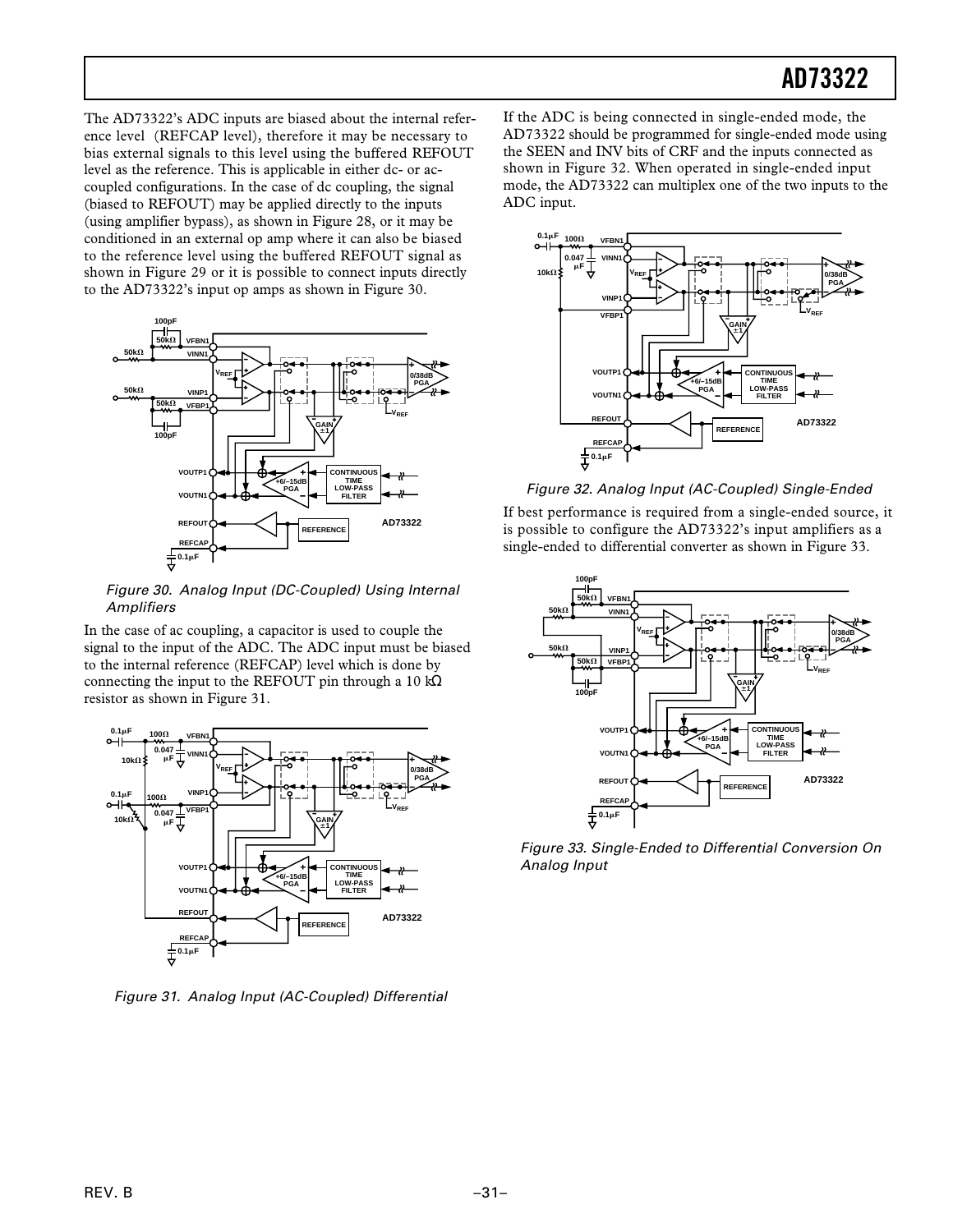#### **Interfacing to an Electret Microphone**

Figure 34 details an interface for an electret microphone which may be used in some voice applications. Electret microphones typically feature a FET amplifier whose output is accessed on the same lead which supplies power to the microphone, therefore this output signal must be capacitively coupled to remove the power supply (dc) component. In this circuit the AD73322 input channel is being used in single-ended mode where the internal inverting amplifier provides suitable gain to scale the input signal relative to the ADC's full-scale input range. The buffered internal reference level at REFOUT is used via an external buffer to provide power to the electret microphone. This provides a quiet, stable supply for the microphone. If this is not a concern, then the microphone can be powered from the system power supply.



Figure 34. Electret Microphone Interface Circuit

#### **Analog Output**

The AD73322's differential analog output (VOUT) is produced by an on-chip differential amplifier. The differential output can be ac-coupled or dc-coupled directly to a load which can be a headset or the input of an external amplifier (the specified minimum resistive load on the output section is 150  $\Omega$ .) It is possible to connect the outputs in either a differential or a single-ended configuration but please note that the effective maximum output voltage swing (peak to peak) is halved in the case of singleended connection. Figure 35 shows a simple circuit providing a differential output with ac coupling. The capacitors in this circuit  $(C_{\text{OUT}})$  are optional; if used, their value can be chosen as follows:

$$
C_{OUT} = \frac{1}{2\pi f_C R_{LOAD}}
$$

where  $f_C$  = desired cutoff frequency.



Figure 35. Example Circuit for Differential Output

Figure 36 shows an example circuit for providing a single-ended output with ac coupling. The capacitor of this circuit  $(C_{OUT})$  is not optional if dc current drain is to be avoided.



Figure 36. Example Circuit for Single-Ended Output

#### **Differential to Single-Ended Output**

In some applications it may be desireable to convert the full differential output of the decoder channel to a single-ended signal. The circuit of Figure 37 shows a scheme for doing this.



Figure 37. Example Circuit for Differential to Single-Ended Output Conversion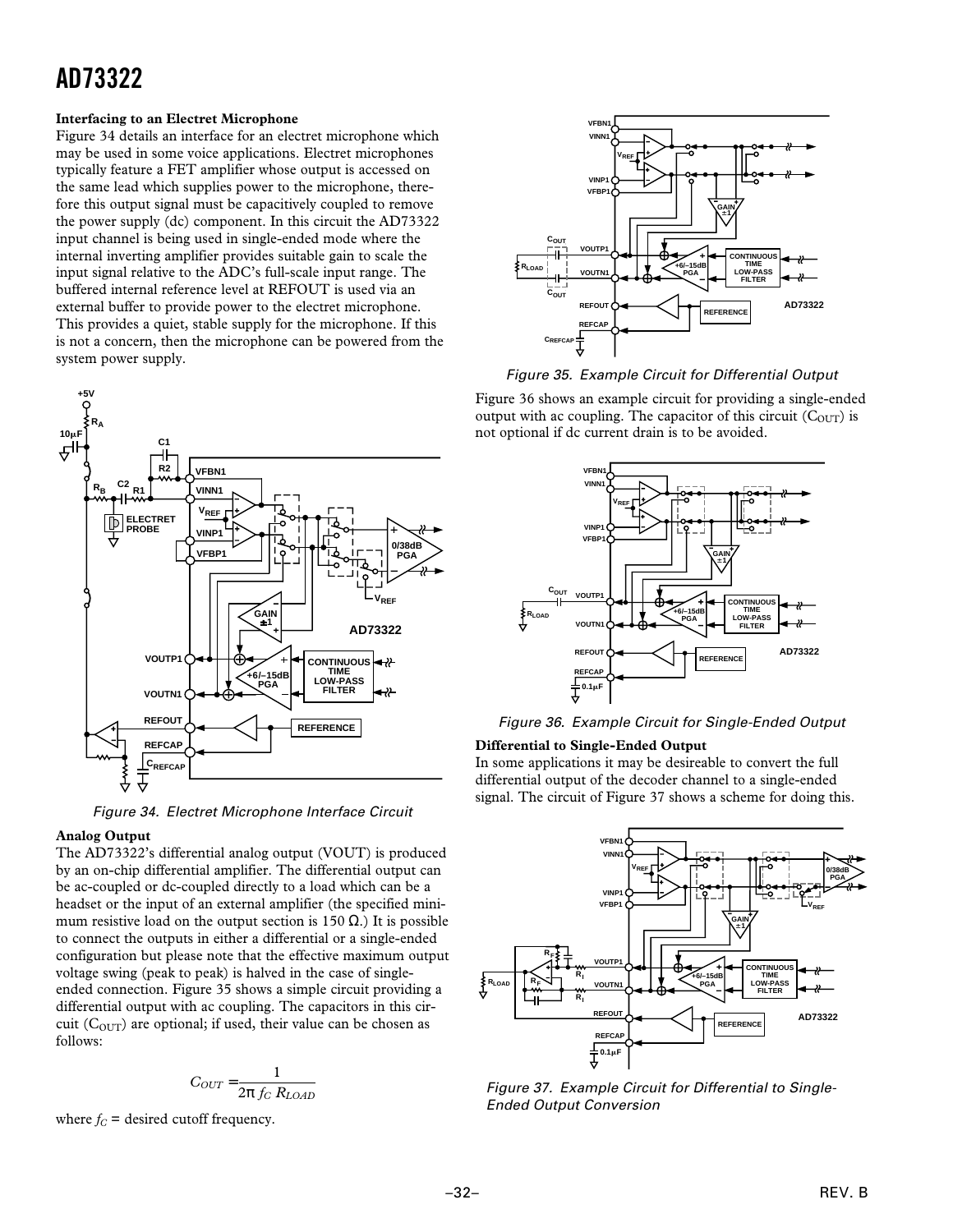#### **Digital Interfacing**

The AD73322 is designed to easily interface to most common DSPs. The SCLK, SDO, SDOFS, SDI and SDIFS must be connected to the DSP's Serial Clock, Receive Data, Receive Data Frame Sync, Transmit Data and Transmit Data Frame Sync pins respectively. The SE pin may be controlled from a parallel output pin or flag pin such as FL0-2 on the ADSP-21xx (or XF on the TMS320C5x) or, where SPORT powerdown is not required, it can be permanently strapped high using a suitable pull-up resistor. The RESET pin may be connected to the system hardware reset structure or it may also be controlled using a dedicated control line. In the event of tying it to the global system reset, it is advisable to operate the device in mixed mode, which allows a software reset, otherwise there is no convenient way of resetting the device. Figures 38 and 39 show typical connections to an ADSP-218x and TMS320C5x respectively.



Figure 38. AD73322 Connected to ADSP-218x



Figure 39. AD73322 Connected to TMS320C5x

#### **Cascade Operation**

Where it is required to configure a cascade of up to eight codecs (4 AD73322 dual codecs), it is necessary to ensure that the timing of the SE and RESET signals is synchronized at each device in the cascade. A simple D type flip flop is sufficient to sync each signal to the master clock MCLK, as in Figure 40.



#### Figure 40. SE and RESET Sync Circuit for Cascaded Operation

Connection of a cascade of devices to a DSP, as shown in Figure 41, is no more complicated than connecting a single device. Instead of connecting the SDO and SDOFS to the DSP's Rx port, these are now daisy-chained to the SDI and SDIFS of the next device in the cascade. The SDO and SDOFS of the final device in the cascade are connected to the DSP's Rx port to complete the cascade. SE and *RESET* on all devices are fed from the signals that were synchronized with the MCLK using the circuit as described above. The SCLK from only one device need be connected to the DSP's SCLK input(s) as all devices will be running at the same SCLK frequency and phase.



Figure 41. Connection of Two AD73322s Cascaded to ADSP-218x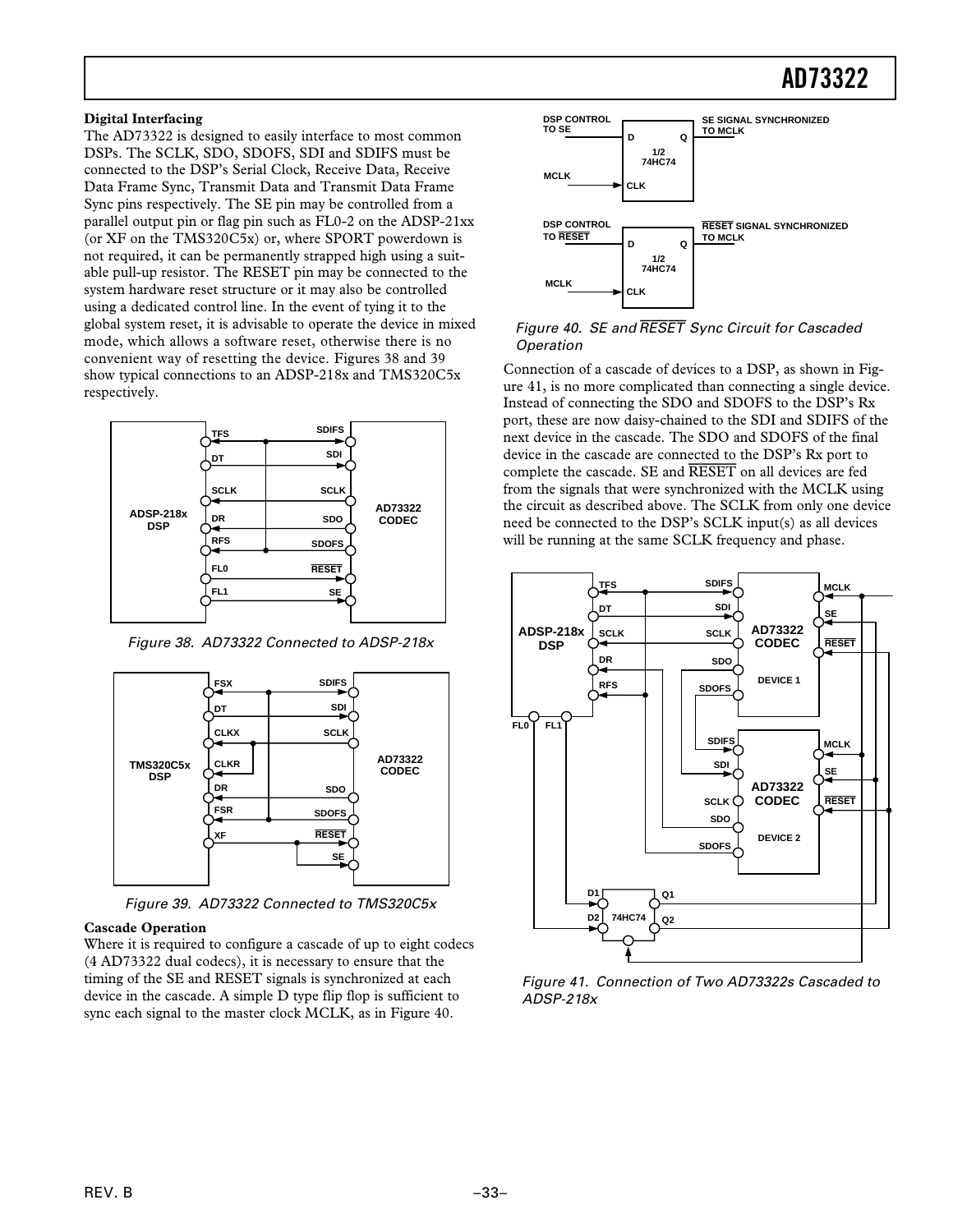#### **Grounding and Layout**

Since the analog inputs to the AD73322 are differential, most of the voltages in the analog modulator are common-mode voltages. The excellent common-mode rejection of the part will remove common-mode noise on these inputs. The analog and digital supplies of the AD73322 are independent and separately pinned out to minimize coupling between analog and digital sections of the device. The digital filters on the encoder section will provide rejection of broadband noise on the power supplies, except at integer multiples of the modulator sampling frequency. The digital filters also remove noise from the analog inputs provided the noise source does not saturate the analog modulator. However, because the resolution of the AD73322's ADC is high, and the noise levels from the AD73322 are so low, care must be taken with regard to grounding and layout.

The printed circuit board that houses the AD73322 should be designed so the analog and digital sections are separated and confined to certain sections of the board. The AD73322 pin configuration offers a major advantage in that its analog and digital interfaces are connected on opposite sides of the package. This facilitates the use of ground planes that can be easily separated, as shown in Figure 42. A minimum etch technique is generally best for ground planes as it gives the best shielding. Digital and analog ground planes should be joined in only one place. If this connection is close to the device, it is recommended to use a ferrite bead inductor as shown in Figure 42.



Figure 42. Ground Plane Layout

Avoid running digital lines under the device for they will couple noise onto the die. The analog ground plane should be allowed to run under the AD73322 to avoid noise coupling. The power supply lines to the AD73322 should use as large a trace as possible to provide low impedance paths and reduce the effects of glitches on the power supply lines. Fast switching signals such as clocks should be shielded with digital ground to avoid radiating noise to other sections of the board, and clock signals should never be run near the analog inputs. Traces on opposite sides of the board should run at right angles to each other. This will reduce the effects of feedthrough through the board. A microstrip technique is by far the best but is not always possible with a double-sided board. In this technique, the component side of the board is dedicated to ground planes while signals are placed on the other side.

Good decoupling is important when using high speed devices. On the AD73322 both the reference (REFCAP) and supplies need to be decoupled. It is recommended that the decoupling capacitors used on both REFCAP and the supplies, be placed as close as possible to their respective pins to ensure high performance from the device. All analog and digital supplies should be decoupled to AGND and DGND respectively, with 0.1  $\mu$ F ceramic capacitors in parallel with 10 µF tantalum capacitors. In systems where a common supply voltage is used to drive both the AVDD and DVDD of the AD73322, it is recommended that the system's AVDD supply be used. This supply should have the recommended analog supply decoupling between the AVDD pins of the AD73322 and AGND and the recommended digital supply decoupling capacitors between the DVDD pin and DGND.

#### **DSP PROGRAMMING CONSIDERATIONS**

This section discusses some aspects of how the serial port of the DSP should be configured and the implications of whether Rx and Tx interrupts should be enabled.

#### **DSP SPORT Configuration**

Following are the key settings of the DSP SPORT required for the successful operation with the AD73322:

- Configure for External SCLK.
- Serial Word Length = 16 bits.
- Transmit and Receive Frame Syncs required with every word.
- Receive Frame Sync is an input to the DSP.
- Transmit Frame Sync is an:

Input—in Frame Sync Loop-Back Mode

Output—in Nonframe Sync Loop-Back Mode.

- Frame Syncs occur one SCLK cycle before the MSB of the serial word.
- Frame Syncs are active high.

#### **DSP SPORT Interrupts**

If SPORT interrupts are enabled, it is important to note that the active signals on the frame sync pins do not necessarily correspond with the positions in time of where SPORT interrupts are generated.

On ADSP-21xx processors, it is necessary to enable SPORT interrupts and use Interrupt Service Routines (ISRs) to handle Tx/Rx activity, while on the TMS320CSx processors it is possible to poll the status of the Rx and Tx registers, which means that Rx/Tx activity can be monitored using a single ISR that would ideally be the Tx ISR as the Tx interrupt will typically occur before the Rx ISR.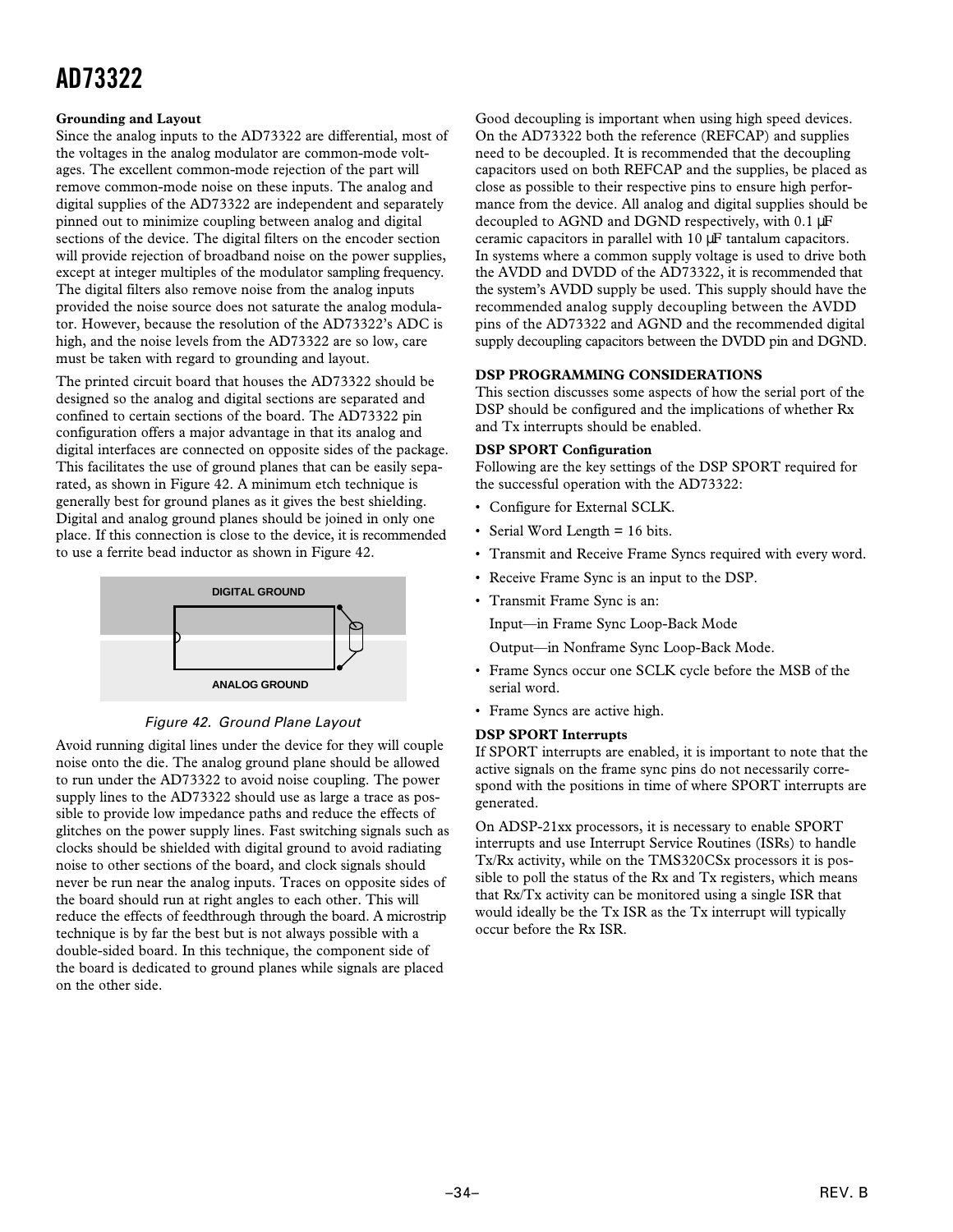#### **DSP SOFTWARE CONSIDERATIONS WHEN INTERFACING TO THE AD73322**

It is important when choosing the operating mode and hardware configuration of the AD73322 to be aware of their implications for DSP software operation. The user has the flexibility of choosing from either FSLB or nonFSLB when deciding on DSP to AFE connectivity. There is also a choice to be made between using autobuffering of input and output samples or simply choosing to accept them as individual interrupts. As most modern DSP engines support these modes, this appendix will attempt to discuss these topics in a generic DSP sense.

#### **Operating Mode**

The AD73322 supports two basic operating modes: Frame Sync Loop Back (FSLB) and nonFSLB (See Interfacing section). As described previously, FSLB has some limitations when used in Mixed Mode but is very suitable for use with the autobuffering feature that is offered on many modern DSPs. Autobuffering allows the user to specify the number of input or output words (samples) that are transferred before a specific Tx or Rx SPORT interrupt is generated. Given that the AD73322 outputs two sample words per sample period, it is possible using autobuffering to have the DSP's SPORT generate a single interrupt on receipt of the second of the two sample words. Additionally, both samples could be stored in a data buffer within the data memory store. This technique has the advantage of reducing the number of both Tx and Rx SPORT interrupts to a single one at each sample interval. The user also knows where each sample is stored. The alternative is to handle a larger number of SPORT interrupts (twice as many in the case of a single AD73322) while also having some status flags to indicate where each new sample comes from (or is destined for).

#### **Mixed-Mode Operation**

To take full advantage of mixed-mode operation, it is necessary to configure the DSP/Codec interface in nonFSLB and to disable autobuffering. This allows a variable numbers of words to be sent to the AD73322 in each sample period—the extra words being control words which are typically used to update gain settings in adaptive control applications. The recommended sequence for updating control registers in mixed-mode is to send the control word(s) first before the DAC update word.

It is possible to use mixed-mode operation when configured in FSLB, but it is necessary to replace the DAC update with a control word write in each sample period which may cause some discontinuity in the output signal due to a sample point being missed and the previous sample being repeated. This however may be acceptable in some cases as the effect may be masked by gain changes, etc.

#### **Interrupts**

The AD73322 transfers and receives information over the serial connection from the DSP's SPORT. This occurs following reset —during the initialization phase—and in both data-mode and mixed-mode. Each transfer of data to or from the DSP can cause a SPORT interrupt to occur. However even in FSLB configuration where serial transfers in and out of the DSP are synchronous, it is important to note that Tx and Rx interrupts do not occur at the same time due to the way that Tx and Rx interrupts are generated internally within the DSP's SPORT.

This is especially important in time critical control loop applications where it may be necessary to use Rx interrupts only, as the relative positioning of the Tx interrupts relative to the Rx interrupts in a single sample interval are not suitable for quick update of new DAC positions.

#### **Initialization**

Following reset, the AD73322 is in its default condition which ensures that the device is in Control Mode and must be programmed or initialized from the DSP to start conversions. As communications between AD73322 and the DSP are interrupt driven, it is usually not practical to embed the initialization codes into the body of the initialization routine. It is more practical to put the sequence of initialization codes in a data (or program) memory buffer and to access this buffer with a pointer that is updated on each interrupt. If a circular buffer is used, it allows the interrupt routine to check when the circular buffer pointer has wrapped around—at which point the initialization sequence is complete.

In FSLB configurations, a single control word per codec per sample period is sent to the AD73322 whereas in nonFSLB, it is possible to initialize the device in a single sample period provide the SCLK rate is programmed to a high rate. It is also possible to use autobuffering in which case an interrupt is generated when the entire initialization sequence has been sent to the AD73322.

#### **Running the AD73322 with ADCs or DACs in Power-Down**

The programmability of the AD73322 allows the user flexibility in choosing what sections of the AD73322 need be powered up. This allows better matching of the power consumption to the application requirements as the AD73322 offers two ADCs and two DACs in any combination. The AD73322 always interfaces to the DSP in a standard way regardless of what ADC or DAC sections are enabled or disabled. Therefore the DSP will expect to receive two ADC samples per sample period and to transmit two DAC samples per sample period. If a particular ADC is disabled (in power-down) then its sample value will be invalid. Likewise a sample sent to a DAC which is disabled will have no effect.

There are two distinct phases of operation of the AD73322: initialization of the device via each codec section's control registers, and operation of the converter sections of each codec. The initialization phase involves programming the control registers of the AD73322 to ensure the required operating characteristics such as sampling rate, serial clock rate, I/O gain, etc. There are several ways in which the DSP can be programmed to initialize the AD73322. These range from hard-coding a sequence of DSP SPORT Tx register writes with constants used for the initialization words, to putting the initialization sequence in a circular data buffer and using an autobuffered transmit sequence.

Hard-coding involves creating a sequence of writes to the DSP's SPORT Tx buffer which are separated by loops or instructions that idle and wait for the next Tx interrupt to occur as shown in the code below.

- $ax0 = b#1000100100000100;$
- $tx0 = ax0$ :
- idle; {wait for tx register to send current word}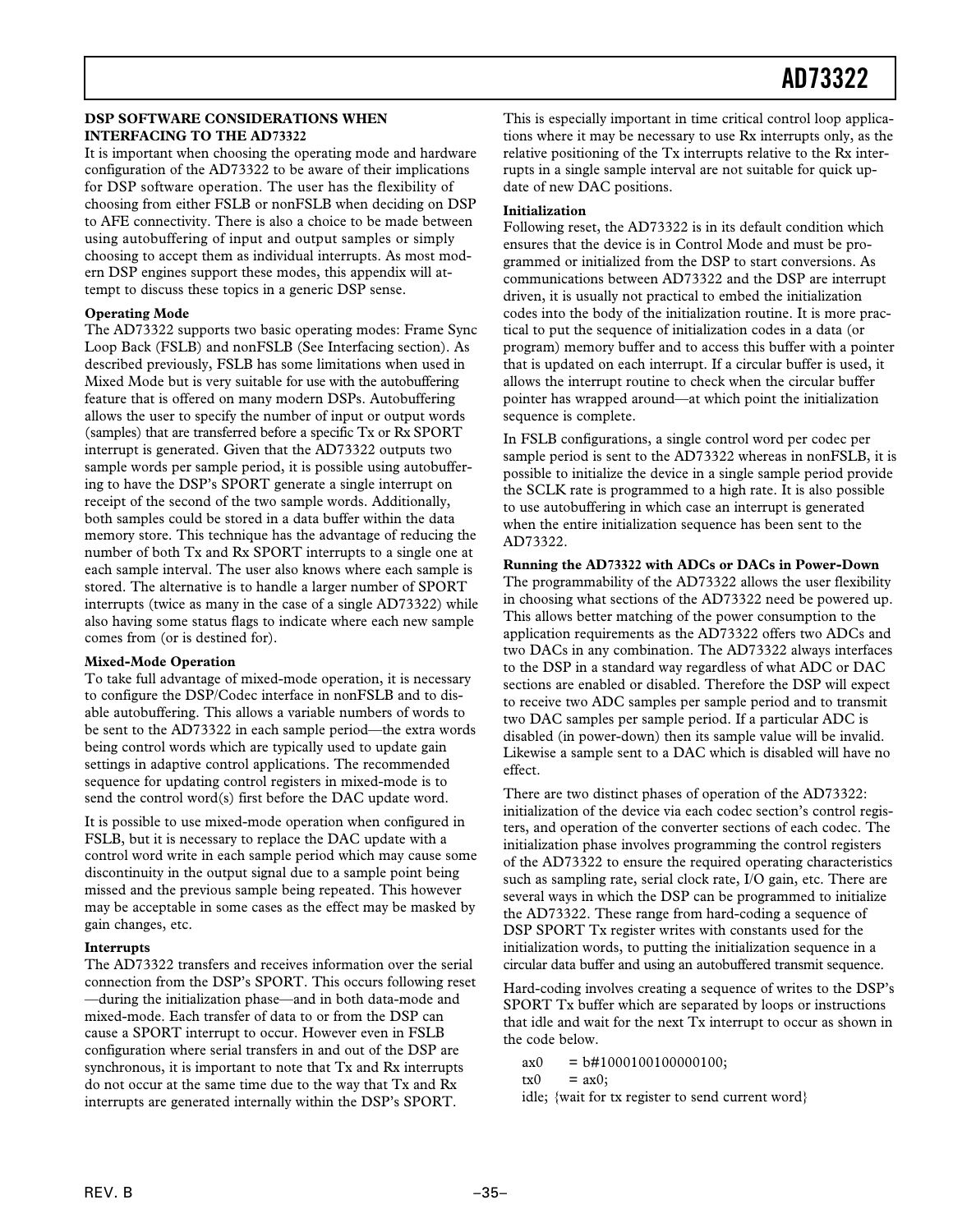The circular buffer approach can be useful if a long initialization sequence is required. The list of initialization words is put into the buffer in the required order.

.VAR/DM/RAM/CIRC init\_cmds[16]; {Codec init sequence} .VAR/DM/RAM stat\_flag; .INIT init\_cmds:

```
b # 1 0 0 0 1 0 0 1 0 0 0 0 0 1 0 0 ,
b # 1 0 0 0 0 0 0 1 0 0 0 0 0 1 0 0 ,
b # 1 0 0 0 1 0 1 0 1 1 1 1 1 0 0 1 ,
b # 1 0 0 0 0 0 1 0 1 1 1 1 1 0 0 1 ,
b # 1 0 0 0 1 0 1 1 0 0 0 0 0 0 0 0 ,
b # 1 0 0 0 0 0 1 1 0 0 0 0 0 0 0 0 ,
b # 1 0 0 0 1 1 0 0 0 0 0 0 0 0 0 0 ,
b # 1 0 0 0 0 1 0 0 0 0 0 0 0 0 0 0 ,
b # 1 0 0 0 1 1 0 1 0 0 0 0 0 0 0 0 ,
b # 1 0 0 0 0 1 0 1 0 0 0 0 0 0 0 0 ,
b # 1 0 0 0 1 1 1 0 0 0 0 0 0 0 0 0 ,
b # 1 0 0 0 0 1 1 0 0 0 0 0 0 0 0 0 ,
b # 1 0 0 0 1 1 1 1 0 0 0 0 0 0 0 0 ,
b # 1 0 0 0 0 1 1 1 0 0 0 0 0 0 0 0 ,
b # 1 0 0 0 1 0 0 0 0 0 0 1 0 0 0 1 ,
b # 1 0 0 0 0 0 0 0 0 0 0 1 0 0 0 1 ;
```
and the DSP program initializes pointers to the top of the buffer

 $i3 = \text{Yinit cmds};$  l3 = %init cmds;

and puts the first entry in the DSP's transmit buffer so that it is available at the first SDOFS pulse.

 $ax0 = dm(i3, m1);$  $tx0 = ax0;$ 

The DSP's transmit interrupt is enabled.

 $i$ mask =  $b$ #0001000000;

At each occurrence of an SDOFS pulse, the DSP's transmit buffer contents are sent to the SDI pin of the AD73322. This also causes a subsequent DSP Tx interrupt which transfers the initialization word, pointed to by the circular buffer pointer, to the Tx buffer. The buffer pointer is updated to point to the next unsent initialization word. When the circular buffer pointer wraps around which happens after the last word has been accessed, it indicates that the initialization phase is complete. This can be done "manually" in the DSP using a simple address check or autobuffered mode can be used to the complete transfer automatically.

txcdat:  $ar = dm(stat~flag);$  $ar = p$  pass  $ar$ ; if eq rti; ena sec\_reg;  $ax0 = dm$  (i3, m1);  $tx0 = ax0;$  $ax0 = i3$ ; ay $0 = \text{Ninit}$  cmds;  $ar = ax0 - av0;$ if gt rti;  $ax0 = 0x00;$ dm (stat\_flag) =  $ax0$ ; rti;

In the main body of the program, the code loops waiting for the initialization sequence to be completed.

check\_init:  $ax0 = dm$  (stat\_flag);  $af = pass ax0;$ if ne jump check\_init;

As the AD73322 is effectively a cascade of two codec units, it is important to observe some restrictions in the sequence of sending initialization words to the two codecs. It is preferable to send pairs of control words for the corresponding control registers in each codec and it is essential to send the control word for codec 2 before that for codec 1. Control Registers A and B contain settings, such as sampling rate, serial clock rate etc., which critically require synchronous update in both codecs.

Once the device has been initialized, Control Register A on both codecs is written with a control word which changes the operating mode from Program Mode to either data mode or Mixed Control Data Mode. The device count field which defaults to 000b will have to be programmed to 001b for a single AD73322 device. In data mode or mixed mode, the main function of the device is to return ADC samples from both codecs and to accept DAC words for both codecs. During each sample interval two ADC samples will be returned from the device while in the same interval two DAC update samples will be sent to the device. In order to reduce the number of interrupts and to reduce complexity, autobuffering can be used to ensure that only one interrupt is generated during each sampling interval.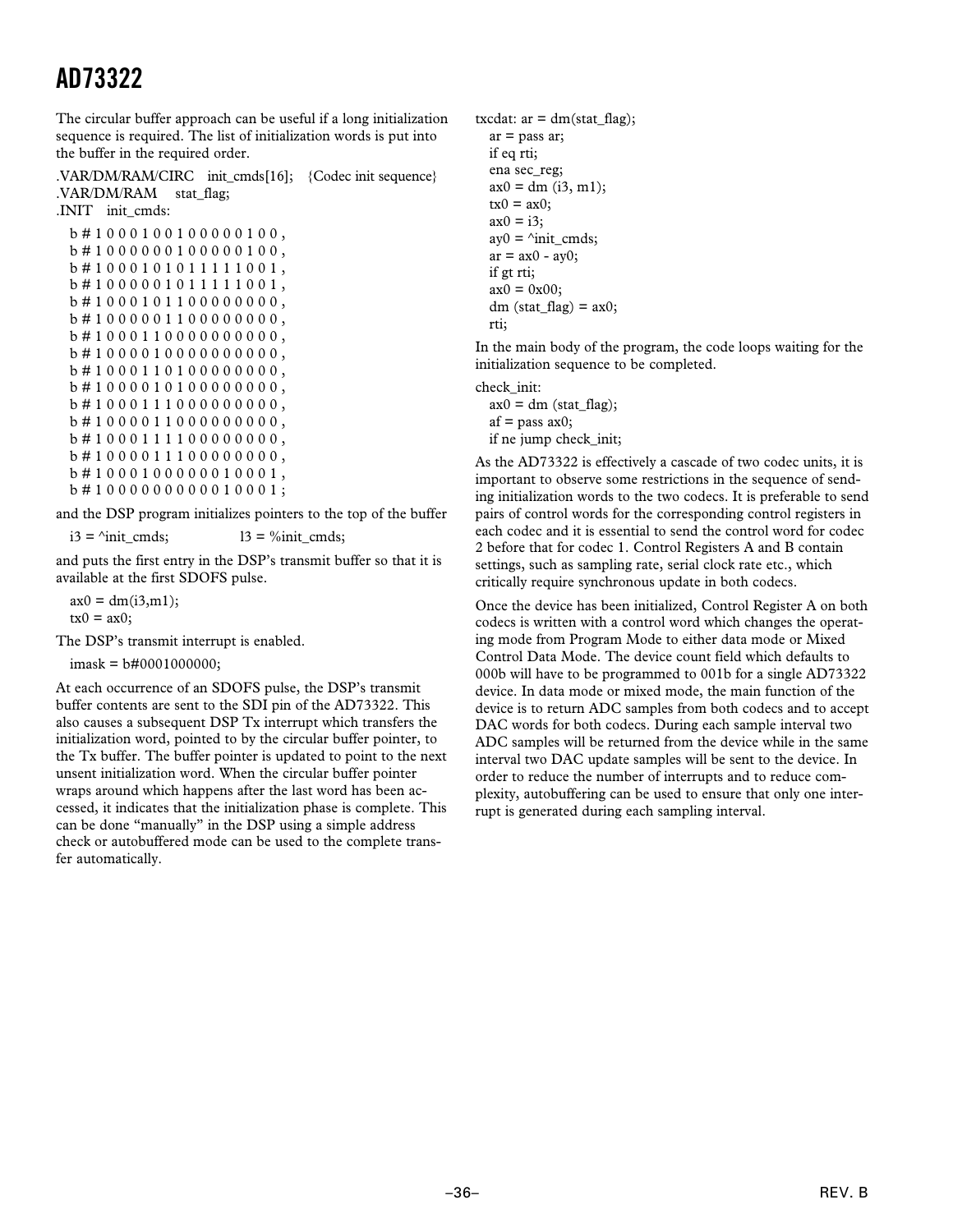#### **APPENDIX A DAC Timing Control Example**

The AD73322's DAC is loaded from the DAC register contents just before the ADC register contents are loaded to the serial register (SDOFS going high). This default DAC load position can be advanced in time to occur earlier with respect to the SDOFS going high. Figure 45 shows an example of the ADC unload and DAC load sequence. At time  $t_1$  the SDOFS is raised to indicate that a new ADC word is ready. Following the SDOFS pulse, 16 bits of ADC data are clocked out on SDO in the subsequent 16 SCLK cycles finishing at time  $t_2$  where the DSP's SPORT will have received the 16-bit word. The DSP may process this information and generate a DAC word to be sent to

the AD73322. Time  $t_3$  marks the beginning of the sequence of sending the DAC word to the AD73322. This sequence ends at time  $t_4$  where the DAC register will be updated from the 16 bits in the AD73322's serial register. However, the DAC will not be updated from the DAC register until time t<sub>5</sub>, which may not be acceptable in certain applications. In order to reduce this delay and load the DAC at time  $t_6$ , the DAC advance register can be programmed with a suitable setting corresponding to the required time advance (refer to Table XI for details of DAC Timing Control settings).



Figure 43. DAC Timing Control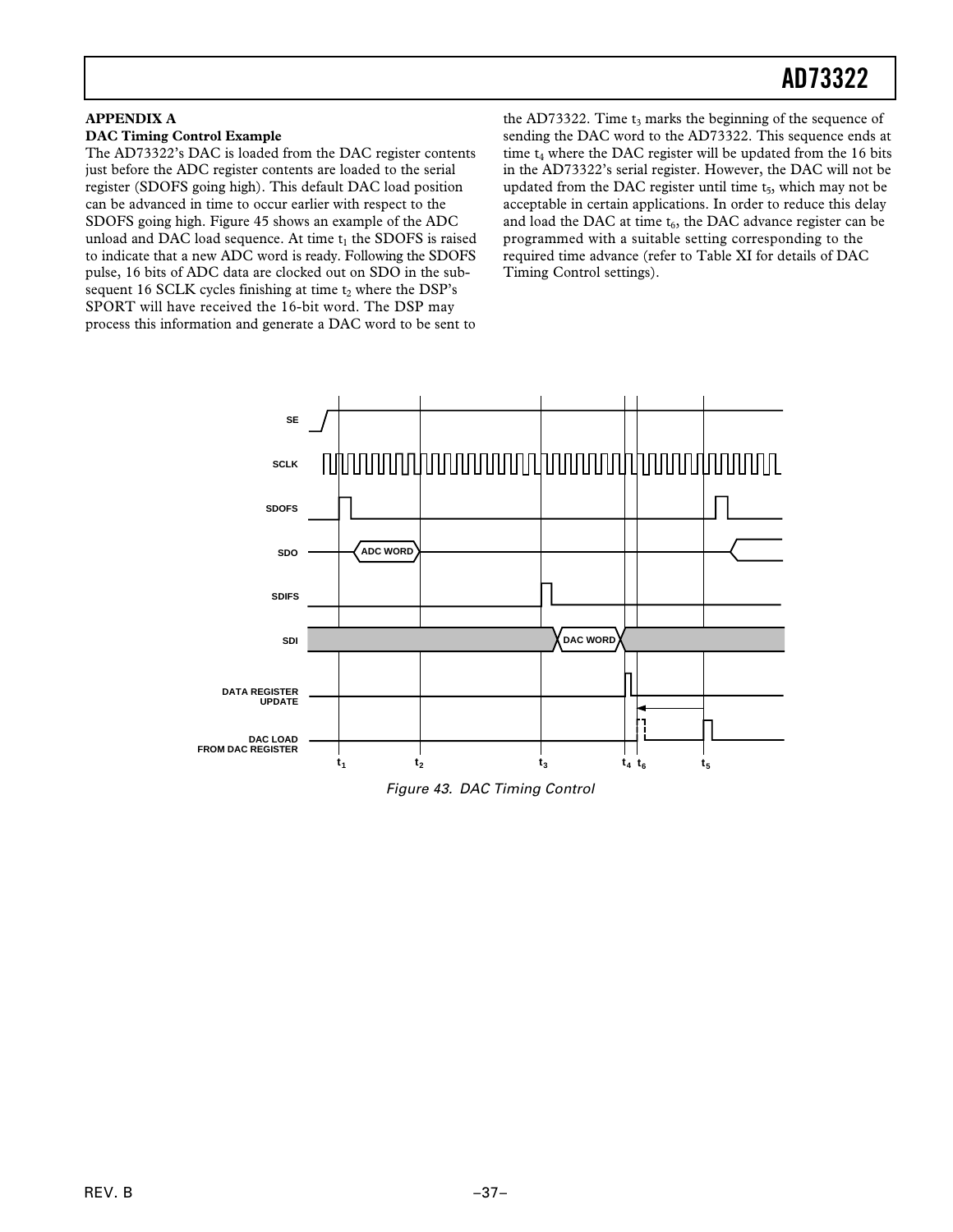#### **APPENDIX B**

#### **Configuring an AD73322 to Operate in Data Mode<sup>1</sup>**

This section describes the typical sequence of control words that are required to be sent to an AD73322 to set it up for data mode operation. In this sequence Registers B, C and A are programmed before the device enters data mode. This description panel refers to Table XXIII.

At each sampling event, a pair of SDOFS pulses will be observed which will cause a pair of control (programming) words to be sent to the device from the DSP. It is advisable that each pair of control words should program a single register in each Channel. The sequence to be followed is Channel 2 followed by Channel 1.

In Step 1, we have the first output sample event following device reset. The SDOFS signal is raised on both channels<sup>2</sup> simultaneously, which prepares the DSP Rx register to accept the ADC word from Channel 2, while SDOFS from Channel 1 becomes an SDIFS to Channel 2. As the SDOFS of Channel 2 is coupled to the DSP's TFS and RFS, and to the SDIFS of Channel 1, this event also forces a new control word to be output from the DSP Tx register to Channel  $1<sup>3</sup>$ .

In Step 2, we observe the status of the channels following the transmission of the first control word. The DSP has received the output word from Channel 2, while Channel 2 has received the output word from Channel 1. Channel 1 has received the Control word destined for Channel 2. At this stage, the SDOFS of both channels are again raised because Channel 2 has received Channel 1's output word, and as it is not a valid control word addressed to Channel 2, it is passed on to the DSP. Likewise, Channel 1 has received a control word destined for Channel 2—address field is not zero—and it decrements the address field of the control word and passes it on.

Step 3 shows completion of the first series of control word writes. The DSP has now received both output words and each channel has received a control word that addresses control register B and sets the internal MCLK divider ratio to 1, SCLK rate to DMCLK/2 and sampling rate to DMCLK/256. Note that both channels are updated simultaneously as both receive the addressed control word at the same time. This is an important factor in cascaded operation as any latency between updating the SCLK or DMCLK of channels can result in corrupted operation. This will not happen in the case of an FSLB configuration as shown here, but must be taken into account in a non-FSLB configuration. One other important observation of this sequence is that the data words are received and transmitted in reverse order, i.e., the ADC words are received by the DSP, Channel 2 first, then Channel 1 and, similarly, the transmit words from the DSP are sent to Channel 2 first, then to Channel 1. This ensures that all channels are updated at the same time.

Steps 4–6 are similar to Steps 1–3 but, instead, program Control Register C to power-up the analog sections of the device (ADCs, DACs and reference).

Steps 7–9 are similar to Steps 1–3 but, instead, program Control Register A, with a device count field equal to two channels in cascade and sets the PGM/DATA bit to one to put the channel in data mode.

In Step 10, the programming phase is complete and we now begin actual channel data read and write. The words loaded into the serial registers of the two channels at the ADC sampling event now contain valid ADC data and the words written to the channels from the DSP's Tx register will now be interpreted as DAC words. The DSP Tx register contains the DAC word for Channel 2.

In Step 11, the first DAC word has been transmitted into the cascade and the ADC word from Channel 2 has been read from the cascade. The DSP Tx register now contains the DAC word for Channel 1. As the words being sent to the cascade are now being interpreted as 16-bit DAC words, the addressing scheme now changes from one where the address was embedded in the transmitted word, to one where the serial port now counts the SDIFS pulses. When the number of SDIFS pulses received equals the value in the channel count field of Control Register A, the length of the cascade—each channel updates its DAC register with the present word in its serial register. In Step 11 each channel has received only one SDIFS pulse; Channel 2 received one SDIFS from the SDOFS of Channel 1 when it sent its ADC word, and Channel 1 received one SDIFS pulse when it received the DAC word for Channel 2 from the DSP's Tx register. Therefore, each channel raises its SDOFS line to pass on the current word in its serial register, and each channel now receives another SDIFS pulse.

Step 12 shows the completion of an ADC read and DAC write cycle. Following Step 11, each channel has received two SDIFS pulses that equal the setting of the channel count field in Control Register A. The DAC register in each channel is now updated with the contents of the word that accompanied the SDIFS pulse that satisfied the channel count requirement. The internal frame sync counter is now reset to zero and will begin counting for the next DAC update cycle.

Steps 10–12 are repeated on each sampling event.

**NOTES** 

<sup>1</sup>Channel 1 and Channel 2 of the description refer to the two AFE sections of the AD73322 device.

 $^{2}$ The AD73322 is configured as two channels in cascade. The internal cascade connections between Channels 1 and 2 are detailed in Figure 14. The connections SDI/SDIFS are inputs to Channel 1 while SDO/SDOFS are outputs from Channel 2.

<sup>3</sup>This sequence assumes that the DSP SPORT's Rx and Tx interrupts are enabled. It is important to ensure that there is no latency (separation) between control words in a cascade configuration. This is especially the case when programming Control Registers A and B as they must be updated synchronously in each channel.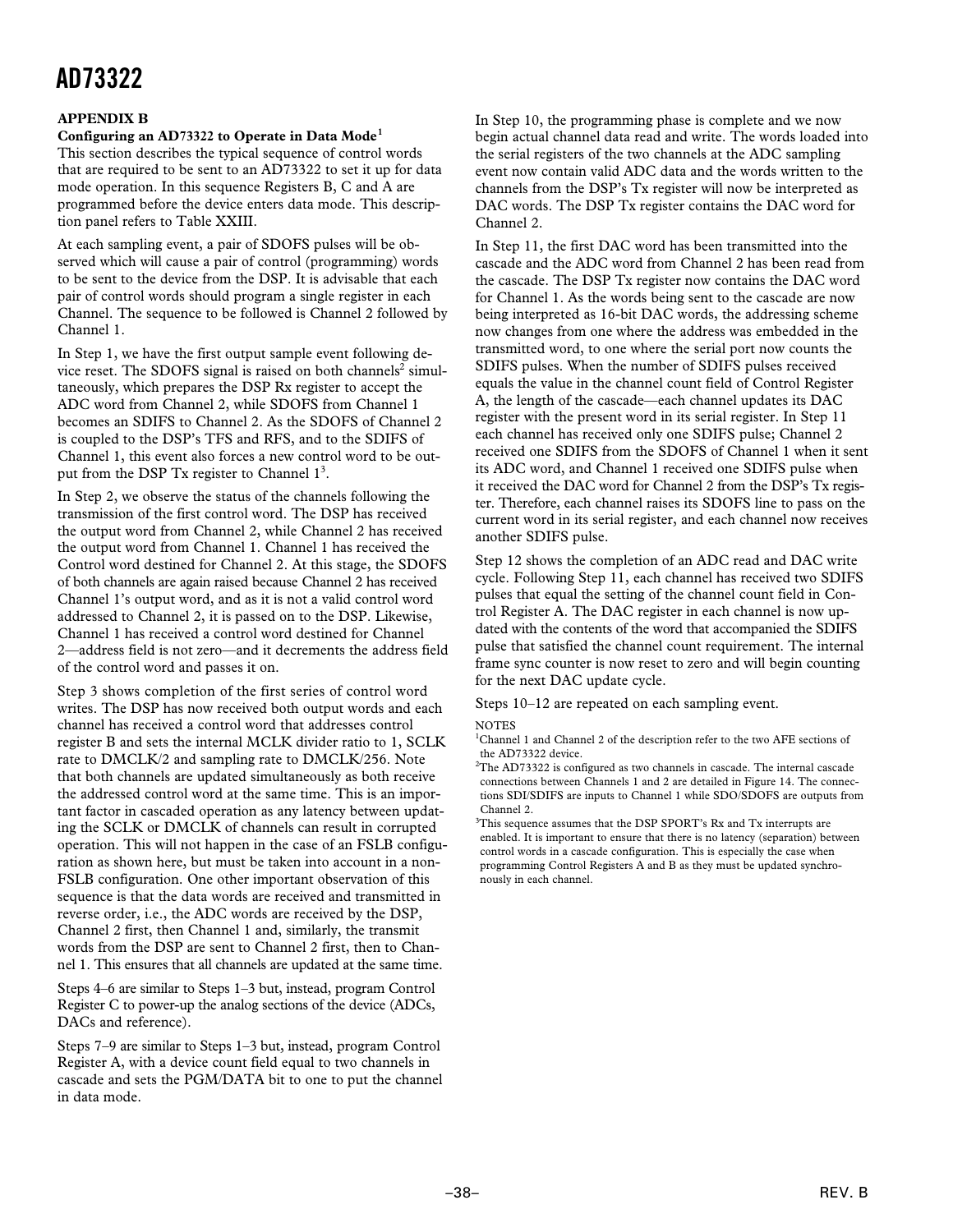| <b>Step</b>    | <b>DSP</b>               | AD73322                  | AD73322                  | <b>DSP</b>        |
|----------------|--------------------------|--------------------------|--------------------------|-------------------|
|                | Tx                       | Channel 1                | <b>Channel 2</b>         | Rx                |
| 1              | $CRB-CH2$                | <b>OUTPUT CH1</b>        | <b>OUTPUT CH2</b>        | DON'T CARE        |
|                | 1000100100001011         | 0000000000000000         | 0000000000000000         | XXXXXXXXXXXXXXXX  |
| $\overline{c}$ | $CRB-CH1$                | $CRB-CH2$                | <b>OUTPUT CH1</b>        | <b>OUTPUT CH2</b> |
|                | 1000000100001011         | 1000100100001011         | 0000000000000000         | 0000000000000000  |
| 3              | $CRC-CH2$                | $CRB-CH1$                | CRB-CH <sub>2</sub>      | <b>OUTPUT CH1</b> |
|                | 1000101011111001         | 1000000100001011         | 1000000100001011         | 0000000000000000  |
| 4              | CRC-CH <sub>2</sub>      | <b>OUTPUT CH1</b>        | <b>OUTPUT CH2</b>        | <b>DON'T CARE</b> |
|                | 1000101011111001         | 1000000100001011         | 1000000100001011         | XXXXXXXXXXXXXXX   |
| 5              | $CRC-CH1$                | $CRC-CH2$                | <b>OUTPUT CH2</b>        | <b>OUTPUT CH2</b> |
|                | 1000001011111001         | 1000101011111001         | 1011100100001011         | 1011100100001011  |
| 6              | CRA-CH <sub>2</sub>      | CRC-CH <sub>1</sub>      | CRC-CH <sub>2</sub>      | <b>OUTPUT CH1</b> |
|                | 1000100000010001         | 1000001011111001         | 1000001011111001         | 1011000100001011  |
| 7              | CRA-CH <sub>2</sub>      | <b>OUTPUT CH1</b>        | <b>OUTPUT CH2</b>        | <b>DON'T CARE</b> |
|                | 1000100000010001         | 1000001011111001         | 1000001011111001         | XXXXXXXXXXXXXXXX  |
| 8              | $CRA-CH1$                | CRA-CH <sub>2</sub>      | <b>OUTPUT CH2</b>        | <b>OUTPUT CH2</b> |
|                | 1000000000010001         | 1000100000010001         | 1011101011111001         | 1011101011111001  |
| 9              | CRB-CH <sub>2</sub>      | CRA-CH1                  | CRA-CH <sub>2</sub>      | <b>OUTPUT CH1</b> |
|                | 0111111111111111         | 1000000000010001         | 1000000000010001         | 1011001011111001  |
| 10             | DAC WORD CH <sub>2</sub> | ADC RESULT CH1           | ADC RESULT CH2           | <b>DON'T CARE</b> |
|                | 0111111111111111         | ???????????????          | ???????????????          | XXXXXXXXXXXXXXX   |
| 11             | DAC WORD CH 1            | DAC WORD CH <sub>2</sub> | ADC RESULT CH1           | ADC RESULT CH2    |
|                | 1000000000000000         | 0111111111111111         | ????????????????         | ????????????????  |
| 12             | <b>DON'T CARE</b>        | DAC WORD CH 1            | DAC WORD CH <sub>2</sub> | ADC RESULT CH1    |
|                | XXXXXXXXXXXXXXXX         | 1000000000000000         | 0111111111111111         | ????????????????  |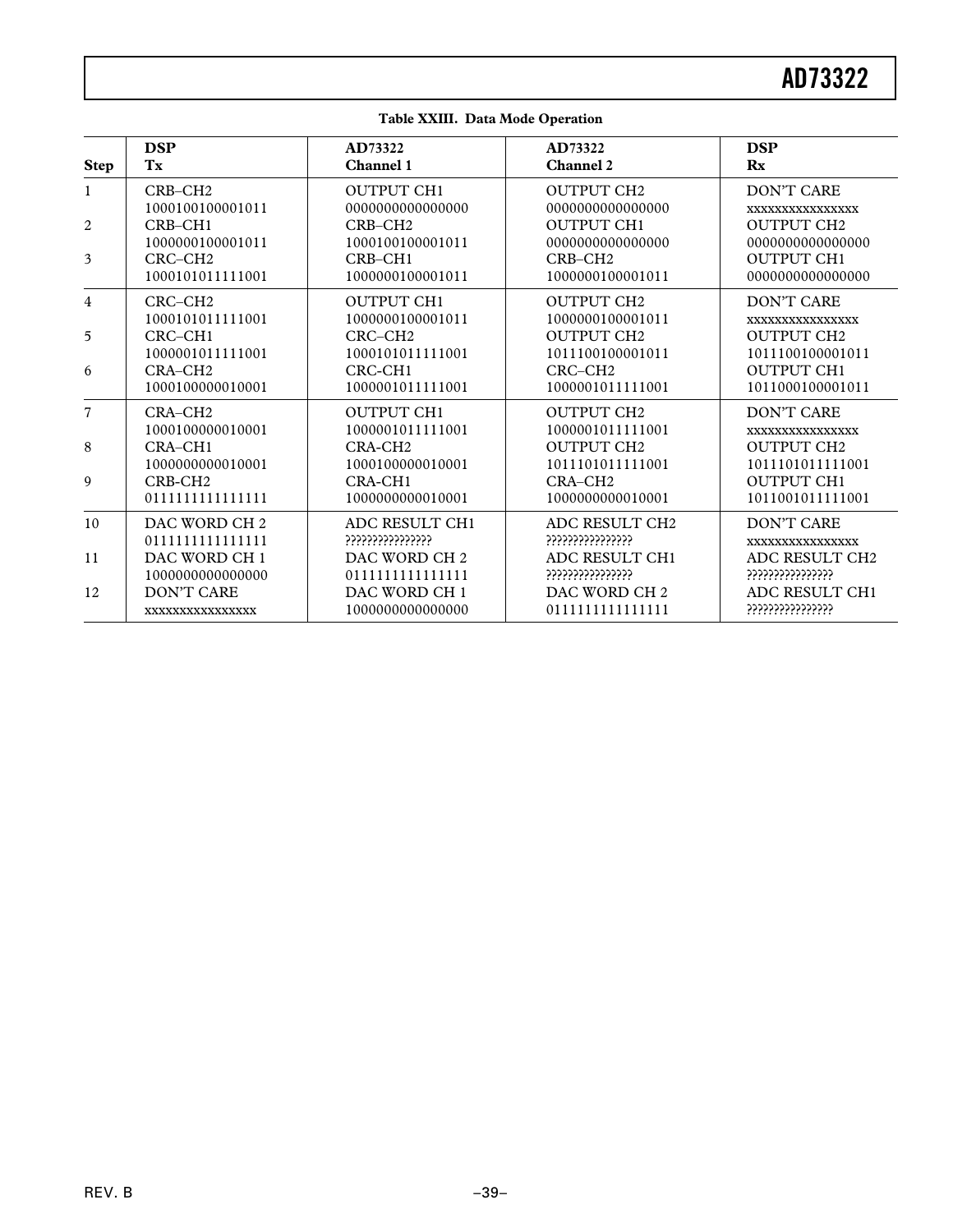#### **APPENDIX C**

#### **Configuring an AD73322 to Operate in Mixed Mode<sup>1</sup>**

This section describes a typical sequence of control words that would be sent to an AD73322 to configure it for operation in mixed mode. It is not intended to be a definitive initialization sequence, but will show users the typical input/output events that occur in the programming and operation phases<sup>2</sup>. This description panel refers to Table XXIV.

Steps 1–5 detail the transfer of the control words to Control Register A, which programs the device for Mixed-Mode operation. In Step 1, we have the first output sample event following device reset. The SDOFS signal is simultaneously raised on both channels, which prepares the DSP Rx register to accept the ADC word from Channel 2 while SDOFS from Channel 1 becomes an SDIFS to Channel 2. The cascade is configured as nonFSLB, which means that the DSP has control over what is transmitted to the cascade<sup>3</sup> and in this case we will not transmit to the devices until both output words have been received from the AD73322.

In Step 2, we observe the status of the channels following the reception of the Channel 2 output word. The DSP has received the ADC word from Channel 2, while Channel 2 has received the output word from Channel 1. At this stage, the SDOFS of Channel 2 is again raised because Channel 2 has received Channel 1's output word and, as it is not addressed to Channel 2, it is passed on to the DSP.

In Step 3 the DSP has now received both ADC words. Typically, an interrupt will be generated following reception of the two output words by the DSP (this involves programming the DSP to use autobuffered transfers of two words). The transmit register of the DSP is loaded with the control word destined for Channel 2. This generates a transmit frame-sync (TFS) that is input to the SDIFS input of the AD73322 to indicate the start of transmission.

In Step 4, Channel 1 now contains the Control Word destined for Channel 2. The address field is decremented, SDOFS1 is raised (internally) and the Control word is passed on to Channel 2. The Tx register of the DSP has now been updated with the Control Word destined for Channel 1 (this can be done using autobuffering of transmit or by handling transmit interrupts following each word sent).

In Step 5 each channel has received a control word that addresses Control Register A and sets the device count field equal to two channels and programs the channels into Mixed Mode— MM and *PGM*/DATA set to one.

Following Step 5, the device has been programmed into mixedmode although none of the analog sections have been powered up (controlled by Control Register C). Steps 6–10 detail update of Control register B in mixed-mode. In Steps 6–8, the ADC samples, which are invalid as the ADC section is not yet powered up, are transferred to the DSP's Rx section. In the subsequent interrupt service routine the Tx register is loaded with the control word for Channel 2. In Steps 9–10, Channels 1 and 2 are loaded with a control word setting for Control Register B which programs DMCLK = MCLK, the sampling rate to DMCLK/256, SCLK = DMCLK/2.

Steps 11–17 are similar to Steps 6–12 except that Control Register C is programmed to power up all analog sections (ADC, DAC, Reference = 2.4 V, REFOUT). In Steps 16–17, DAC words are sent to the device—both DAC words are necessary as each channel will only update its DAC when the device has counted a number of SDIFS pulses, accompanied by DAC words (in mixed-mode, the  $MSB = 0$ ), that is equal to the device count field of Control Register  $A<sup>4</sup>$ . As the channels are in mixed mode, the serial port interrogates the MSB of the 16-bit word sent to determine whether it contains DAC data or control information. DAC words should be sent in the sequence Channel 2 followed by Channel 1.

Steps 11–17 illustrate the implementation of Control Register update and DAC update in a single sample period. Note that this combination is not possible in the FSLB configuration<sup>3</sup>.

Steps 18–25 illustrate a Control Register readback cycle. In Step 22, both channels have received a Control Word that addresses Control Register C for readback (Bit 14 of the Control Word = 1). When the channels receive the readback request, the register contents are loaded to the serial registers as shown in Step 23. SDOFS is raised in both channels, which causes these readback words to be shifted out toward the DSP. In Step 24, the DSP has received the Channel 2 readback word while Channel 2 has received the Channel 1 readback word (note that the address field in both words has been decremented to 111b). In Step 25, the DSP has received the Channel 1 readback word (its address field has been further decremented to 110b).

Steps 26–30 detail an ADC and DAC update cycle using the nonFSLB configuration. In this case no Control Register update is required.

#### NOTES

<sup>1</sup>Channel 1 and Channel 2 of the description refer to the two AFE sections of the AD73322 device.

 ${}^{2}$ This sequence assumes that the DSP SPORT's Rx and Tx interrupts are enabled. It is important to ensure there is no latency (separation) between control words in a cascade configuration. This is especially the case when programming Control Registers A and B.

 $3$ Mixed mode operation with the FSLB configuration is more restricted in that the number of words sent to the cascade equals the number of channels in the cascade, which means that DAC updates may need to be substituted with a register write or read. Using the FSLB configuration introduces a corruption of the ADC samples in the sample period following a Control Register write. This corruption is predictable and can be corrected in the DSP. The ADC word is treated as a Control Word and the Device Address field is decremented in each channel that it passes through before being returned to the DSP.

<sup>4</sup>In mixed mode, DAC update is done using the same SDIFS counting scheme as in normal data mode with the exception that only DAC words (MSB set to zero) are recognized as being able to increment the frame sync counters.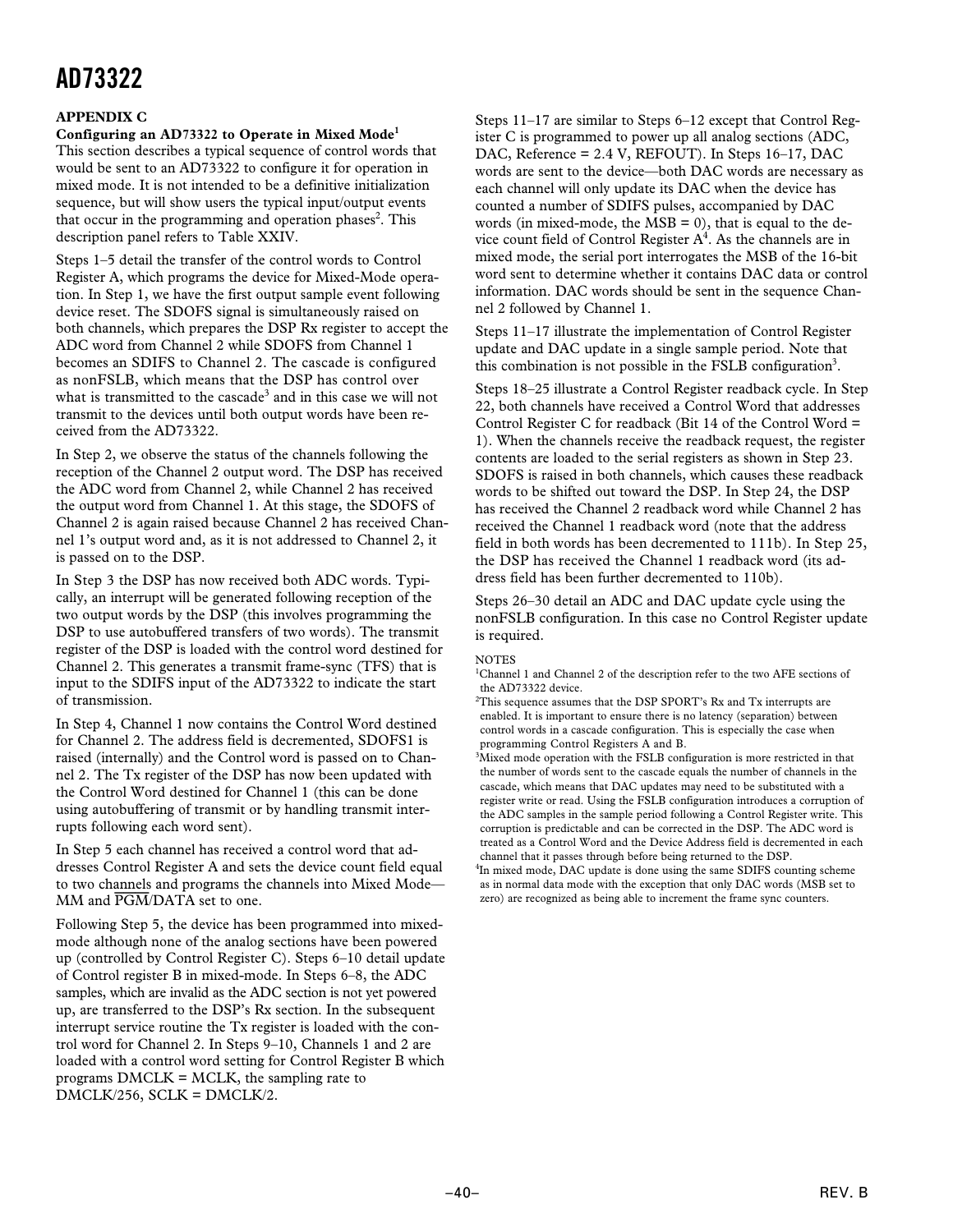#### **Table XXIV. Mixed Mode Operation**

| <b>Step</b> | <b>DSP</b>                                                                      | AD73322                                                                | AD73322                                                                  | <b>DSP</b>                                                                   |
|-------------|---------------------------------------------------------------------------------|------------------------------------------------------------------------|--------------------------------------------------------------------------|------------------------------------------------------------------------------|
|             | Tx                                                                              | Channel 1                                                              | <b>Channel 2</b>                                                         | $\mathbf{R}$                                                                 |
| 1           | <b>DON'T CARE</b>                                                               | <b>OUTPUT CH1</b>                                                      | <b>OUTPUT CH2</b>                                                        | <b>DON'T CARE</b>                                                            |
|             | XXXXXXXXXXXXXXX                                                                 | 0000000000000000                                                       | 000000000000000                                                          | XXXXXXXXXXXXXXX                                                              |
|             | <b>DON'T CARE</b>                                                               | <b>DON'T CARE</b>                                                      | <b>OUTPUT CH1</b>                                                        | <b>OUTPUT CH2</b>                                                            |
| 2<br>3      | XXXXXXXXXXXXXXX<br>CRA-CH <sub>2</sub><br>1000101011111001                      | XXXXXXXXXXXXXXX<br><b>DON'T CARE</b><br>XXXXXXXXXXXXXXX                | 000000000000000<br>DON'T CARE<br>XXXXXXXXXXXXXXX                         | 000000000000000<br><b>OUTPUT CH1</b><br>0000000000000000                     |
| 4<br>5      | CRA-CH <sub>1</sub><br>1000000000010011<br><b>DON'T CARE</b><br>XXXXXXXXXXXXXXX | CRA-CH <sub>2</sub><br>1000100000010011<br>CRA-CH1<br>1000000000010011 | DON'T CARE<br>XXXXXXXXXXXXXXX<br>CRA-CH <sub>2</sub><br>1000000000010011 | <b>DON'T CARE</b><br>XXXXXXXXXXXXXXX<br><b>DON'T CARE</b><br>XXXXXXXXXXXXXXX |
| 6           | <b>DON'T CARE</b>                                                               | ADC RESULT CH1                                                         | ADC RESULT CH2                                                           | <b>DON'T CARE</b>                                                            |
|             | XXXXXXXXXXXXXXX                                                                 | 0000000000000000                                                       | 0000000000000000                                                         | XXXXXXXXXXXXXXX                                                              |
|             | <b>DON'T CARE</b>                                                               | <b>DON'T CARE</b>                                                      | ADC RESULT CH1                                                           | ADC RESULT CH2                                                               |
| 7<br>8      | XXXXXXXXXXXXXXX<br>CRB-CH <sub>2</sub><br>1000100100001011                      | XXXXXXXXXXXXXXX<br>DON'T CARE<br>XXXXXXXXXXXXXXX                       | 0000000000000000<br><b>DON'T CARE</b><br>XXXXXXXXXXXXXXX                 | 000000000000000<br>ADC RESULT CH1<br>0000000000000000                        |
| 9           | CRB-CH1                                                                         | CRB-CH <sub>2</sub>                                                    | <b>DON'T CARE</b>                                                        | <b>DON'T CARE</b>                                                            |
|             | 1000000100001011                                                                | 1000100100001011                                                       | XXXXXXXXXXXXXXX                                                          | XXXXXXXXXXXXXXX                                                              |
|             | <b>DON'T CARE</b>                                                               | CRB-CH1                                                                | CRB-CH <sub>2</sub>                                                      | DON'T CARE                                                                   |
| 10          | XXXXXXXXXXXXXXX                                                                 | 1000000100001011                                                       | 1000000100001011                                                         | XXXXXXXXXXXXXXX                                                              |
| 11          | <b>DON'T CARE</b>                                                               | ADC RESULT CH1                                                         | ADC RESULT CH2                                                           | DON'T CARE                                                                   |
|             | XXXXXXXXXXXXXXX                                                                 | 0000000000000000                                                       | 0000000000000000                                                         | XXXXXXXXXXXXXXX                                                              |
|             | DON'T CARE                                                                      | <b>DON'T CARE</b>                                                      | ADC RESULT CH1                                                           | ADC RESULT CH2                                                               |
| 12          | XXXXXXXXXXXXXXX                                                                 | XXXXXXXXXXXXXXX                                                        | 0000000000000000                                                         | 0000000000000000                                                             |
|             | CRC-CH <sub>2</sub>                                                             | <b>DON'T CARE</b>                                                      | <b>DON'T CARE</b>                                                        | ADC RESULT CH1                                                               |
| 13          | 1000101011111001                                                                | XXXXXXXXXXXXXXX                                                        | XXXXXXXXXXXXXXX                                                          | 0000000000000000                                                             |
|             | CRC-CH1                                                                         | CRC-CH <sub>2</sub>                                                    | <b>DON'T CARE</b>                                                        | <b>DON'T CARE</b>                                                            |
| 14          | 1000001011111001                                                                | 1000101011111001                                                       | XXXXXXXXXXXXXXX                                                          | XXXXXXXXXXXXXXX                                                              |
|             | DAC WORD CH <sub>2</sub>                                                        | CRC-CH1                                                                | CRC-CH <sub>2</sub>                                                      | DON'T CARE                                                                   |
| 15          | 0111111111111111                                                                | 1000001011111001                                                       | 1000001011111001                                                         | XXXXXXXXXXXXXXX                                                              |
|             | DAC WORD CH 1                                                                   | DAC WORD CH 2                                                          | <b>DON'T CARE</b>                                                        | DON'T CARE                                                                   |
| 16          | 1000000000000000                                                                | 0111111111111111                                                       | XXXXXXXXXXXXXXX                                                          | XXXXXXXXXXXXXXX                                                              |
|             | DON'T CARE                                                                      | DAC WORD CH 1                                                          | DAC WORD CH <sub>2</sub>                                                 | DON'T CARE                                                                   |
| 17          | XXXXXXXXXXXXXXX                                                                 | 1000000000000000                                                       | 0111111111111111                                                         | XXXXXXXXXXXXXXX                                                              |
| 18          | <b>DON'T CARE</b>                                                               | ADC RESULT CH1                                                         | ADC RESULT CH2                                                           | <b>DON'T CARE</b>                                                            |
|             | XXXXXXXXXXXXXXX                                                                 | 0000000000000000                                                       | 000000000000000                                                          | XXXXXXXXXXXXXXX                                                              |
|             | DON'T CARE                                                                      | <b>DON'T CARE</b>                                                      | ADC RESULT CH1                                                           | ADC RESULT CH2                                                               |
| 19          | XXXXXXXXXXXXXXX                                                                 | XXXXXXXXXXXXXXX                                                        | 000000000000000                                                          | 0000000000000000                                                             |
|             | CRC-CH <sub>2</sub>                                                             | <b>DON'T CARE</b>                                                      | <b>DON'T CARE</b>                                                        | ADC RESULT CH1                                                               |
| 20          | 11001010xxxxxxxx                                                                | XXXXXXXXXXXXXXX                                                        | XXXXXXXXXXXXXXX                                                          | 0000000000000000                                                             |
|             | CRC-CH1                                                                         | CRC-CH <sub>2</sub>                                                    | <b>DON'T CARE</b>                                                        | DON'T CARE                                                                   |
| 21          | 10000010xxxxxxxx                                                                | 11001010xxxxxxxx                                                       | XXXXXXXXXXXXXXX                                                          | XXXXXXXXXXXXXXX                                                              |
|             | DON'T CARE                                                                      | CRC-CH <sub>1</sub>                                                    | CRC-CH <sub>2</sub>                                                      | DON'T CARE                                                                   |
| 22          | XXXXXXXXXXXXXXX                                                                 | 10000010xxxxxxxx                                                       | 10000010xxxxxxxx                                                         | XXXXXXXXXXXXXXX                                                              |
|             | DON'T CARE                                                                      | <b>READBACK CH 1</b>                                                   | READBACK CH <sub>2</sub>                                                 | DON'T CARE                                                                   |
| 23          | XXXXXXXXXXXXXXX                                                                 | 1100001011111001                                                       | 1100001011111001                                                         | XXXXXXXXXXXXXXX                                                              |
|             | DON'T CARE                                                                      | <b>DON'T CARE</b>                                                      | <b>READBACK CH 1</b>                                                     | <b>READBACK CH 2</b>                                                         |
| 24          | XXXXXXXXXXXXXXX                                                                 | XXXXXXXXXXXXXXX                                                        | 1111101011111001                                                         | 1111101011111001                                                             |
|             | DON'T CARE                                                                      | DON'T CARE                                                             | DON'T CARE                                                               | <b>READBACK CH 1</b>                                                         |
| 25          | XXXXXXXXXXXXXXX                                                                 | XXXXXXXXXXXXXXX                                                        | XXXXXXXXXXXXXXX                                                          | 1111001011111001                                                             |
| 26          | DON'T CARE                                                                      | ADC RESULT CH1                                                         | ADC RESULT CH2                                                           | DON'T CARE                                                                   |
|             | XXXXXXXXXXXXXXX                                                                 | ?????????????????                                                      | ?????????????????                                                        | XXXXXXXXXXXXXXX                                                              |
| 27          | DON'T CARE                                                                      | DON'T CARE                                                             | ADC RESULT CH1                                                           | ADC RESULT CH2                                                               |
|             | XXXXXXXXXXXXXXX                                                                 | <b>XXXXXXXXXXXXXXX</b>                                                 | ????????????????                                                         | ?????????????????                                                            |
| 28          | DAC WORD CH 2                                                                   | DON'T CARE                                                             | DON'T CARE                                                               | ADC RESULT CH1                                                               |
|             | 0111111111111111                                                                | XXXXXXXXXXXXXXX                                                        | XXXXXXXXXXXXXXX                                                          | ?????????????????                                                            |
| 29          | DAC WORD CH 1                                                                   | DAC WORD CH <sub>2</sub>                                               | DON'T CARE                                                               | DON'T CARE                                                                   |
|             | 1000000000000000                                                                | 0111111111111111                                                       | XXXXXXXXXXXXXXX                                                          | XXXXXXXXXXXXXXX                                                              |
| 30          | DON'T CARE                                                                      | DAC WORD CH 1                                                          | DAC WORD CH 2                                                            | DON'T CARE                                                                   |
|             | XXXXXXXXXXXXXXX                                                                 | 1000000000000000                                                       | 0111111111111111                                                         | XXXXXXXXXXXXXXX                                                              |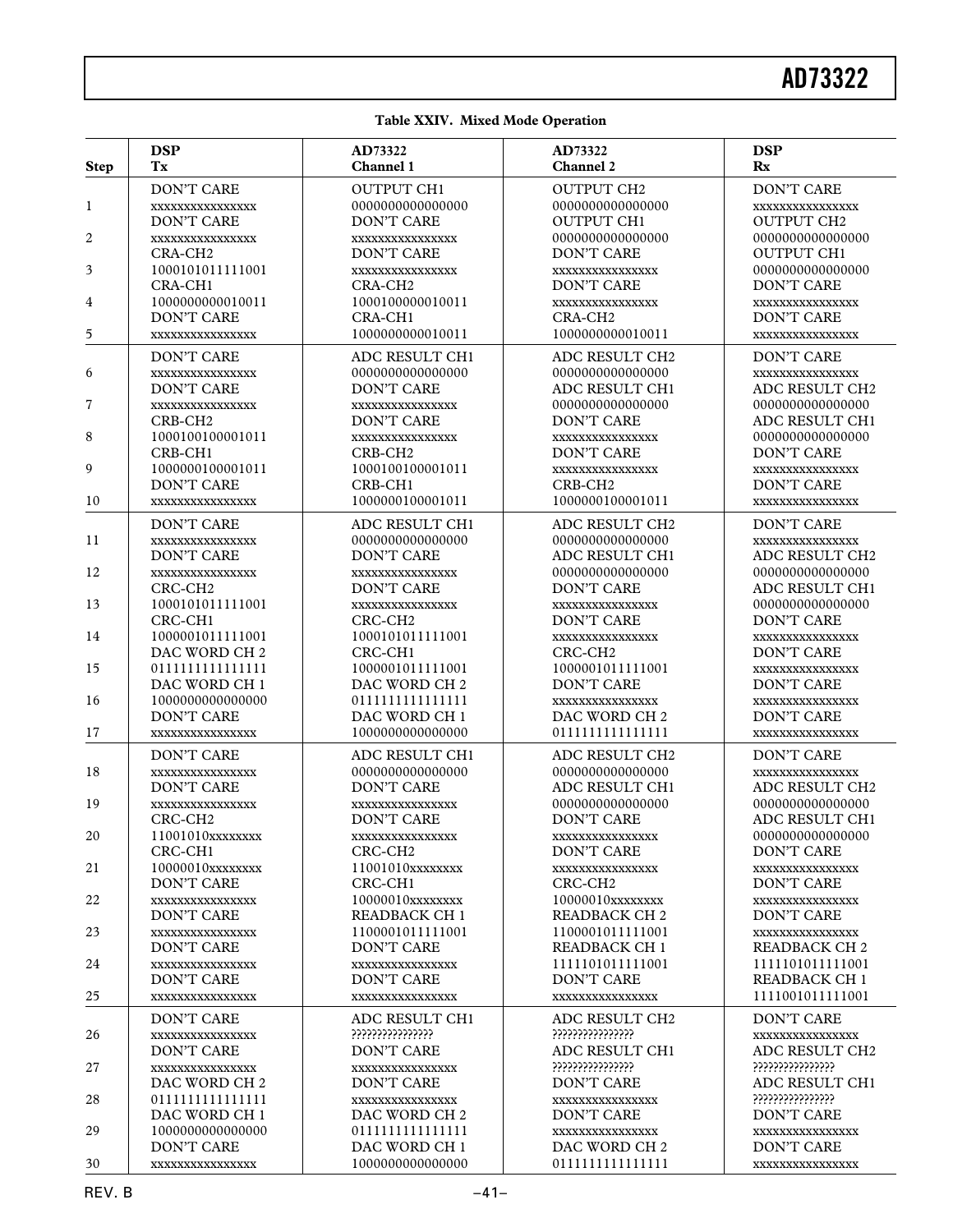| Topic                                   | Page |
|-----------------------------------------|------|
|                                         |      |
| FUNCTIONAL BLOCK DIAGRAM 1              |      |
| GENERAL DESCRIPTION 1                   |      |
|                                         |      |
|                                         |      |
|                                         |      |
| TIMING CHARACTERISTICS (5V) 9           |      |
|                                         |      |
| ABSOLUTE MAXIMUM RATINGS  10            |      |
|                                         |      |
|                                         |      |
| PIN FUNCTION DESCRIPTIONS 11            |      |
| TERMINOLOGY 12                          |      |
| ABBREVIATIONS 12                        |      |
| TYPICAL PERFORMANCE CHARACTERISTICS  13 |      |
| FUNCTIONAL DESCRIPTION 14               |      |
| Encoder Channels  14                    |      |
| Programmable Gain Amplifier  14         |      |
| <b>ADC</b>                              |      |
| Analog Sigma-Delta Modulator  15        |      |
|                                         |      |
|                                         |      |
|                                         |      |
|                                         |      |
|                                         |      |
| Analog Smoothing Filter and PGA  16     |      |
| Differential Output Amplifiers  17      |      |
|                                         |      |
| Analog and Digital Gain Taps  17        |      |
|                                         |      |
|                                         |      |
|                                         |      |
|                                         |      |
|                                         |      |
|                                         |      |
|                                         |      |
|                                         |      |
|                                         |      |
|                                         |      |

| Topic                                                 | Page |
|-------------------------------------------------------|------|
|                                                       |      |
|                                                       |      |
|                                                       |      |
|                                                       |      |
|                                                       |      |
|                                                       |      |
| Mixed Program/Data Mode 25                            |      |
|                                                       |      |
|                                                       |      |
|                                                       |      |
|                                                       |      |
|                                                       |      |
|                                                       |      |
|                                                       |      |
|                                                       |      |
|                                                       |      |
|                                                       |      |
|                                                       |      |
| DESIGN CONSIDERATIONS 30                              |      |
|                                                       |      |
| Interfacing to an Electret Microphone  32             |      |
|                                                       |      |
| Differential to Single-Ended Output 32                |      |
|                                                       |      |
|                                                       |      |
|                                                       |      |
| DSP PROGRAMMING CONSIDERATIONS 34                     |      |
| DSP SPORT Configuration 34<br>DSP SPORT Interrupts 34 |      |
| DSP SOFTWARE CONSIDERATIONS WHEN                      |      |
| INTERFACING TO THE AD73322 35                         |      |
|                                                       |      |
|                                                       |      |
|                                                       |      |
|                                                       |      |
| Running the AD73322 with ADCs                         |      |
|                                                       |      |
|                                                       |      |
|                                                       |      |
|                                                       |      |
| Configuring an AD73322 to Operate in Data Mode  38    |      |
|                                                       |      |
| Configuring an AD73322 to Operate in Mixed Mode  40   |      |
| OUTLINE DIMENSIONS  43                                |      |